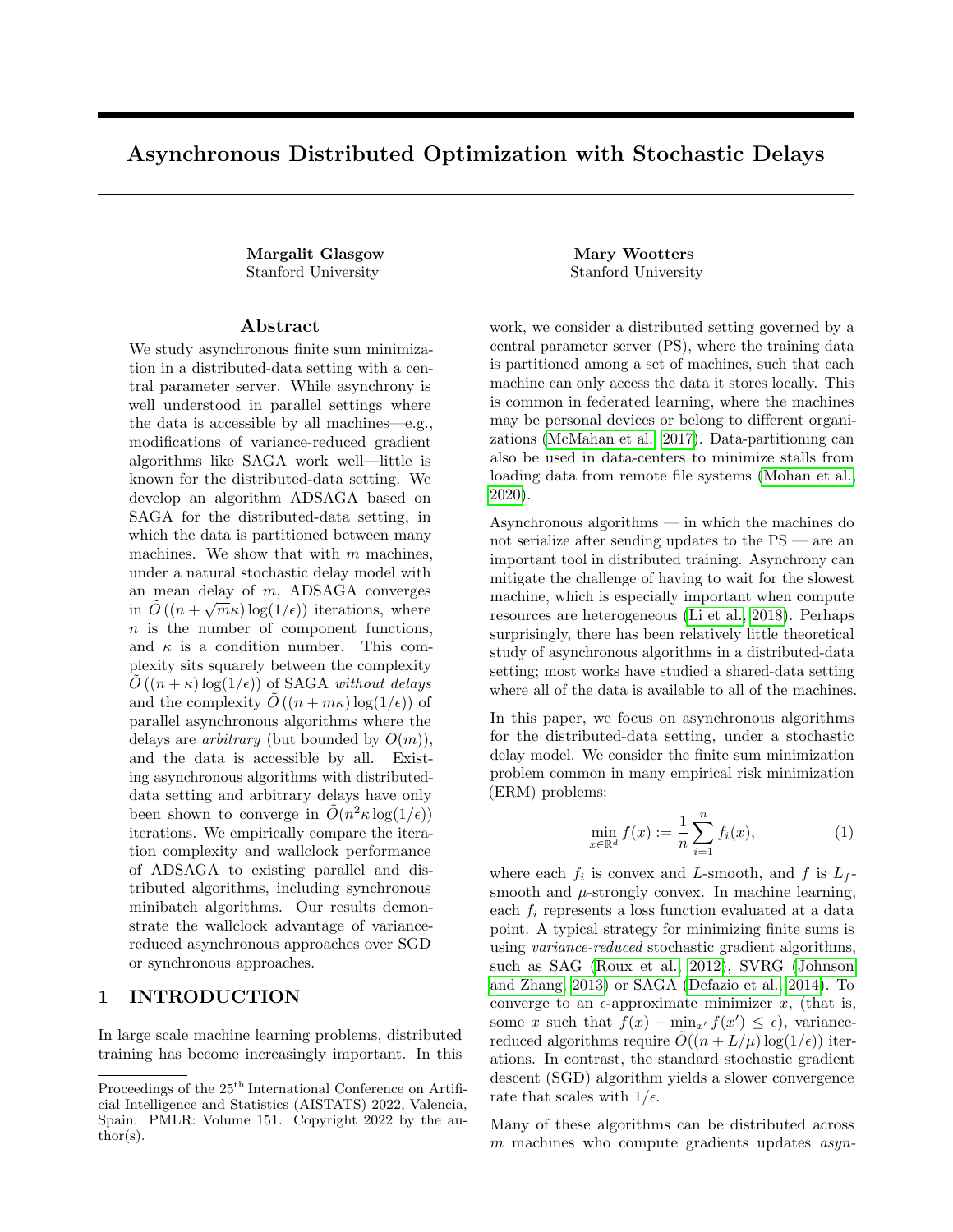

Figure 1: Settings for parallel optimization. (a) Shared-data setting, where ASAGA pertains (Leblond et al., 2018). (b) Distributed-data setting, where our work (ADSAGA) pertains. (c) Decentralized setting, in which there are a variety of algorithms with weaker guarantees.

chronously. In such implementations, a gradient step is performed on the  $k$ 'th central iterate  $x^k$  as soon as a single machine completes its computation. Hence, the gradient updates performed at the PS may come from delayed gradients computed at stale copies of the parameter x. We denote this stale copy by  $x^{k-\tau(k)}$ , meaning that it is  $\tau(k)$  iterations old. That is, at iteration  $k$ , the PS performs the update

$$
x^{k+1} = x^k - \eta U(i_k, x^{k-\tau(k)}),
$$

where  $\eta$  is the learning rate, and  $U(i_k, x^{k-\tau(k)})$  is an update computed from the gradient  $\nabla f_{i_k}(x^{k-\tau(k)})$ . For example, in SGD, we would have  $U(i, x) = \nabla f_i(x)$ . In the SAGA algorithm — which forms the backbone of the algorithm we propose and analyze in this paper the update used is

$$
U(i, x) := \nabla f_i(x) - \alpha_i + \overline{\alpha}, \tag{2}
$$

where  $\alpha_i$  is the prior gradient computed of  $f_i$ , and  $\overline{\alpha}$ denotes the average  $\frac{1}{n} \sum_i \alpha_i$ .<sup>1</sup>

There has been a great deal of work analyzing asynchronous algorithms in settings where the data is shared (or "i.i.d."), where any machine can access any of the data at any time, as in Figure  $1(a)$ . In particular, the asynchronous implementation of SAGA with shared data, called ASAGA (Leblond et al., 2018) is shown to converge in  $O((n + \tau_{max}L/\mu)\log(1/\epsilon))$  iterations, under arbitrary delays that are bounded by  $\tau_{max}$ . Other variance-reduced algorithms obtain similar results (Mania et al., 2015; Zhao and Li, 2016; Reddi et al., 2015; Zhou et al., 2018).

A key point in the analysis of asynchronous algorithms in the shared-data setting is the independence of the delay  $\tau(k)$  at step k and the function  $f_{i_k}$  that is chosen at time k. This leads to an unbiased gradient condition, namely that the expected update is proportional to  $\nabla f(x^{k-\tau(k)})$ . This condition is central to the analyses of these algorithms. However, in the distributed-data (or "non-i.i.d.") setting, where each machine only has access to the partition of data is stores locally (Figure 1(b)), this condition does not naturally hold. For example, if the only assumption on the delays is that they are bounded, then using the standard SGD update  $U(i, x) = \nabla f_i(x)$  may not even yield asymptotic convergence to  $x^*$ .

Due to this difficulty, the asynchronous landscape is far less understood when the data is distributed. Several works (Gurbuzbalaban et al., 2017; Vanli et al., 2018; Aytekin et al., 2016) analyze an asynchronous incremental aggregation gradient (IAG) algorithm, which can be applied to the distributed setting; those works prove that with arbitrary delays, IAG converges deterministically in  $\tilde{O}(\frac{n^2 L}{\mu} \log(1/\epsilon))$  iterations, significantly slower than the results available for the shared data model. The work of Xie et al. (2019) studies an asynchronous setting with distributed data and arbitrary delays and achieves an iteration complexity scaling polynomially with  $1/\epsilon$ . A line of work that considers a completely decentralized architecture without a PS (see Figure  $1(c)$ ) generalizes the distributed data PS setting of Figure 1(b). In this regime, with stochastic delays, Lian et al. (2018) established sublinear convergence rates of  $\tilde{O}(L^2/\epsilon^2)$  using an SGD update; however variance-reduced algorithms, which could yield linear convergence rates (scaling with  $log(1/\epsilon)$ ) for finite sums, have not been studied in this setting.With arbitrary but bounded delays and strongly convex objectives, Tian et al. (2020) and Niwa et al. (2021) achieved a linear rate of convergence gradient tracking techniques; however their results depend exponentially on m.

We introduce the *ADSAGA algorithm*, a variant of SAGA designed for the distributed data setting (Figure  $1(b)$ ). For our analysis, we adopt the stochastic delay model from Lian et al. (2018) from the decen-

<sup>&</sup>lt;sup>1</sup>This update is variance-reduced because it is an unbiased estimator of the gradient  $\Gamma f(x)$ , and unlike the SGD update, its variance tends to  $0$  as  $x$  approaches the optimum of the objective (1).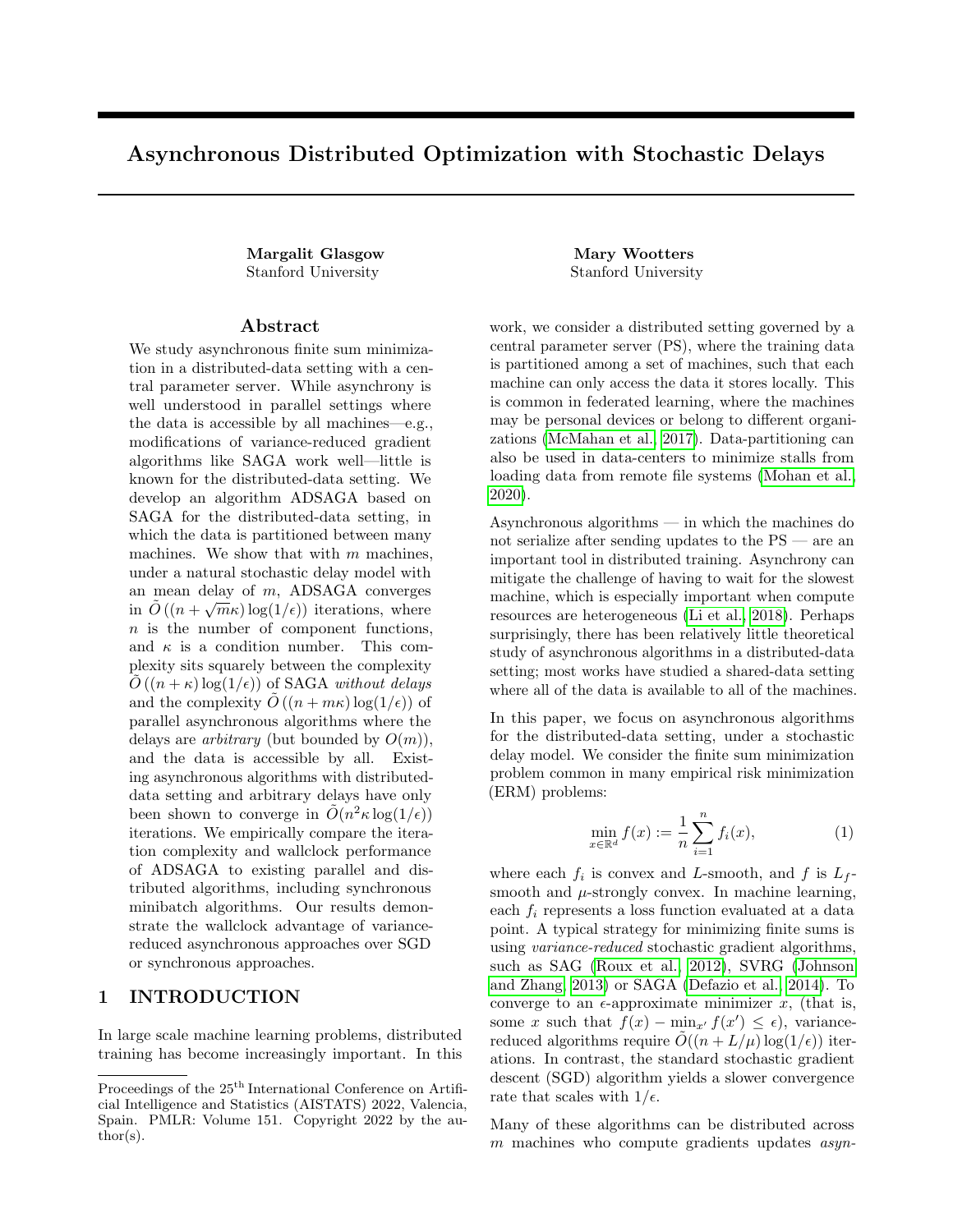tralized setting (Figure  $1(c)$ ), formalized below; this model is well-motivated (see Section 1.1), and allows us to prove strong convergence results despite the lack of independence between the data and the delays.

In this model, we show that ADSAGA converges in  $\tilde{O}((n+L/\mu+\sqrt{mL_fL}/\mu)\log(1/\epsilon))$  iterations. To the best of our knowledge, this is the first provable result for asynchronous algorithms in the distributeddata setting — under any delay model — that scales both logarithmically in  $1/\epsilon$  and linearly in n. Moreover, our empirical results suggest that ADSAGA outperforms other distributed-data algorithms even when the delay distribution differs from our model.

### 1.1 Our Model and Assumptions

Assumptions on the functions  $f_i$ . We study the finite-sum minimization problem (1). As is standard in the literature on synchronous finite sum minimization (e.g. (Defazio et al., 2014; Leblond et al., 2018; Gazagnadou et al., 2019; Needell et al., 2014)), we assume that the functions  $f_i$  are convex and L-smooth:

$$
|\nabla f_i(x) - \nabla f_i(y)|_2 \le L|x - y|_2 \quad \forall x, y, i,
$$

and we similarly assume that the objective f is  $L_f$ smooth. We further assume that  $f$  is  $\mu$ -strongly convex:

$$
\langle \nabla f(x) - \nabla f(y), x - y \rangle \ge \mu |x - y|_2^2 \quad \forall x, y.
$$

Note that  $L_f \leq L$ , as f is an average of the  $f_i$ .

Distribution of the data. We assume the distributed-data model in Figure 1(b). The functions  $f_1, \ldots, f_n$  are partitioned among the m machines into sets  $\{S_j\}_{j\in[m]}$ , such that each machine j has access to f, for  $j \in S$ , 2  $f_i$  for  $i \in S_j$ .

Communication and delay model. The  $m$  machines are governed by a centralized PS. At timestep k, the PS holds an iterate  $x^k$ . We consider the following model for asynchronous interaction. Let  $\mathcal{P} = (p_1, \ldots, p_m)$  denote a probability distribution on the  $m$  machines. Each machine  $j$  holds a (possibly stale) iterate  $x_i$ . At timestep k, a random machine j is chosen with probability  $p_j$ . This machine j sends an update  $h_j$  to the PS, based on  $x_j$  and the data it holds (that is, the functions  $f_i$  for  $i \in S_j$ ). The PS sends machine  $j$  the current iterate, and machine  $j$ updates  $x_j \leftarrow x^k$ . Then the PS performs an update based on  $h_j$  to obtain  $x^{k+1}$ , the iterate for step  $k+1$ . Then the process repeats, and a new machine is chosen independently from the distribution  $(p_1, \ldots, p_m)$ .

Remark 1.1 (Relationship to prior delay models). Random delay models have been studied more generally in decentralized asynchronous settings (Lian et al., 2018; Ram et al., 2010; Jin et al., 2016) where they are often referred to as "random gossip". In a random gossip model, each machine has an exponentially distributed clock and wakes up to communicate an update with its neighbors each time it ticks.

Our model is essentially the same as the random gossip model, restricted to a centralized communication graph, as in Jin et al. (2016). That is, our discrete delay model arises from a continuous-time model where each machine j takes  $T_i$  time to compute its update, where  $T_i$  is a random variable distributed according to an exponential distribution with parameter  $\lambda_i$ . After  $T_i$ time, machine j sends its update to the PS and receives an updated iterate  $x_j \leftarrow x^k$ . Then it draws a new (independent) work time  $T_j$  and repeats. The machines have independent work times but possibly different rates  $\lambda_i$ . Due to the memorylessness of exponential random variables, this continuous-time model is equivalent to the discrete-time model described above.

Similarly, our model generalizes the geometric delay model in (Mitliagkas et al., 2016) for centralized asynchronous gradient descent, which is the special case where the  $\lambda_i$ 's are all the same.

We note that in our model, the PS has knowledge of the values  $p_i$ , and we use this in our algorithm. In practice, these rates can be estimated from the ratio between the number of updates from the machine  $i$  and the total number of iterations. Our empirical results also show that our approach performs well even an a vanilla implementation where the PS does not need to know the  $p_i$ .

Stochastic delays are well-motivated by applications. In the data-center setting, stochasticity in machine performance — and in particular, heavy tails in compute times — is well-documented (Dean and Barroso, 2013). Because we allow for the  $p_i$ 's to be distinct for each machine, our model is well-suited to the example of federated learning, where we expect machines to have heterogeneous delays. Our particular model for stochastic delays is natural because it fits into the framework of randomized gossip and arises from independent exponentially distributed work times; however, we believe a more general model for stochastic delays could be more practical and merits further study.

Remark 1.2 (Blocking data). In our model, a machine sends an update computed from a single  $f_i$  in each round. In a practical implementation, we could block the data into blocks  $B_\ell$  of size b, such that each machine computes b gradients before communicating with the PS. To apply our result, the set of functions

<sup>&</sup>lt;sup>2</sup>We assume that all sets  $S_i$  have the same size, though if  $m$  does not divide  $n$ , we can reduce  $n$  until this is the case by combining pairs of functions to become one function.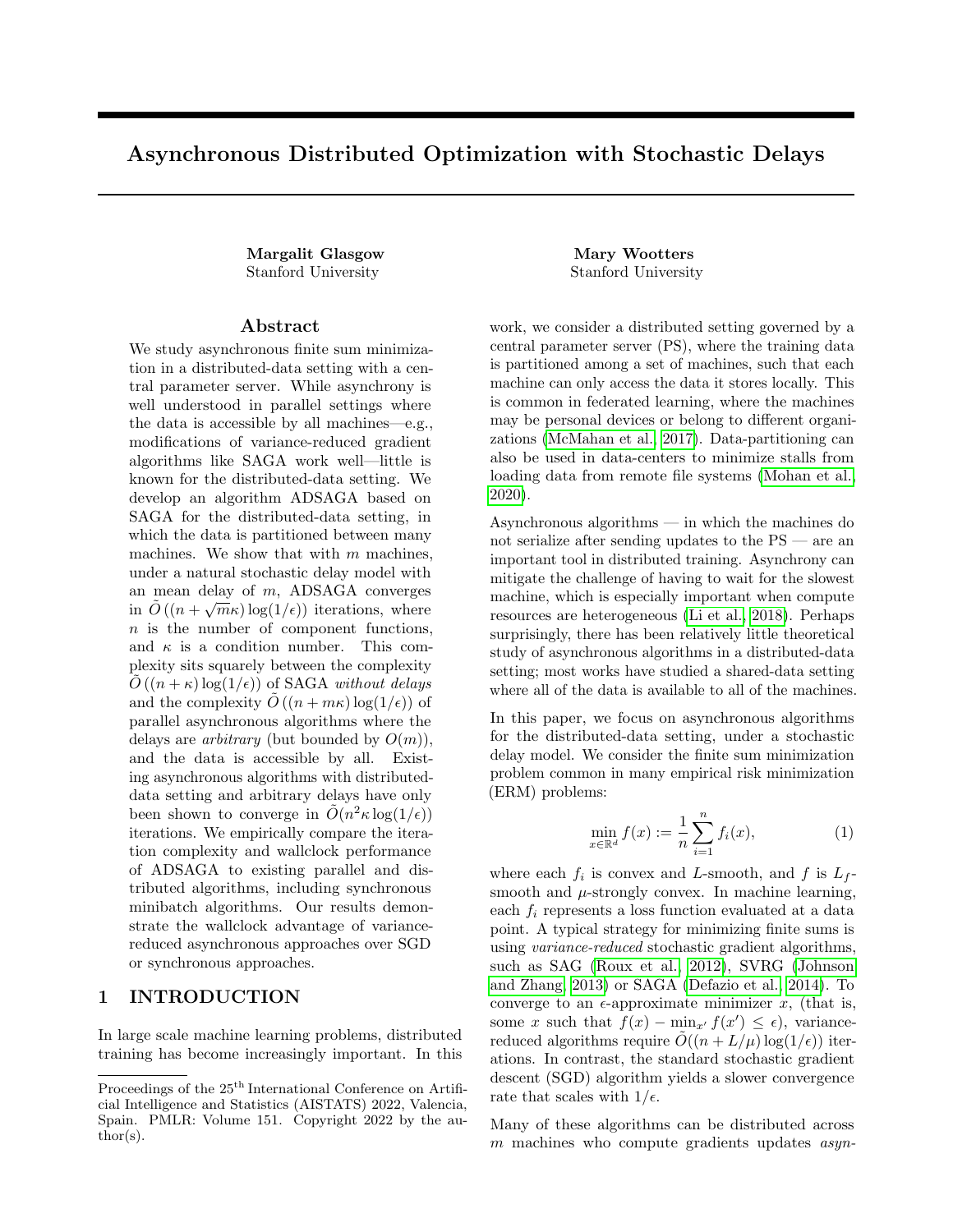Table 1: Comparison of related work for minimization of finite sums of n convex and L-smooth functions, whose average is  $\mu$ -strongly convex and  $L_f$ -smooth. Here m denotes the number of machines or the minibatch size. We have substituted  $O(m)$  for the maximum overlap bound  $\tau$  in Leblond et al. (2018); Zhou et al. (2018), which is at least m, and  $O(n)$  for the delay bound in IAG, which is as least n. We note that, as per Remark 1.1, our stochastic model is essentially a restriction of randomized gossip to a centralized communication graph.

| Algorithm                                              | Data Location              | Delay Model                                                               | Convergence Guar-<br>antee | Iteration Complexity                                                         |
|--------------------------------------------------------|----------------------------|---------------------------------------------------------------------------|----------------------------|------------------------------------------------------------------------------|
| This<br>work<br>(ADSAGA,<br>Theorem B.1)               | Distributed                | Stochastic, $p_i =$<br>$\Theta(\frac{1}{m})$ 8j (See Sec-<br>tion $1.1$ ) | $E[f(X_k) \quad f(X^*)]$   | $\overline{\tilde{O}((n+\frac{L}{2}+\frac{P_{mLfL}}{mLf})\log(1-\epsilon))}$ |
| ASAGA, MiG                                             | Shared                     | Arbitrary, bounded                                                        | $E[f(x_k) \quad f(x^*)]$   | $\left(n+\frac{mL}{2}\right)\log(1-\frac{mL}{2})$<br>$\mathcal{O}$           |
| IAG                                                    | Distributed                | Arbitrary, bounded                                                        | $f(x_k)$<br>$f(x^*)$       | $\sqrt{\frac{n^2L}{}}\log(1=1)$<br>O                                         |
| Decentralized<br>SGD (Lian<br>et al., 2018)            | Distributed                | Random Gossip (see<br>Remark $1.1$ )                                      | $E[f(x_k) \quad f(x^*)]$   | $\tilde{O}(\frac{L^2}{2})$                                                   |
| FedAsync (Xie<br>et al., 2019)                         | Distributed                | Arbitrary, bounded                                                        | $E[f(X_k) \quad f(X^*)]$   | $\tilde{O}(\frac{L^2}{2})$                                                   |
| Minibatch<br>SAGA (see<br>supplemen-<br>tary material) | Shared or Dis-<br>tributed | (No)<br>Synchronous<br>Delays)                                            | $E/x^{k}$ $x^*\frac{2}{2}$ | $\tilde{O}(\left(n+\frac{L}{2}+\frac{mL_f}{2}\right)\log(1-\epsilon))$       |

 $\{f_i\}_i$  is replaced with  $\{\sum_{i \in B_\ell} f_i\}_\ell$ , yielding an iteration complexity of  $\tilde{O}(n + bL/\mu + b\sqrt{mL_fL/\mu}).$ 

## 1.2 Contributions

Our main technical contribution is the development and analysis of a SAGA-like algorithm, which we call ADSAGA, in the model described in Section 1.1. We show that with m machines, for  $\mu$ -strongly convex,  $L_f$ smooth functions f with minimizer  $x^*$ , when each  $f_i$ is convex and L-smooth, ADSAGA achieves  $E[f(x_k)]$  $f(x^*)$   $\leq$   $\epsilon$  in

$$
k = \tilde{O}\left(\frac{1}{mp_{\min}}\left(n + \frac{L}{\mu} + \frac{\sqrt{mL_f L}}{\mu}\right)\log(1/\epsilon)\right) (3)
$$

iterations, where  $p_{\min} = \min(p_i)$  is the minimum update rate parameter. Standard sequential SAGA achieves the same convergence in  $O\left((n+\frac{L}{\mu})\log(1/\epsilon)\right)$ iterations. This implies that when the machine update rates vary by no more than a constant factor, if the term  $n + L/\mu$  in our iteration complexity (3) dominates the final term  $\sqrt{mL_fL/\mu}$ , the ADSAGA with stochastic delays achieves the same iteration complexity as SAGA with no delays. On the other hand, when the  $\sqrt{mL_fL/\mu}$  term dominates in (3), the convergence rate of ADSAGA scales with the square root of the number of machines, or average delay. We provide a quantitative comparison to related works in Table 1.

Remarkably, due to this  $\sqrt{m}$  dependence, the conver-

gence rate in  $(3)$  is dramatically *faster* than the rates proved for ASAGA (the analog in the shared-data setting with arbitrary delays), which as discussed above is at best  $O(n + \frac{Lm}{\mu}),^3$  or even the rate of synchronous minibatch SAGA, which is  $\tilde{O}(n + \frac{L}{\mu} + \frac{mL_f}{\mu})$ . This is possible because of the stochastic delay model. Due to the occasional occurrence of very short delays (e.g., a machine  $j$  is drawn twice in quick succession), after the same number of iterations, the parallel depth of ADSAGA in our model is far deeper than that of a synchronous minibatch algorithm or than some instantiations of ASAGA with bounded delays. As evidenced by standard lower bounds in optimization, a high parallel depth is a prerequisite for convergence (Nesterov et al., 2018). For instance, with arbitrary bounded delays, the complexity would scale at least linearly with m due to the lower-bound zero-chain techniques. We believe this intuition and our result suggests optimistic news for asynchronous algorithms under more general stochastic delays: the iteration complexity may improve if the delays vary greatly, and are occasionally short.

The proof of our result uses a novel potential function to track our progress towards the optimum. In addition to including typical terms such as  $f(x_k) - f(x^*)$  and  $|x_k - x^*|_2^2$ , our potential function includes a quadratic term that takes into account the dot product of  $x_k - x^*$ and the expected next stale gradient update. This

<sup>3</sup>Note that, in ASAGA, the convergence rate scales with the maximum delay  $_{max}$ , which is lower bounded by  $m$ .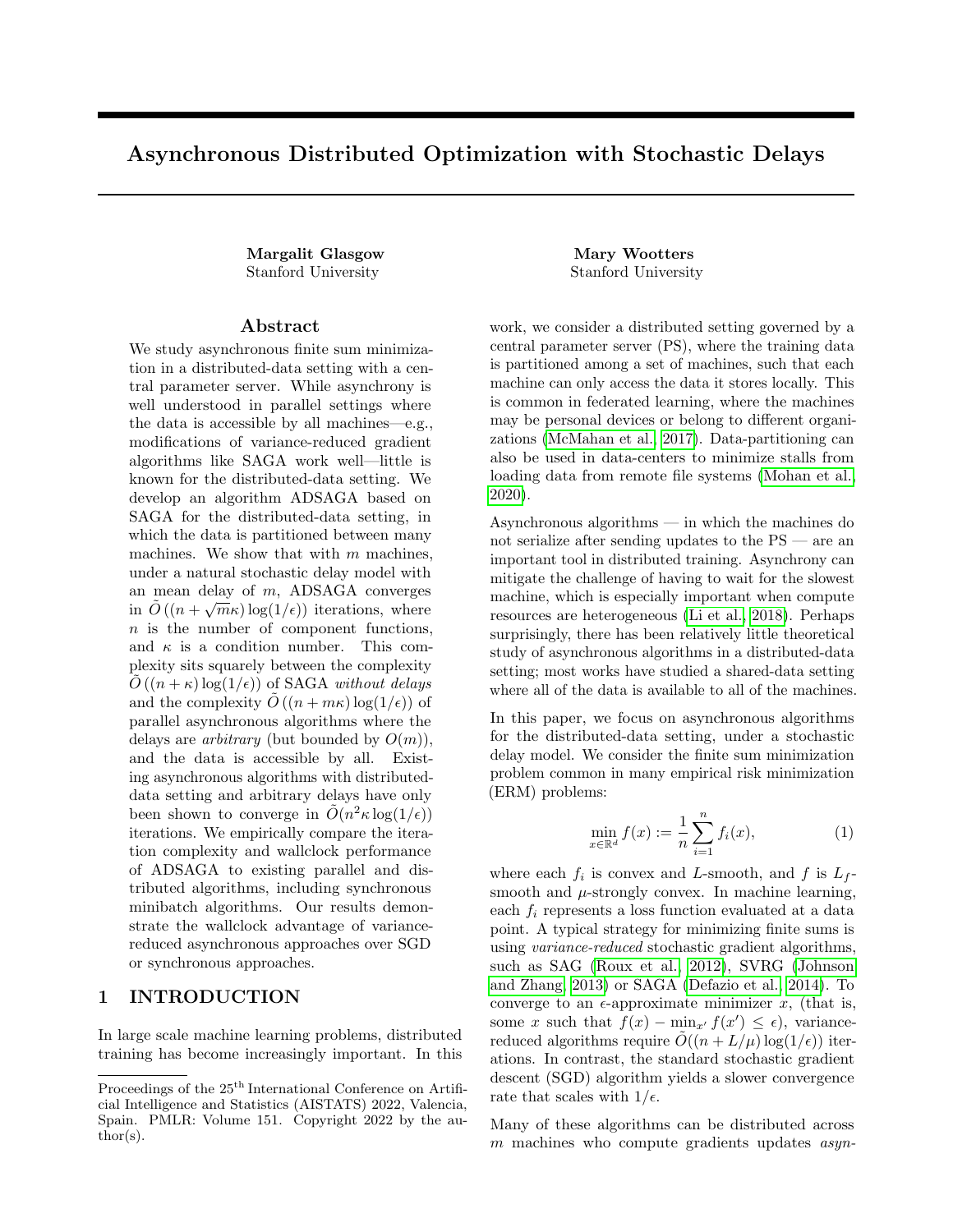quadratic term is similar to the one that appears in the potential analysis of SAG(Roux et al., 2012) and in Assran and Rabbat (2020). Key to our analysis is a new unbiased trajectory lemma, which states that in expectation, the expected stale update moves towards the true gradient.

We support our theoretical claims with numerical experiments. In our first set of experiments, we simulate ADSAGA as well as other algorithms in the model of Section 1.1, and show that ADSAGA achieves better iteration complexity than other algorithms that have been analyzed in the distributed-data setting (IAG, SGD). These observations extend to a broader and more realistic shifted exponential delay model, proposed in Lee et al. (2017b). In our second set of experiments, we implement ADSAGA and other state-ofthe-art distributed algorithms in a distributed compute cluster. We observe that in terms of wallclock time, ADSAGA performs similarly to IAG, and both of these asynchronous algorithms are over 60% faster with 30 machines than the synchronous alternatives (minibatch-SAGA and minibatch-SGD) or asynchronous SGD.

We refer the reader to Appendix A for an extended discussion of related work; see also the survey of Assran et al. (2020).

Remark 1.3 (Extensions to non-strongly convex objectives, and acceleration). We remark that the AdaptReg reduction in Allen-Zhu and Hazan (2016) can be applied to ADSAGA to extend our result to non-strongly convex objectives f. In this case, the convergence rate becomes  $\tilde{O}(n+L/\epsilon+\sqrt{mL_fL}/\epsilon)$ . Further, applying the black-box acceleration reduction in Lin et al. (2015) or Frostig et al. (2015) yields a convergence rate of  $\tilde{O}(n + \sqrt{nL/\mu} + \sqrt{n\sqrt{mL_fL}/\mu})$ . Both of the reductions use an outer loop around ADSAGA which requires breaking the asynchrony to serialize every  $\Omega(n)$  iterations. We expect that using the outer loops without serializing would yield the same results.

# 2 THE ADSAGA ALGORITHM

In this section, we describe the algorithm ADSAGA, a variant of SAGA designed for an the asynchronous, distributed data setting. Each machine maintains a local copy of the iterate x, which we denote  $x_i$ , and also stores a vector  $\alpha_i$  for each  $i \in S_i$ , which contains the last gradient of  $f_i$  computed at machine j and sent to the PS. The PS stores the current iterate  $x$  and maintains the average  $\bar{\alpha}$  of the  $\alpha_i$ . Additionally, to handle the case of heterogeneous update rates, the PS maintains a variable  $u_i$  for each machine, which stores a weighted history of updates from machine j.

We describe the algorithm formally in Algorithm 1.

At a high level, each machine j chooses a function  $f_i$ randomly in  $S_j$ , and computes the variance-reduced stochastic gradient  $h_j := \nabla f_i(x_j) - \alpha_i$ , that is, the gradient of  $f_i$  at the current local iterate minus the prior gradient this machine computed for  $f_i$ . Meanwhile, upon receiving this vector  $h_i$  at the PS, the PS takes a gradient step in roughly the direction  $h_j + \overline{\alpha}$ .

If the machine update rates  $p_j$  are equal,  $u_j = h_j$ always, so our algorithm is precisely an asynchronous implementation of the SAGA algorithm with delays. In our experiments, we implement this as a "Vanilla" version of ADSAGA. This is shown in Algorithm 2. The reader may wish to look at Algorithm 2 first, before looking at the more complicated Algorithm 1.

If the machine update rates  $p_j$  are heterogeneous, our algorithm differs in two ways from the vanilla algorithm. First, we use machine-specific step sizes  $\eta_i$  which scale inversely with the machine's update rate,  $p_i$ . Intuitively, this compensates for less frequent updates with larger weights for those updates. Second, we use the variables  $u_i$  so that the trajectory of the expected update to x tends towards the full gradient  $\nabla f(x)$  (see Lemma 3.3).

We provide a logical view of ADSAGA (in the delay model described in Section 1.1) in Algorithm 3. We emphasize that Algorithm 1 is equivalent to Algorithm 3 given our stochastic delay model; we introduce Algorithm 3 only to aid the analysis. In the logical view, each logical iteration tracks the steps performed by the PS when  $h_j$  is sent to the PS from some machine  $j$ , followed by the steps performed by the machine  $j$ upon receiving the iterate  $x$  in return. We choose this sequence for a logical iteration because it implies that iterate  $x_j$  used to compute the local gradient in step  $M.2$  equals the iterate x from the PS. Because the variable  $u_j$  is only modified in iterations which concern machine  $j$ , we are able to move step PS.2 to later in the logical iteration; this eases the analysis. For similar reasons, we move the step M.3 which updates  $\alpha_i$  to the start of the logical iteration.

To make notation clearer for the analysis, in Algorithm 3, we index the central parameter with a superscript of the iteration counter  $k$ . Note that in this algorithm, we also introduce the auxiliary variables  $g_i, \beta_i$  and  $i_j$  to aid with the analysis. The variable  $i_j$ tracks the index of the function used to compute the update  $h_j$  at machine  $j, g_j := \nabla_i(x_j)$ , and  $\beta_j := \alpha_{i_j}$ .

# 3 CONVERGENCE RESULT AND PROOF OVERVIEW

In this section, we state our main result and sketch the proof. We use  $O$ -notation to hide logarithmic factors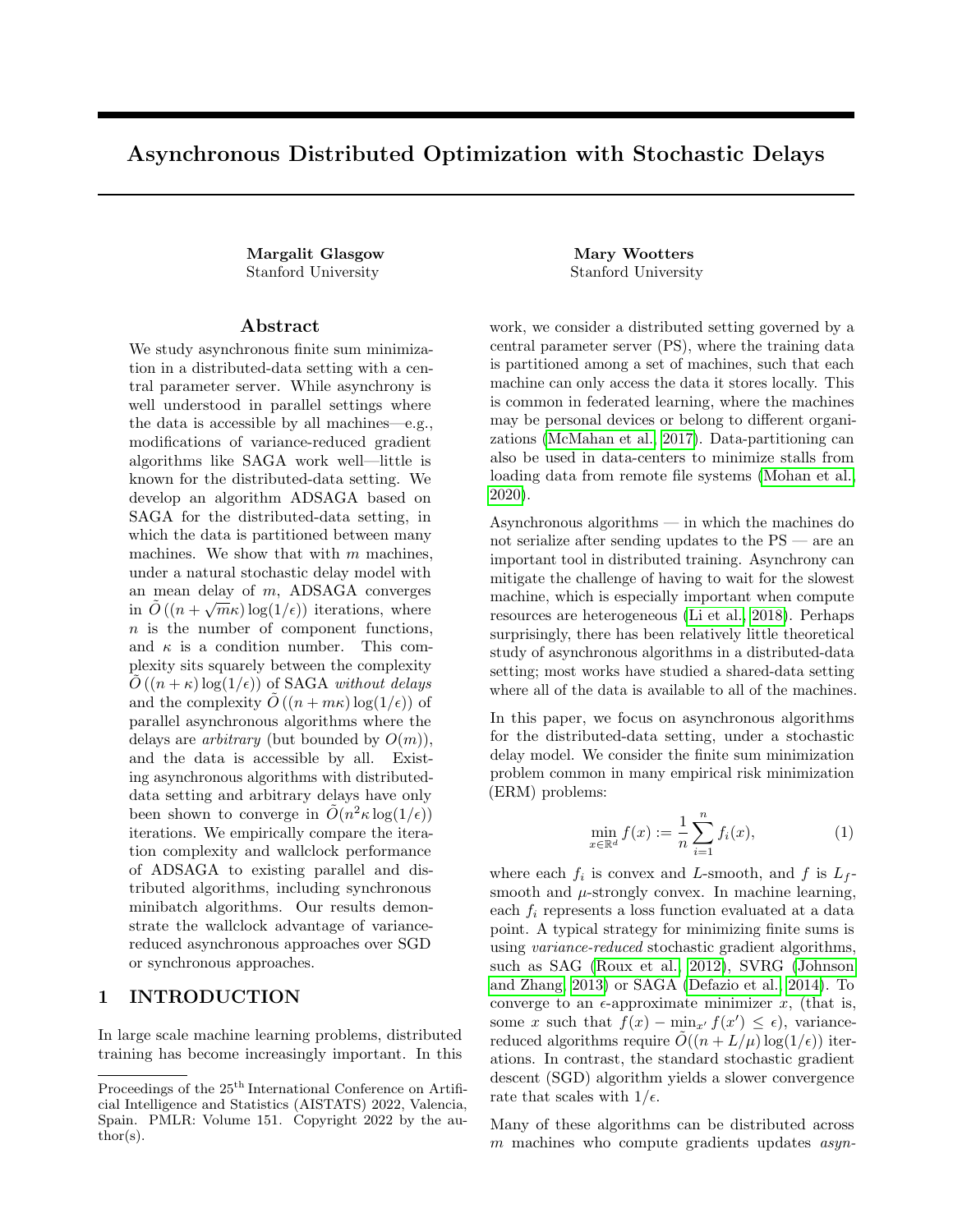Algorithm 1 Asynchronous Distributed SAGA (ADSAGA)

**Process** PARAMETER SERVER $(\eta, \{p_i\}, x^{(0)}, t)$ :  $u_j = 0$  for  $j \in [m]$  . Initialize update variables  $\overline{\alpha} = 0$  . Initialize last gradient averages repeat C.1) Receive  $h_i$  from machine j C.2) Send  $x$  to machine  $j$  $\text{PS.1)}\,\, u_j \leftarrow u_j \left(1 - \frac{p_{\text{min}}}{p_j}\right) + h_j \quad \text{. First update to}$ uj PS.2)  $x \leftarrow x - \eta_i (u_i + \overline{\alpha})$ . Apply stale gradient update using step size  $j = \frac{p_{\min}}{p_j}$ PS.3)  $\overline{\alpha} \leftarrow \overline{\alpha} + \frac{1}{n} h_j$  . Update gradient averages PS.4)  $u_j \leftarrow u_j - \frac{m}{n} h_j$  . Second update to  $u_j$ until  $t$  iterations have passed Return x

**Process** WORKER MACHINE $(\{f_i\}_{i\in S_j}, x_j)$ :  $h_j = 0$  for  $j \in [m]$  . Initialize updates

 $\alpha_i = 0$  for  $i \in [n]$  . Initialize last gradients repeat C.1) Send  $h_i$  to PS  $C.2$ ) Receive current iterate x from PS and set  $x_i \leftarrow x$ M.1)  $i \sim$  Uniform $(S_j)$ . Choose a random function M.2)  $g_j \leftarrow \nabla f_i(x_j)$  . Compute the gradient of  $f_i$ M.3)  $h_i \leftarrow g_i - \alpha_i$ . Reduce variance by subtracting last time's  $\varGamma\,f_i$ M.3)  $\alpha_i \leftarrow g_j$  . Update last gradient locally until terminated by PS

in *n* or in constants depending on the functions  $f_i$ . Logarithmic factors are standard for algorithms that use a constant step size, though we expect they could be removed by using a decreasing step size.

**Theorem 3.1.** Let  $f(x) = \frac{1}{n} \sum_{i=1}^{n} f_i(x)$  be an  $L_f$ . smooth and  $\mu$ -strongly convex function. Suppose that each  $f_i$  is L-smooth and convex. Let  $r :=$ 8 76+168  $\frac{p_{max}}{p_{min}}$   $\frac{2}{n}$ 

 $\frac{P_{\text{min}}}{3}$ . For any partition of the n functions to m machines, after

$$
k = \frac{1}{mp_{min}} \left( 4n + 2r \frac{L}{\mu} + 2\sqrt{r} \frac{\sqrt{mL_f L}}{\mu} \right)
$$

$$
\times \log \left( \frac{\left( 1 + \frac{1}{2m\mu\eta} \right) \left( f(x^0) - f(x^*) \right) + \frac{n\sigma^2}{2L}}{\epsilon} \right)
$$

iterations of Algorithm 1 at the PS with  $\eta$  =  $\frac{1}{2rL+2\sqrt{rmL_fL}}$ , we have  $E\left[f(x^k) - f(x^*)\right] \leq \epsilon$ , where  $\sigma^2 = \frac{1}{n} \sum_i |\nabla f_i(x^*)|_2^2.$ 

Algorithm 2 Vanilla ADSAGA (all  $p_i$  equal)

**Process** PARAMETER SERVER $(\eta, x^{(0)}, t)$ :  $\overline{\alpha} = 0$  . Initialize last gradient averages repeat C.1) Receive  $h_j$  from machine j C.2) Send  $x$  to machine  $j$ PS.1)  $x \leftarrow x - \eta (h_i + \overline{\alpha})$ . Apply stale gradient update PS.2)  $\overline{\alpha} \leftarrow \overline{\alpha} + \frac{1}{n} h_j$  . Update gradient averages until  $t$  iterations have passed Return x

**Process** WORKER MACHINE $(\{f_i\}_{i\in S_j}, x_j)$ : . Identical to Worker Machine in Algorithm 1

Theorem 3.1 yields a convergence rate of  $\tilde{O}\left(\left(n+\frac{L}{\mu}+\right.\right.$  $\sqrt{mL_{f}L}$  $\mu$  $\log(1/\epsilon)$  when  $p_j = \Theta\left(\frac{1}{m}\right)$ for all  $j$ , that is, all machines perform updates with the same frequency up to a constant factor.

The proof of Theorem 3.1 can be found in the supplementary material. The key elements of our proof are a new Unbiased Trajectory Lemma (Lemma 3.3) and a novel potential function which captures progress both in the iterate  $x$  and in the stale gradients.

We begin by introducing some notation which will be used in defining the potential function. We use  $I_d$  to denote the identity matrix in  $\mathbb{R}^{d \times d}$ , and **1** to denote the all-ones vector. Let  $H$ ,  $G$ , and  $U$  be the matrices whose jth columns contain the vectors  $h_j = g_j - \beta_j$ ,  $g_j$ , and  $u_i$  respectively. We use the superscript k to denote the value of any variable from Algorithm 1 at the beginning of iteration  $k$  (at the PS). When the iteration  $k$  is clear from context, we will eliminate the superscripts  $k$ . To further simplify, we will use the following definitions:  $\alpha_i^* := \alpha_i - \nabla f_i(x^*), \ \beta_j^* := \beta_j - \nabla f_{i_j}(x^*), \text{ and } g_j^* :=$  $g_j - \nabla f_{i_j}(x^*)$ , where  $i_j$  is the index of the function used by machine j to compute  $g_j$  and  $\beta_j$ , as above.

We will analyze the expectation of the following potential function  $\phi(x, G, H, U, \alpha, \beta)$ :

$$
\phi(x, G, H, U, \alpha, \beta) := \sum_{\ell} \phi_{\ell}(x, G, H, U, \alpha, \beta),
$$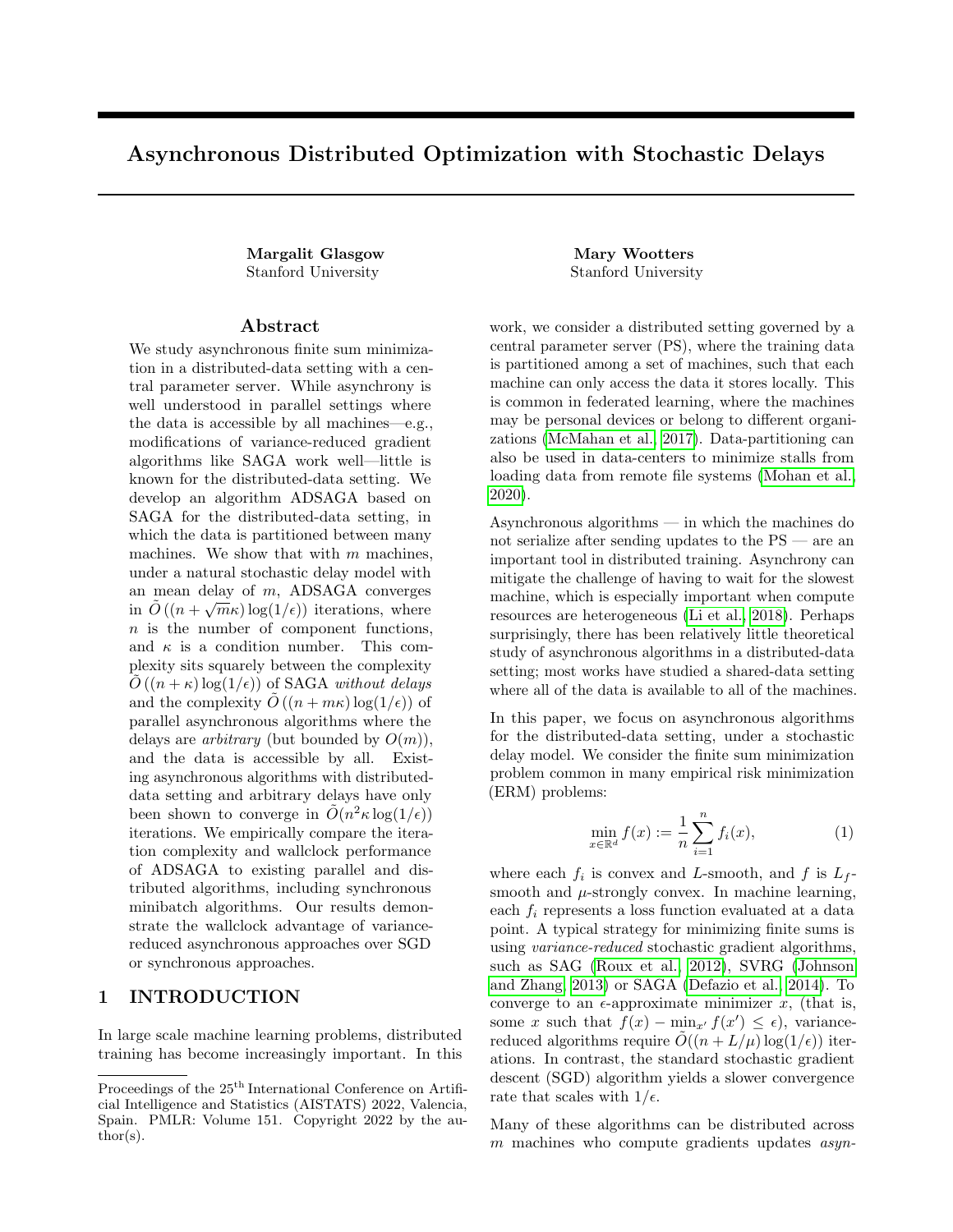(ADSAGA): Logical View, in the model in Section 1.1  $\textbf{Input:}~~x^0, \eta, \{f_i\}, \{S_j\}, \mathcal{P}, t$  $g_j, h_j, u_j, \beta_j = 0$  for  $j \in [m]$ . Initialize variables to 0  $i_j \sim \text{Uniform}(S_j)$  for  $j \in [m]$ . Initialize last gradient indicators  $\alpha_i = 0$  for  $i \in [n]$  . Initialize last gradients  $\overline{\alpha} = 0$  . Initialize last gradient averages at PS for  $k = 0$  to t do  $j \sim \mathcal{P};$  . Choose machine j with probability  $p_j$ M.3)  $\alpha_{i_j} \leftarrow g_j$  . Update last gradient locally PS.2)  $x^{k+1} \leftarrow x^k - \eta_j (u_j + \overline{\alpha})$ . Take gradient step using  $j = \frac{p_{\min}}{p_j}$ PS.3)  $\overline{\alpha} \leftarrow \overline{\alpha} + \frac{1}{n} h_j$ . Update gradient averages at PS PS.4)  $u_j \leftarrow u_j - \frac{m}{n}$ . First update to  $U_j$ M.1)  $i \sim$  Uniform $(S_i)$ . Choose uniformly a random function at machine j  $g_j \leftarrow \nabla f_i(x^k)$ )  $\qquad$  . Update auxiliary variable  $g_j$  $\beta_j \leftarrow \alpha_i$  . Update auxiliary variable j M.2)  $h_i \leftarrow \nabla f_i(x_i) - \alpha_i$ . Prepare next update to be sent to PS  $\text{PS.1)}\,\, u_j \leftarrow u_j \left( 1 - \frac{p_{\sf min}}{p_j} \right) + \frac{p_{\sf min}}{p_j} h_j$ . Second update of  $U_j$  at PS; this could also be done locally  $i_j \leftarrow i$  . Update auxiliary variable  $i_j$ end for  ${\bf Return} \; x^t$ 

Algorithm 3 Asynchronous Distributed SAGA

where  $\phi_i = \phi_i(x, G, H, U, \alpha, \beta)$  are given by  $\phi_1 := 4m\eta \left( f(x) - f(x^*) \right),$  $\phi_2 := \begin{pmatrix} x - x^* \\ y(II + x) \end{pmatrix}$  $\eta(U\mathbf{1}+m\overline{\alpha})$  $\bigwedge^T \bigwedge I_d \quad -I_d$  $-I_d$  2 $I_d$  $\bigwedge$   $x - x^*$  $\eta(U\mathbf{1}+m\overline{\alpha})$  $\bigg),$  $\phi_3 := \eta^2 c_3 \sum$ j  $p_{\min}$  $\frac{\min}{p_j} |g^*_j|_2^2,$  $\phi_4 := \eta^2 c_4$  $\sqrt{ }$  $\left(2\sum\right)$ i  $p_{\min}$  $\frac{\min}{p_j}|\alpha^*_i|_2^2-\sum_i$ j  $p_{\min}$  $\frac{\min}{p_j}|\beta^*_j|_2^2$  $\setminus$  $\vert$ ,  $\phi_5:=\eta^2c_5\sum$ j  $|u_j|_2^2,$ 

The exact values of the constants  $c_3$ ,  $c_4$  and  $c_5$  are given in the supplementary material.

This potential function captures not only progress in  $f(x^k) - f(x^*)$  and  $|x^k - x^*|_2^2$ , but also the extent to which the expected stale update,  $\frac{1}{m}U\mathbf{1} + \overline{\alpha}$ , is oriented in the direction of  $x^k - x^*$ . While some steps of asynchronous gradient descent may take us in expectation further from the optimum, those steps will position us for later progress by better orienting  $\frac{1}{m}U\mathbf{1} + \overline{\alpha}$ . The exact coefficients in the potential function are chosen to cancel extraneous quantities that arise when evaluating the expected difference in potential between steps. In the rest of the text, we abbreviate the potential  $\phi(x^k, G^k, H^k, U^k, \alpha^k, \beta^k)$ , given by the variables at the start of the kth iteration, by  $\phi(k)$ . Below, in the expectations we implicitly condition on the history  $\{x^k, G^k, H^k, U^k, \alpha^k, \beta^k\}.$ 

The following is our main technical proposition.

Proposition 3.2. In ADSAGA, for any step size  $\eta \leq \frac{1}{2rL+2\sqrt{rmL_{f}L}}$ ,  $\mathbb{E}_{i,j}[\phi(k+1)] \leq (1-\gamma)\dot{\phi}(k)$ , where  $\gamma = mp_{min} \min \left( \frac{1}{4n}, \mu \eta \right)$ , and r is a constant defined in Theorem 3.1 dependent only on  $\frac{p_{\text{max}}}{p_{\text{min}}}.$ 

We sketch the proof of this proposition. For ease of presentation only, we assume that  $p_j = \Theta\left(\frac{1}{m}\right)$  for all j. The formal proof, which contains precise constants and the dependence on  $p_{\min}$ , is given in the supplementary material. We begin by stating the Unbiased Trajectory lemma, which shows that the expected update to  $x$ moves in expectation towards the gradient  $\nabla f(x)$ .

Lemma 3.3 (Unbiased Trajectory). At iteration k of ADSAGA at the PS,

$$
E_{i,j}[x^{k+1}] = x^k - \eta p_{\text{min}}(U^k \mathbf{1} + m\overline{\alpha}^k),
$$

and

$$
E_{i,j} [U^{k+1} \mathbf{1} + m\overline{\alpha}^{k+1}]
$$
  
=  $p_{min} \left(1 - \frac{1}{n}\right) (U^k \mathbf{1} + m\overline{\alpha}^k) + mp_{min} \nabla f(x^k).$ 

Essentially, the Unbiased Trajectory lemma states that, in expectation, the update approaches the "desired" update, which is proportional to  $\nabla f(x)$ . Using this condition, we can control the expected change in  $\phi_1+\phi_2$ . It turns out that the first-order terms of this contribution yield a significant decrease in the potential  $\phi$ . However, there are some second order terms, involving  $|\alpha_i^*|^2, |u_j|^2, |g_j^*|^2$ , and  $|\beta_j^*|^2$ , which go in the wrong direction and complicate matters. This is the reason for the terms  $\phi_3, \phi_4$ , and  $\phi_5$  in the potential function. We are able to choose the constants in those terms so that they exactly cancel the problematic second-order terms from  $\phi_1 + \phi_2$ . Combining all of this eventually yields Proposition 3.2.

## 4 EXPERIMENTS

We conduct experiments to compare the convergence rates of ADSAGA to other state-of-the-art algorithms: SGD, IAG, ASAGA, and minibatch SAGA. In our first set of experiments, we simulate the stochastic delay model of Section 1.1. In our second set, we implement these algorithms in a distributed compute cluster. The main takeaways of our experiments are the following: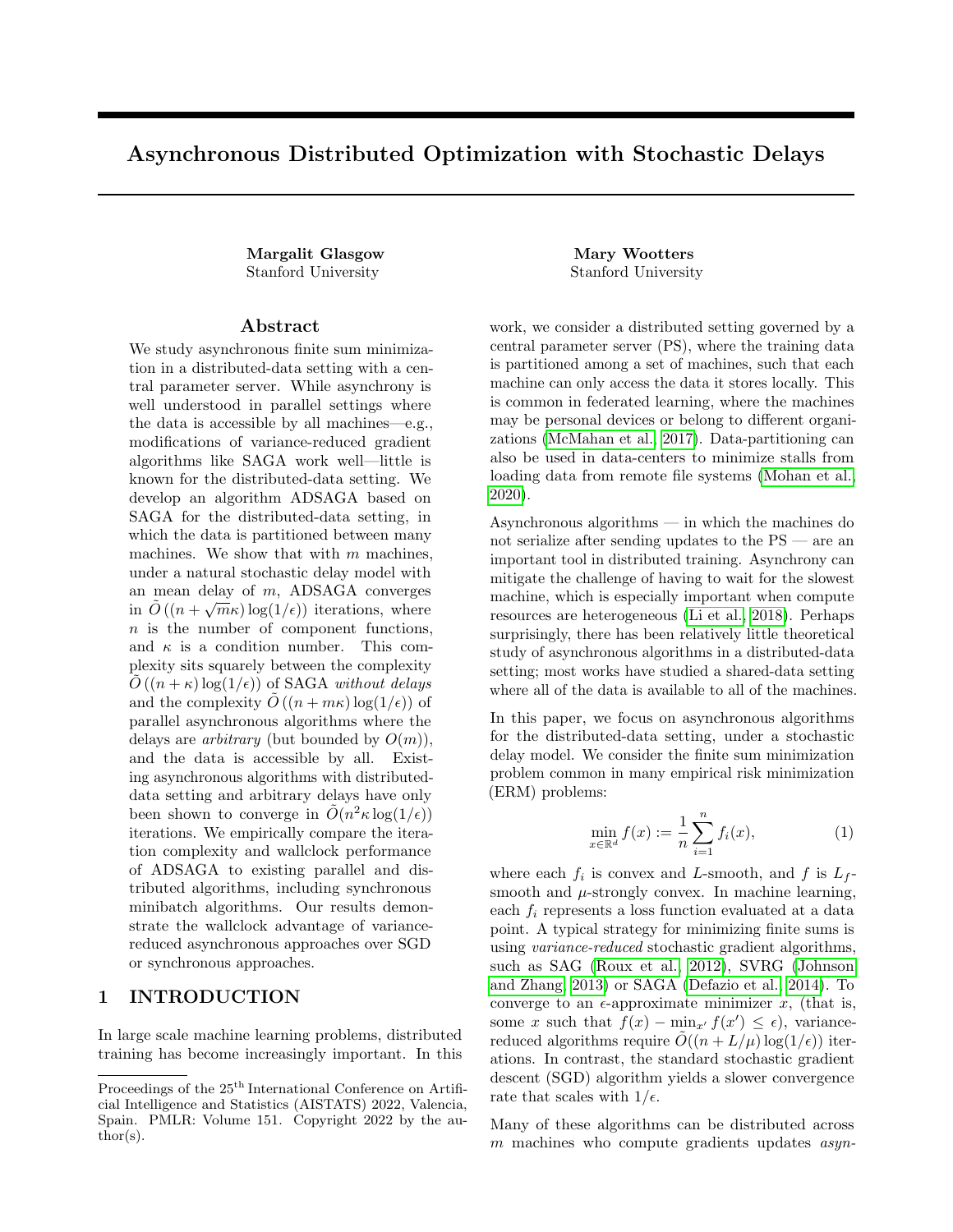

Figure 2: (a) Comparison of ADSAGA (this work), ASAGA (Leblond et al., 2018), minibatch SAGA (Gazagnadou et al., 2019), SGD (Lian et al., 2018), and IAG (Gurbuzbalaban et al., 2017): Iteration complexity to achieve  $|x_k - x^*|^2 \leq 0.1$ , averaged over 8 runs. (b) Comparison of IAG and ADSAGA with shifted-exponential delays for 60 machines. (c) The exponential update rates are resampled uniformly at random from [1, 10] with varying frequencies (given on x-axis).  $x = 0$  corresponds to no heterogeneity. Results shown for 60 nodes.

 $(a)$  (b)

Figure 3: (a) Convergence accuracy after 100 epochs on 20 machines. (b) Wallclock time to achieve  $|x_k - x^*|_2^2 \le$  $10^{-10}$ , averaged over 8 runs.

- 1. In experiments on a cluster, ADSAGA is comparable to IAG and outperforms all other algorithms in wall-clock time.
- 2. In experiments with simulated (shifted) exponential delays, ADSAGA outperforms IAG in iteration complexity.
- 3. ADSAGA performs well even without knowledge of the update rates  $\{p_j\}$ , even with significant machine heterogeneity.

Data. For all experiments, we simulate these algorithms on a randomly-generated least squares problem  $\min_{\hat{x}} |A\hat{x} - b|_2^2$ . Here  $A \in \mathbb{R}^{n \times d}$  is chosen randomly with i.i.d. rows from  $\mathcal{N}(0, \frac{1}{d}I_d)$ , and  $x \sim \mathcal{N}(0, I_d)$ . The observations  $b$  are noisy observations of the form  $b = Ax + Z$ , where  $Z \sim \mathcal{N}(0, \sigma^2 I_n)$ . In the first set of experiments with simulated delays, we choose  $n = 120$ ,

 $d = 60$ , and  $\sigma = 1$ . For the second set of experiments on the distributed cluster, we choose a larger 10GB least squares problem with  $n = 600000$  and  $d = 200000$ , and  $\sigma = 100$ .

Remark 4.1. We chose to perform our experiments on least squares problem to better understand how different algorithms were affected by the distributed-data setting, without introducing complexity that would be hard to interpret. Since performing asynchronous algorithm on a distributed cluster can already produce results that are difficult to reproduce, we choose a simple dataset to allow our experiments to be more consistent and interpretable.

Simulated Delays. In our first set of experiments, we empirically validate our results by simulating the stochastic delay model described in Section 1.1, and in a more general delay model. First we simulate ADSAGA, SGD, IAG in the distributed data setting in the delay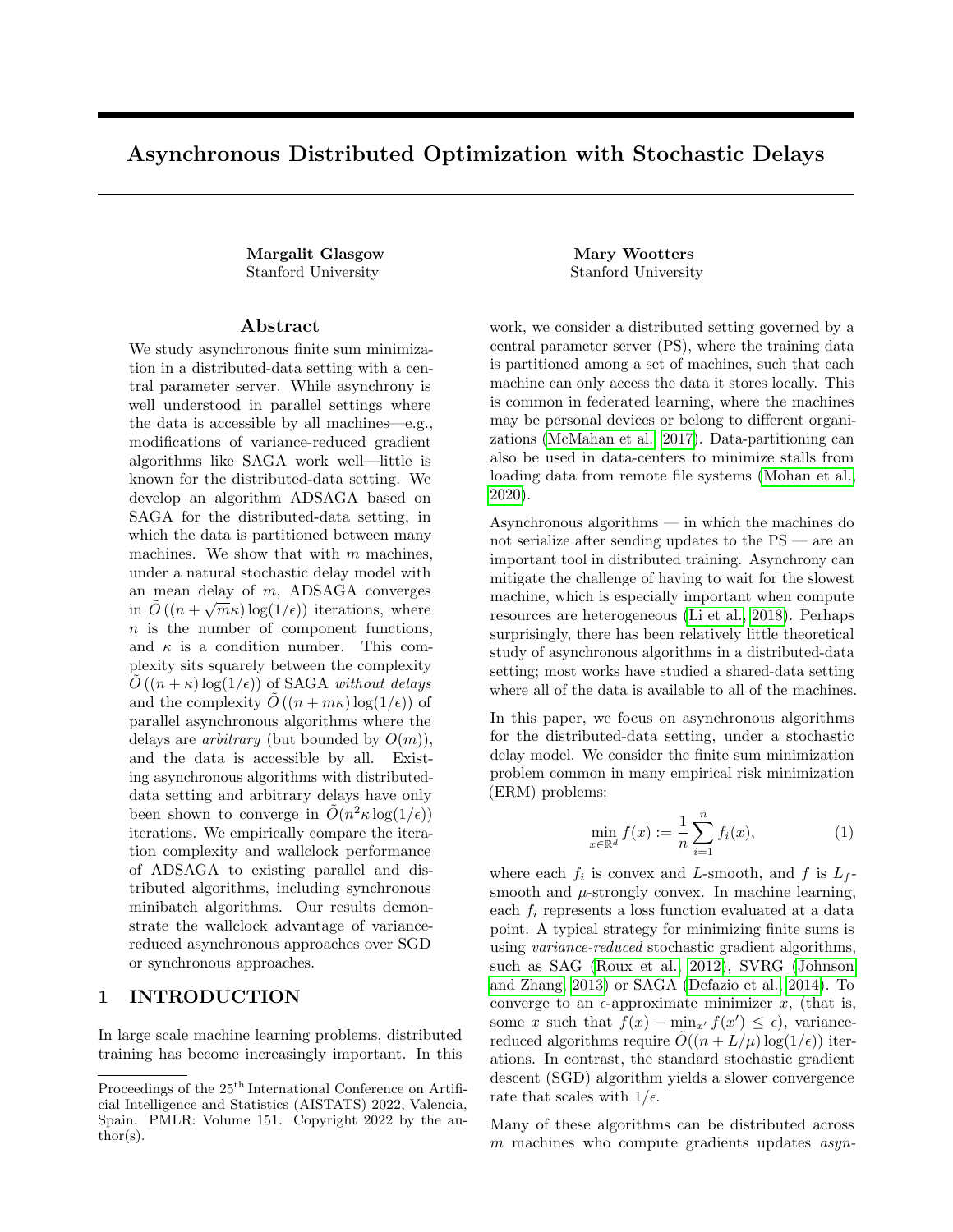model of Section 1.1 with all  $p_i$  equal; we simulate ASAGA in this model in the shared-data setting; and we also compare to minibatch SAGA assuming a syn $chromous$  implementation with a minibatch size  $m$  equal to the number of machines. We run all five algorithms on  $\hat{x}$  with m machines for  $m \in \{10, 20, 40, 60, 120\}$ . To be fair to all algorithms, we use a grid search to find the best step size in  $\{0.05 \times i\}_{i \in [40]}$ , observing that none of the best step sizes were at the boundary of this set.

In Figure 2, we plot expected iteration complexity to achieve  $|\hat{x} - x^*|_2^2 \le 0.1$ , where  $x^* := \min_{\hat{x}} |A\hat{x} - b|_2^2$ . Figure  $2(a)$  demonstrates that, in the model in Section 1.1, ADSAGA outperforms the other algorithms for distributed data, SGD and IAG, especially as the number of machines  $m$  grows. In a more practical setting with shifted-exponential delays (no longer memoryless, but still heavy-tailed), with 60 machines, ADSAGA still outperforms IAG (Figure 2(b)). Shifted exponential or heavy-tailed work-time distributions are observed in practice (Dean and Barroso (2013); Lee et al. (2017b)). In Figure  $2(c)$ , we simulate with time-varying delays. Here, the update rates are chosen to be exponentially distributed with heterogeneous parameters, chosen uniformly at random from [1, 10]. These parameters are resampled during training with varying frequencies.

Distributed Experiments. In our second set of experiments, we run the five data-distributed algorithms (ADSAGA, SGD, IAG, minibatch-SAGA, and minibatch-SGD) in a distributed compute cluster and compare their wallclock times to convergence.<sup>4</sup> In the three asynchronous algorithms, the PS waits to receive a gradient update from a node; sends the current parameter back to that node; and performs the appropriate update. In synchronous minibatch-SGD, the PS waits until updates have been received by all nodes before performing an update and sending the new parameter to all nodes. We run all algorithms with  $m$  worker nodes for  $m \in \{5, 10, 15, 20, 30\}$ . The supplementary material has more details about our implementation.

We implemented the vanilla version of ADSAGA, Algorithm 2, which does not require knowing the update rates  $p_i$ . While we measured substantial heterogeneity in the update rates of each machine — some machines made to twice as many updates as others — we observed that the vanilla ADSAGA implementation worked as well as the full implementation of Algorithm 1. For all algorithms, we use a block size of 200 (Remark 1.2), and we perform a hyperparameter grid search over step sizes to find the hyperparameters which yield the

smallest distance  $\hat{x} - x^*$  after 100 epochs. Note the vanilla implementation of ADSAGA is the same as the implementation of ASAGA; the difference is that data is distributed in our our experiments.

In Figure 3, we compare performance in terms of both iteration complexity and wallclock time. Figure 3(a) plots the accuracy  $|\hat{x} - x^*|_2^2$  after 100 epochs, where  $x^* := \min_{\hat{x}} |A\hat{x} - b|^2$ . We observe that the algorithms that do not use variance reduction (asynchronous SGD and minibatch-SGD) do substantially worse. ADSAGA and IAG perform similarly, while (synchronous) minibatch-SAGA performs slightly better in terms of iteration complexity. In Figure 3(b), we plot the expected wallclock time to achieve to achieve  $|\hat{x} - x^*|^2 \leq 10^{-10}$ . We only include the variancereduced algorithms in this plot, as SGD did not converge in a reasonable amount of time. Figure 3(b) demonstrates that while synchronous minibatch-SAGA may have better iteration complexity, due to the cost of waiting for all workers to synchronize at each iteration, the asynchronous algorithms (IAG and ADSAGA) perform better in terms of wallclock time. Both IAG and ADSAGA perform similarly. The advantage of asynchrony increases with the number of machines: while with 5 machines the asynchronous algorithms are only 20% faster, with 30 machines, they are 60% faster.

### 5 Conclusion and Open Questions

In this paper, we introduced and analyzed ADSAGA, a SAGA-like algorithm in an asynchronous, distributeddata setting. We showed that in a particular stochastic delay model, ADSAGA achieves convergence in  $\tilde{O}\left(\left(n+\frac{L}{\mu}+\right.\right.$  $\frac{1}{\sqrt{m L_f L}}$  $\mu$  $\log(1/\epsilon)$  iterations. To the best of our knowledge, this is the first provable result for asynchronous algorithms in the distributed-data setting — under any delay model — that scales both logarithmically in  $1/\epsilon$  and linearly in n.

This work leaves open several interesting questions:

- 1. For arbitrary but bounded delays in the distributed setting (studied in Gurbuzbalaban et al. (2017); Aytekin et al. (2016); Vanli et al. (2018)), is the dependence on  $n^2$  in the iteration complexity optimal?
- 2. In the *decentralized* random gossip setting of Figure  $1(c)$ , what rates does a SAGA-like algorithm achieve?
- 3. How would the local-SGD or local minibatching approaches, which are popular in federated learning, perform in the presence of stochastic delays?

<sup>4</sup>We do not simulate the shared-data ASAGA because the full dataset is too large to fit in RAM, and loading the data from memory is very slow.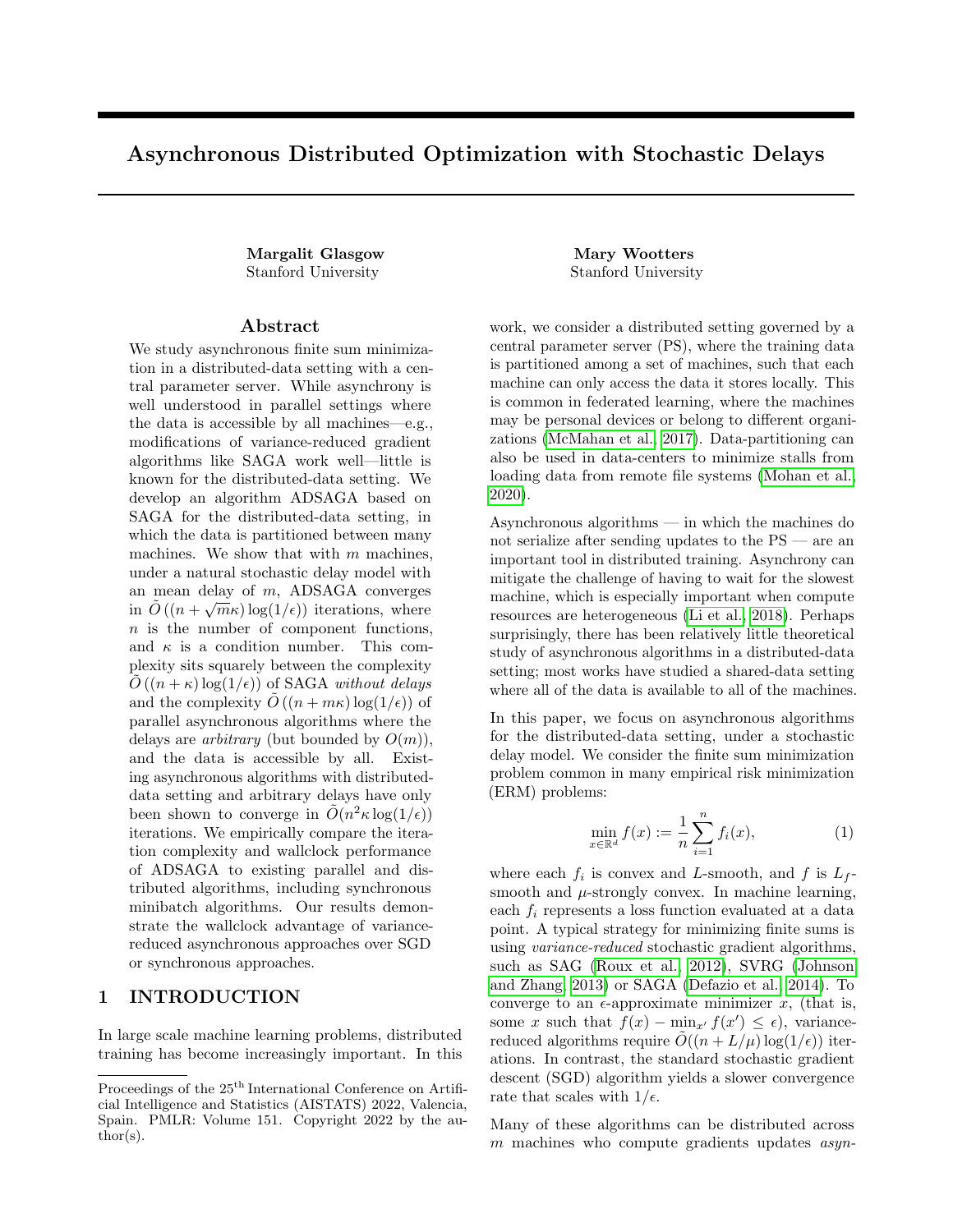# Acknowledgements

The authors thank Ioannis Mitliagkas, Kevin Tian, and Aaron Sidford for helpful conversations and pointers to the literature.

## References

- Zeyuan Allen-Zhu. Katyusha: The rst direct acceleration of stochastic gradient methods. The Journal of Machine Learning Research, 18(1):8194{8244, 2017.
- Zeyuan Allen-Zhu and Elad Hazan. Optimal blackbox reductions between optimization objectives. In Advances in Neural Information Processing Systems, pages 1614{1622, 2016.
- Yossi Arjevani, Ohad Shamir, and Nathan Srebro. A tight convergence analysis for stochastic gradient descent with delayed updates. InAlgorithmic Learning Theory, pages 111{132, 2020.
- Mahmoud Assran, Arda Aytekin, Hamid Feyzmahdavian, Mikael Johansson, and Michael Rabbat. Advances in asynchronous parallel and distributed optimization. arXiv preprint arXiv:2006.13838, 2020.
- Mahmoud S Assran and Michael G Rabbat. Asynchronous gradient push.IEEE Transactions on Automatic Control, 66(1):168{183, 2020.
- Arda Aytekin, Hamid Reza Feyzmahdavian, and Mikael Johansson. Analysis and implementation of an asynchronous optimization algorithm for the parameter server. arXiv preprint arXiv:1610.05507, 2016.
- Dimitri P Bertsekas and John N Tsitsiklis. Parallel and distributed computation: numerical methods volume 23. Prentice hall Englewood Clis, NJ, 1989.
- Adel Bibi, Alibek Sailanbayev, Bernard Ghanem, Robert Mansel Gower, and Peter Richtarik. Improving saga via a probabilistic interpolation with gradient descent. arXiv preprint arXiv:1806.05633, 2018.
- Sorathan Chaturapruek, John C Duchi, and Christopher Re. Asynchronous stochastic convex optimization: the noise is in the noise and sgd don't care. In Advances in Neural Information Processing Systems pages 1531{1539, 2015.
- Je rey Dean and Luiz Andre Barroso. The tail at scale. Communications of the ACM, 56(2):74{80, 2013.
- Aaron Defazio, Francis Bach, and Simon Lacoste-Julien. Saga: A fast incremental gradient method with support for non-strongly convex composite objectives. In Advances in neural information processing systems pages 1646{1654, 2014.
- Ofer Dekel, Ran Gilad-Bachrach, Ohad Shamir, and Lin Xiao. Optimal distributed online prediction using

mini-batches. The Journal of Machine Learning Research, 13:165{202, 2012.

- Roy Frostig, Rong Ge, Sham Kakade, and Aaron Sidford. Un-regularizing: approximate proximal point and faster stochastic algorithms for empirical risk minimization. In International Conference on Machine Learning, pages 2540{2548. PMLR, 2015.
- Nidham Gazagnadou, Robert Gower, and Joseph Salmon. Optimal mini-batch and step sizes for saga. In International Conference on Machine Learning, pages 2142{2150, 2019.
- Robert M Gower, Peter Richtarik, and Francis Bach. Stochastic quasi-gradient methods: Variance reduction via jacobian sketching. arXiv preprint arxiv:1805.02632, 2018.
- Mert Gurbuzbalaban, Asuman Ozdaglar, and Pablo A Parrilo. On the convergence rate of incremental aggregated gradient algorithms.SIAM Journal on Optimization, 27(2):1035{1048, 2017.
- Peter H Jin, Qiaochu Yuan, Forrest Iandola, and Kurt Keutzer. How to scale distributed deep learning? arXiv preprint arXiv:1611.04581, 2016.
- Rie Johnson and Tong Zhang. Accelerating stochastic gradient descent using predictive variance reduction. In Advances in neural information processing systems, pages 315{323, 2013.
- Remi Leblond, Fabian Pedregosa, and Simon Lacoste-Julien. Improved asynchronous parallel optimization analysis for stochastic incremental methods. The Journal of Machine Learning Research, 19(1):3140{ 3207, 2018.
- Jason D Lee, Qihang Lin, Tengyu Ma, and Tianbao Yang. Distributed stochastic variance reduced gradient methods by sampling extra data with replacement. The Journal of Machine Learning Research, 18(1):4404{4446, 2017a.
- Kangwook Lee, Maximilian Lam, Ramtin Pedarsani, Dimitris Papailiopoulos, and Kannan Ramchandran. Speeding up distributed machine learning using codes.IEEE Transactions on Information Theory , 64(3):1514{1529, 2017b.
- Tian Li, Anit Kumar Sahu, Manzil Zaheer, Maziar Sanjabi, Ameet Talwalkar, and Virginia Smith. Federated optimization in heterogeneous networks.arXiv preprint arXiv:1812.06127, 2018.
- Xiangru Lian, Wei Zhang, Ce Zhang, and Ji Liu. Asynchronous decentralized parallel stochastic gradient descent. In International Conference on Machine Learning, pages 3043{3052, 2018.
- Hongzhou Lin, Julien Mairal, and Zaid Harchaoui. A universal catalyst for rst-order optimization. In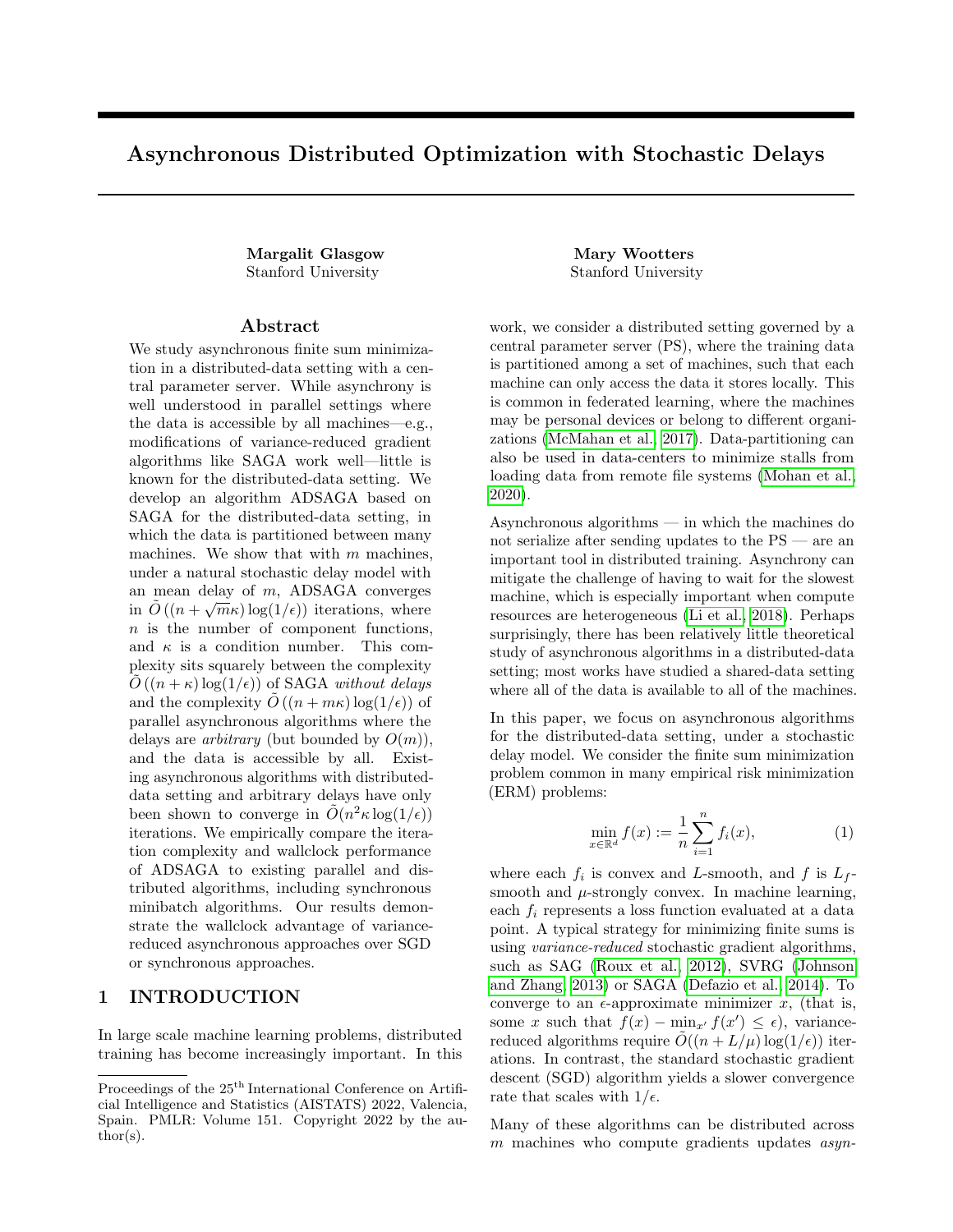Advances in neural information processing systems pages 3384{3392, 2015.

- Horia Mania, Xinghao Pan, Dimitris Papailiopoulos, Benjamin Recht, Kannan Ramchandran, and Michael I Jordan. Perturbed iterate analysis for asynchronous stochastic optimization.arXiv preprint arXiv:1507.06970, 2015.
- Brendan McMahan, Eider Moore, Daniel Ram-Communication-e cient learning of deep networks from decentralized data. In Arti cial Intelligence and Statistics, pages 1273{1282. PMLR, 2017.
- Ioannis Mitliagkas, Ce Zhang, Stefan Hadjis, and Christopher Re. Asynchrony begets momentum, with an application to deep learning. In2016 54th Annual Allerton Conference on Communication, Control, and Computing (Allerton), pages 997{1004. IEEE, 2016.
- Jayashree Mohan, Amar Phanishayee, Ashish Raniwala, and Vijay Chidambaram. Analyzing and mitigating data stalls in dnn training. arXiv preprint arXiv:2007.06775, 2020.
- Deanna Needell, Rachel Ward, and Nati Srebro. Stochastic gradient descent, weighted sampling, and the randomized kaczmarz algorithm. In Advances in neural information processing systems pages 1017{ 1025, 2014.
- Yurii Nesterov et al. Lectures on convex optimization, volume 137. Springer, 2018.
- Atsushi Nitanda, Tomoya Murata, and Taiji Suzuki. Sharp characterization of optimal minibatch size for stochastic nite sum convex optimization. In 2019 IEEE International Conference on Data Mining (ICDM) , pages 488{497. IEEE, 2019.
- Kenta Niwa, Guoqiang Zhang, W Bastiaan Kleijn, Noboru Harada, Hiroshi Sawada, and Akinori Fujino. Asynchronous decentralized optimization with implicit stochastic variance reduction. In International Conference on Machine Learning, pages 8195{8204. PMLR, 2021.
- S Sundhar Ram, Angelia Nedic, and Venu V Veeravalli. Asynchronous gossip algorithm for stochastic optimization: Constant stepsize analysis. InRecent Advances in Optimization and its Applications in Engineering, pages 51{60. Springer, 2010.
- Benjamin Recht, Christopher Re, Stephen Wright, and Feng Niu. Hogwild: A lock-free approach to parallelizing stochastic gradient descent. InAdvances in neural information processing systems, pages 693{ 701, 2011.
- Sashank J Reddi, Ahmed Hefny, Suvrit Sra, Barnabas Poczos, and Alexander J Smola. On variance

reduction in stochastic gradient descent and its asynchronous variants. InAdvances in neural information processing systemspages 2647{2655, 2015.

- Nicolas L Roux, Mark Schmidt, and Francis R Bach. A stochastic gradient method with an exponential convergence rate for nite training sets. In Advances in neural information processing systems pages 2663{ 2671, 2012.
- age, Seth Hampson, and Blaise Aguera y Arcas. Sebastian U Stich and Sai Praneeth Karimireddy. The error-feedback framework: Better rates for sgd with delayed gradients and compressed updates ournal of Machine Learning Research, 21:1{36, 2020.
	- Ye Tian, Ying Sun, and Gesualdo Scutari. Achieving linear convergence in distributed asynchronous multi-agent optimization. IEEE Transactions on Automatic Control , 2020.
	- N Denizcan Vanli, Mert Gurbuzbalaban, and Asuman Ozdaglar. Global convergence rate of proximal incremental aggregated gradient methods.SIAM Journal on Optimization, 28(2):1282{1300, 2018.
	- Blake Woodworth, Kumar Kshitij Patel, and Nathan Srebro. Minibatch vs local sgd for heterogeneous distributed learning. arXiv preprint arXiv:2006.04735, 2020.
	- Cong Xie, Sanmi Koyejo, and Indranil Gupta. Asynchronous federated optimization. arXiv preprint arXiv:1903.03934, 2019.
	- Jiaqi Zhang and Keyou You. Asyspa: An exact asynchronous algorithm for convex optimization over digraphs. IEEE Transactions on Automatic Control , 65(6):2494{2509, 2019.
	- Shen-Yi Zhao and Wu-Jun Li. Fast asynchronous parallel stochastic gradient descent: A lock-free approach with convergence guarantee. InAAAI , pages 2379{ 2385, 2016.
	- Kaiwen Zhou, Fanhua Shang, and James Cheng. A simple stochastic variance reduced algorithm with fast convergence rates. In thernational Conference on Machine Learning, pages 5980{5989, 2018.
	- Jiacheng Zhuo, Qi Lei, Alex Dimakis, and Constantine Caramanis. Communication-e cient asynchronous stochastic frank-wolfe over nuclear-norm balls. In International Conference on Arti cial Intelligence and Statistics, pages 1464{1474. PMLR, 2020.
	- Martin Zinkevich, Markus Weimer, Lihong Li, and Alex J Smola. Parallelized stochastic gradient descent. In Advances in neural information processing systems, pages 2595{2603, 2010.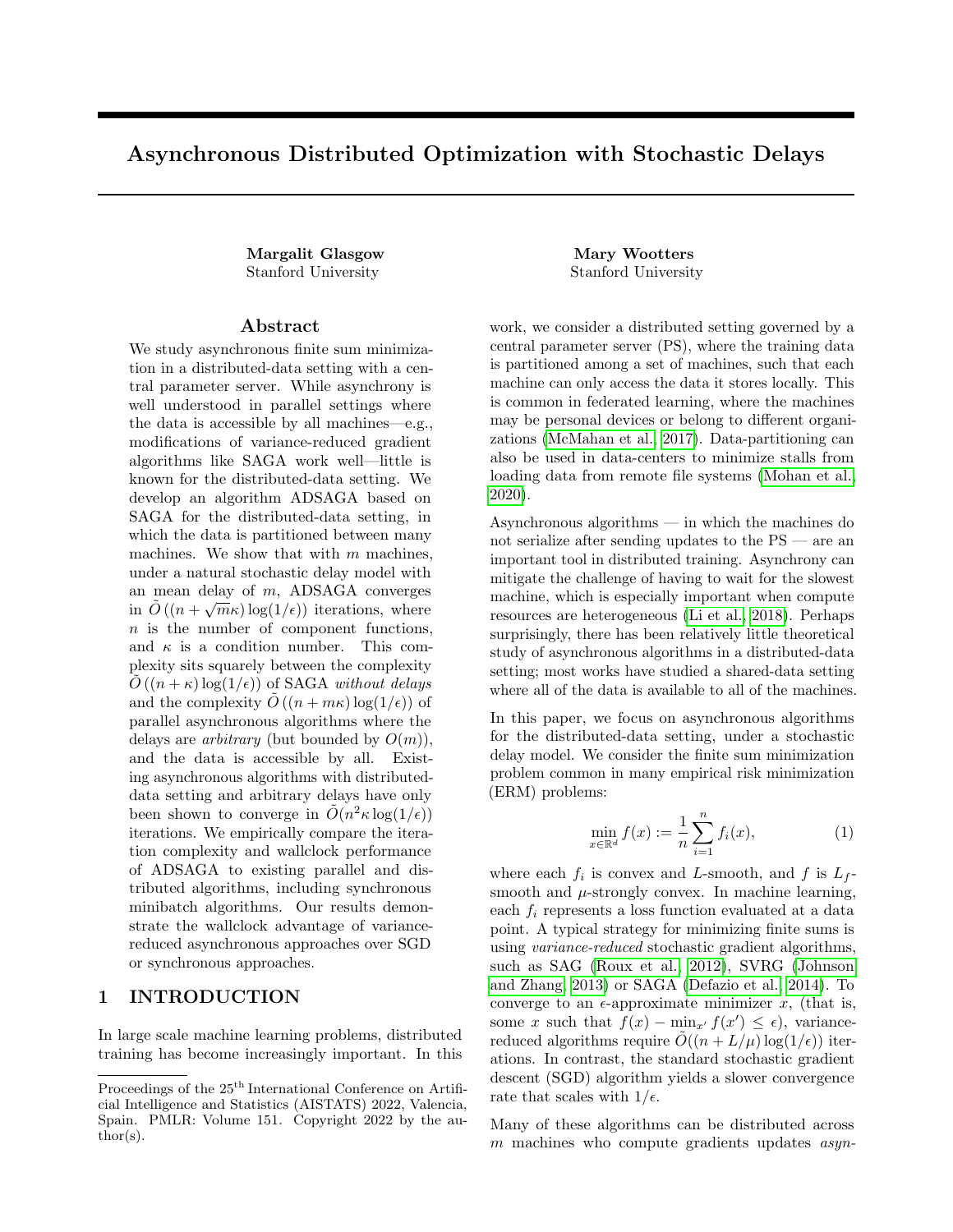# A Extended Related Work

We survey the most related gradient-based asynchronous algorithms for strongly convex optimization, focusing on results for the setting of nite sums. For completeness, we state some results that apply to the more general setting of optimization over (possibly non- nite) data distributions. See Table 1 for a quantitative summary of the most relevant other works.

Synchronous Parallel Stochastic Algorithms. Synchronous parallel stochastic gradient descent algorithms can be thought of as minibatch variants of their non-parallel counterparts. Minibatch SGD is analyzed in Zinkevich et al. (2010); Dekel et al. (2012). For nite sum minimization, minibatch SAGA is analyzed in Gazagnadou et al. (2019); Bibi et al. (2018); Gower et al. (2018); Nitanda et al. (2019), achieving a convergence rate of O n +  $\frac{L}{s}$  +  $\frac{mL}{t}$  log(1=) for a minibatch size of m with distributed data. <sup>5</sup> Distributed SVRG is analyzed in Lee et al. (2017a). Katyusha (Allen-Zhu, 2017) presents an accelerated, variance reduced parallelizable algorithm for nite sums with convergence rate O  $n + \frac{m}{2} + m \stackrel{L_f}{=} \log(1=)$ ; this rate is proved to be near-optimal in Nitanda et al. (2019). Woodworth et al. (2020) compares local mini-batching and local-SGD for the more general setting of non-i.i.d data.

Asynchronous Centralized Algorithms with Shared Data (Figure 1(a)) Centralized asynchronous algorithms often arise in shared-memory architectures or in compute systems with a central parameter server. The textbook (Bertsekas and Tsitsiklis, 1989) shows asymptotic convergence for stochastic optimization intotally asynchronoussettings which may have unbounded delays. In thepartially asynchronous setting, where delays are arbitrary but bounded by some value , sublinear convergence rates oO( $^1$ ) matching those of SGD were achieved for strongly convex stochastic optimization in Recht et al. (2011) (under sparsity assumptions) and Chaturapruek et al. (2015). For nite sum minimization, linear convergence is proved for asynchronous variance-reduced algorithms in Mania et al. (2015); Zhao and Li (2016); Reddi et al. (2015); Leblond et al. (2018); Zhou et al. (2018); Zhuo et al. (2020); the best known rate of  $O$   $n + \frac{L}{n}$  log(1=) is achieved by ASAGA (Leblond et al., 2018) and MiG (Zhou et al., 2018), though these works provide stronger guarantees under sparsity assumptions. Note that most of these works can be applied to lock-free shared-memory architectures as they do not assume consistent reads of the central parameter. Arjevani et al. (2020) and Stich and Karimireddy (2020) consider the setting where all delays are exactly equal to .

Asynchronous Centralized Algorithms with Distributed Data (Figure 1(b)) Several works (Gurbuzbalaban et al., 2017; Aytekin et al., 2016; Vanli et al., 2018) consider incremental aggregated gradient (IAG) algorithms, which use the updateU(i; x) = r f<sub>i</sub>(x) +  $\frac{1}{10}$ <sub>6i</sub> i, and can be applied to the distributed data setting. All of these works yield convergence rates that are quadratic in the maximum delay between computations of f<sub>i</sub>. Note that this delay is lower bounded by n if a single new gradient is computed at each iteration. The bounds in these works are deterministic, and hence cannot leverage any stochasticity in the gradient computed locally at each machine, which is natural whenn > m and each machine holds many functions i . Xie et al. (2019) studies asynchronous federated optimization with arbitrary (bounded) delays; this work achieves a convergence rate that scales with  $1$ .

Asynchronous Decentralized Algorithms with Distributed Data (Figure 1(c)) late the decentralized setting, the network of machines is represented as a grap6, and machines communicate (\gossip") with their neighbors. Many works (Ram et al., 2010; Jin et al., 2016; Lian et al., 2018) have considered the setting of randomized gossip, where each machine has an exponentially distributed clock and wakes up to communicate with its neighbors each time it ticks. In Lian et al. (2018), a convergence rate o $O(1=^2)$  is achieved for non-convex objectives f , matching the rate of SGD. We remark that by choosing the graphG to be the complete graph, this result extends to our model. Tian et al. (2020); Niwa et al. (2021); Assran and Rabbat (2020); Zhang and You (2019) study a decentralized setting with arbitrary but bounded delays. For strongly convex objectivesf , Tian et al. (2020) achieves a linear rate of convergence gradient tracking techniques. However, the dependence on the number of nodes in this work is exponential.

We refer the reader to Assran et al. (2020) for a recent survey on asynchronous parallel optimization algorithms for a more complete discussion of compute architectures and asynchronous algorithms such as coordinate decent

 $5$ We prove this result in Proposition E.1 of the appendix, as the cited works (Gazagnadou et al., 2019; Bibi et al., 2018; Gower et al., 2018) prove slightly weaker bounds for minibatch SAGA using dierent condition numbers.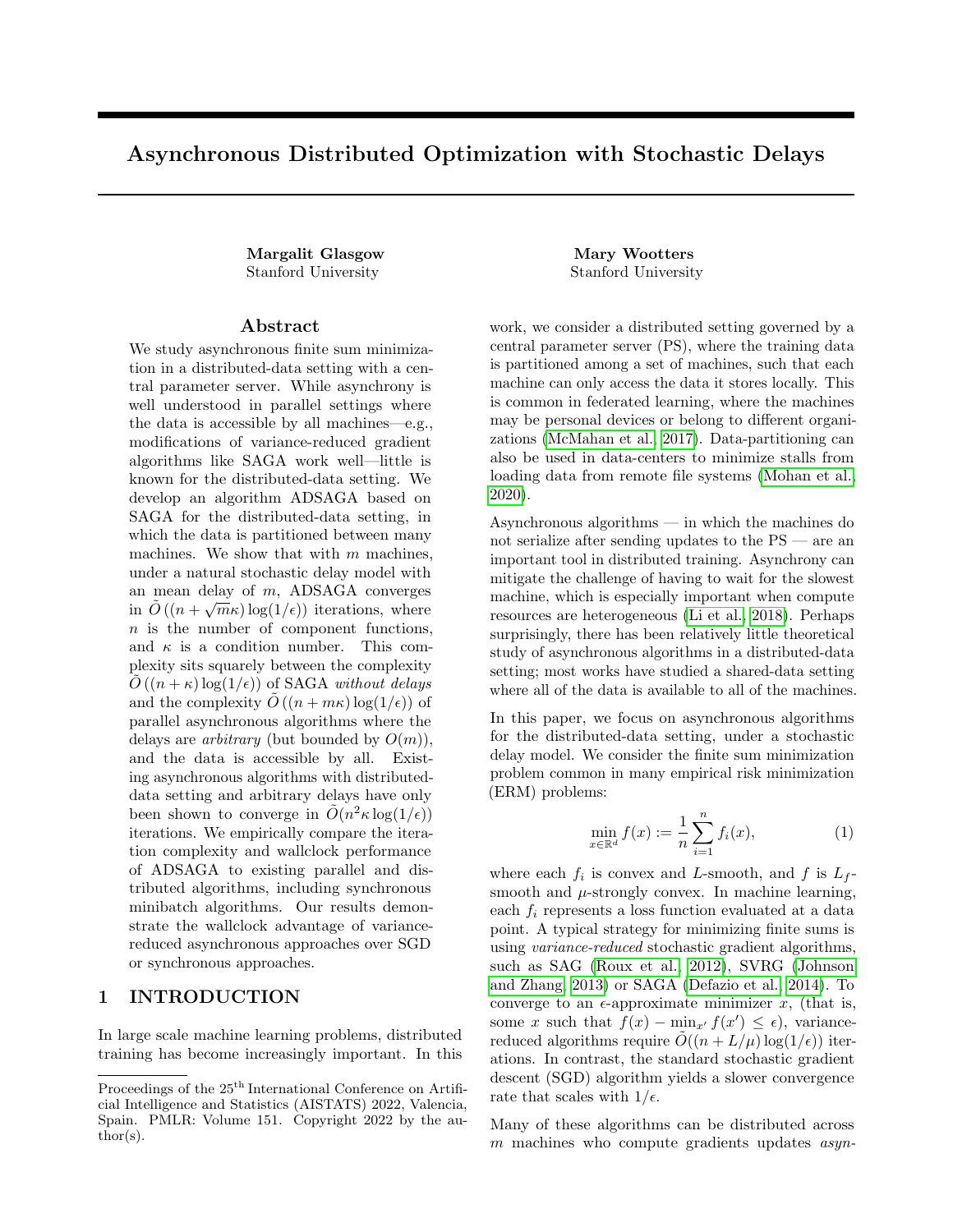methods that are beyond the scope of this section.

## B Restatement of Convergence Result and Detailed Proof Overview

In this section, we state and sketch the proof of our main result, which yields a convergence rate of  $\Theta$  $n + \frac{1}{2} + \frac{mL + L}{m}$  log(1=) when  $p_j = \frac{1}{m}$  for all j, that is, all machines perform updates with the same frequecy up to a constant factor.

Theorem B.1. Let  $f(x) = \frac{1}{n}$  $\sum_{i=1}^{n} f_i(x)$  be an L<sub>f</sub>-smooth and -strongly convex function. Suppose that each<sub>i</sub> is L-smooth and convex. Letr := 8 76+168  $\frac{\text{p}_{\text{max}}}{\text{p}_{\text{min}}}$   $\frac{2}{n}$  $\frac{25}{3}$   $\frac{25}{3}$  For any partition of the n functions to m machines, after

$$
k = mp_{min} \quad 4n + 2r - 2p = \frac{p}{r} \frac{1}{mL_{f}L} \cdot \frac{1}{\log \omega} \cdot \frac{1 + \frac{1}{2m}}{1 + \frac{1}{2m}} \cdot f(x^{0}) \cdot f(x) + \frac{n^{2}}{2L} \frac{1}{A}
$$

iterations of Algorithm 3 with  $=\frac{p!}{(p+q)!}$  $\frac{1}{2rL+2}p^1 \frac{1}{rmL+L}$ , we have E f (x<sup>k</sup>) f (x ) ; where  $2 = \frac{1}{n}$ P  $_{i}$  jr f<sub>i</sub>(x )j<sup>2</sup><sub>2</sub>.

We prove this theorem in Section C. The key elements of our proof are theUnbiased Trajectory Lemma (Lemma B.3) and a novel potential function which captures progress both in the iteratex<sub>k</sub> and in the stale gradients. Throughout, all expectations are over the choice of  $P$  and i Uniform( $S_i$ ) in each iteration of the logical algorithm.

We begin by introducing some notation which will be used in de ning the potential function. Let H, G, and U be the matrices whosej th columns contain the vectors  $h_j = g_{j}$  j,  $g_j$ , and  $u_j$  respectively. We use the superscript k to denote the value of any variable from Algorithm 3 at the beginning of iteration k. When the iteration k is clear from context, we will eliminate the superscripts k. To further simplify, we will use the following de nitions:  $i_i := i$  r f<sub>i</sub>(x),  $i_j := j$  r f<sub>ij</sub>(x), and  $g_j := g_j$  r f<sub>ij</sub>(x), where i<sub>j</sub> is the index of the function used by machine j to compute  $g_j$  and  $j$ , as indicated in Algorithm 3.

We will analyze the expectation of the following potential function  $(x; G; H; U; ; )$ :

$$
(x; G; H; U; ; ) := \sum_{x=0}^{X} \{x; G; H; U; ; )\}
$$

where

1 (x; G; H; U; ; ) := 4 m (f (x) f (x));  
\n2(x; G; H; U; ; ) := 
$$
\begin{array}{cc} x & x & I & I_d & I_d & x & x \\ (U1 + m^{-}) & I_d & 2I_d & (U1 + m^{-}) \\ 3(x; G; H; U; ; ) := & {}^2C_3 & \frac{p_{min}}{p_j} jg_j j_2^2; \\ 0 & 1 & 1 \\ 4(x; G; H; U; ; ) := {}^2C_4 @2 \times \frac{p_{min}}{p_j} j & 1 \frac{1}{2} & \frac{p_{min}}{p_j} j & 1 \frac{1}{2}A; \\ 5(x; G; H; U; ; ) := {}^2C_5 & 1 & 1 \frac{p_{min}}{p_j} j_2^2; \end{array}
$$

;

and

$$
c_{5} := \frac{16}{3} (mL_{f} + 1);
$$
  

$$
c_{3}; c_{4} = 1 + \frac{m}{n} \frac{p_{max}}{p_{min}}^{2!} c_{5}.
$$

The exact values of  $c_3$  and  $c_4$  are given in the Appendix.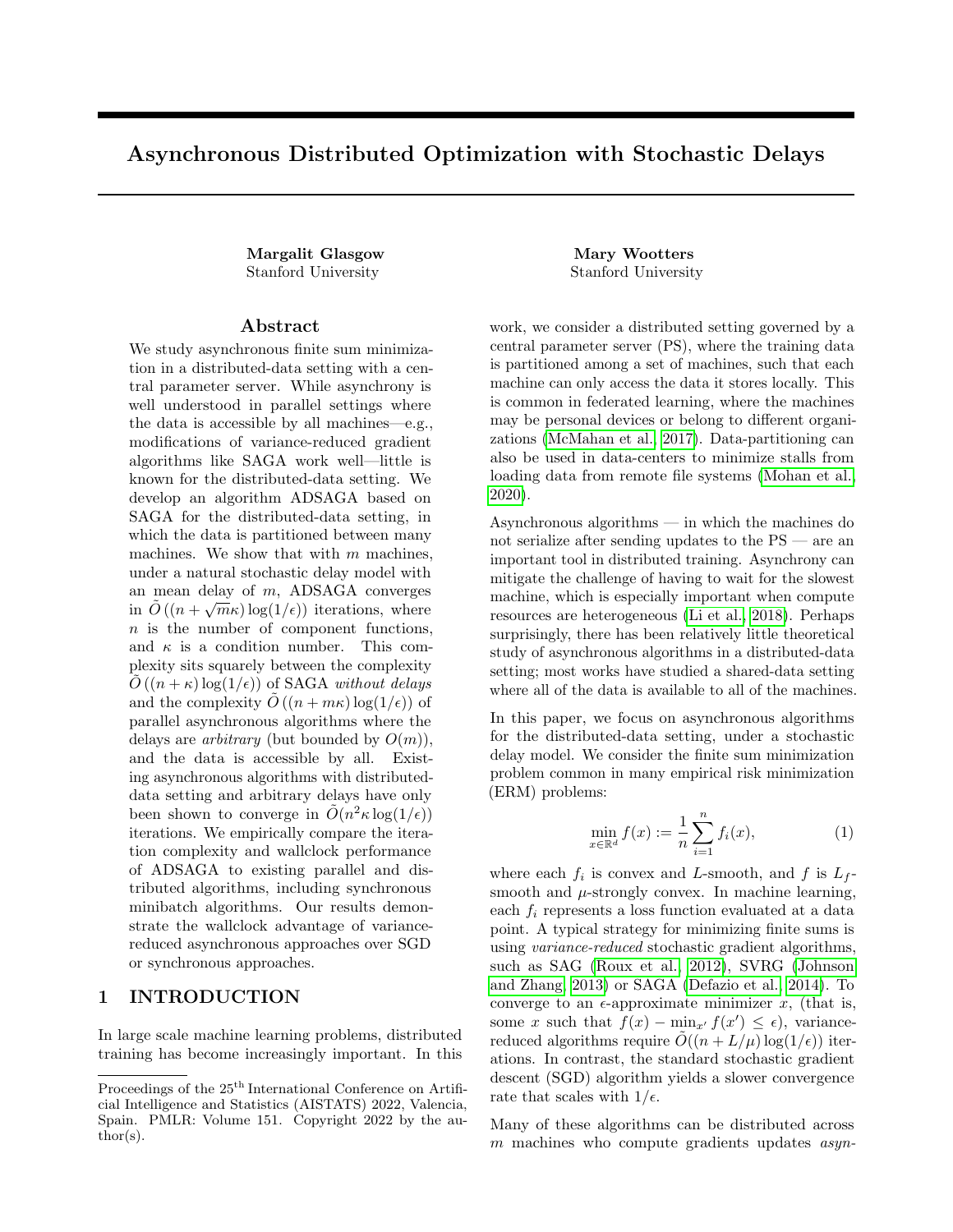It is easy to check that the potential function is non-negative. In particular,  $1$  and  $3$ ,  $5$  are clearly non-negative, and  $_2$  is non-negative because  $\frac{1}{1}$   $_2^1$  is positive de nite. Finally,  $_4$  is non-negative because the terms in the sum overj are a subset of the terms in the sum over.

This potential function captures not only progress in f (x<sup>k</sup>) f (x) and jx<sup>k</sup> x j<sub>2</sub>, but also the extent to which the expected stale update, $\frac{1}{m}$ U1 +  $^-$ , is oriented in the direction of x<sup>k</sup> x . While some steps of asynchronous gradient descent may take us in expectation further from the optimum, those steps will position us for later progress by better orienting  $\frac{1}{m}$ U1 +  $^-$ . The exact coe cients in the potential function are chosen to cancel extraneous quantities that arise when evaluating the expected dierence in potential between steps. In the rest of the text, we abbreviate the potential  $(x^k; G^k; H^k; U^k; k; k)$ , given by the variables at the start of the kth iteration, by (k). All expectations below are over the random choices of P and i Uniform(S<sub>i</sub>) in the kth iteration of Algorithm 3, and we implicitly condition on the history  $f x^k$ ;  $G^k$ ; H<sup>k</sup>; U<sup>k</sup>; k; kg in such expectations.

The following proposition is our main technical proposition.

Proposition B.2. In Algorithm 3, for any step size  $\frac{1}{2rL+2}p^1$   $\frac{1}{rmL+f}$ ,

$$
E_{i,j}
$$
 [ (k + 1)] (1) (k)

where  $=$  mp<sub>min</sub> min  $\frac{1}{4n}$ ; , and r is a constant de ned in Theorem B.1 dependent only on $\frac{p_{max}}{p_{min}}$ .

We sketch the proof of this proposition. For ease of presentation, we assume in this section that =  $\frac{1}{m}$  for all j. The formal proof, which contains precise constants and the dependence  $\varphi_{\text{min}}$ , is given in Section C. We begin by stating the Unbiased Trajectory lemma, which shows that the expected update tox moves in expectation towards the gradient  $r f(x)$ .

Lemma B.3 (Unbiased Trajectory). At any iteration k, we have

$$
E_{i,j}[x^{k+1}] = x^k
$$
  $p_{min}$   $U^k 1 + m^{-k}$ ;

and

$$
E_{i,j} \quad U^{k+1} \, 1 + m^{-k+1} \quad = \quad p_{min} \quad 1 \quad \frac{1}{n} \quad U^{k} \, 1 + m^{-k} \quad + \quad m p_{min} \, r \, f \, (x^{k}) :
$$

Using this condition, we can control the expected change in  $_1$  +  $_2$ , yielding the following lemma, stated with precise constants in Section C. Letq :=  $1 + mL_f$ .

Lemma B.4. (Informal)

E<sub>ij</sub> 
$$
\begin{bmatrix} 1 & (k+1) + 2(k+1) \end{bmatrix}
$$
 1(k) 2(k)  
\n2p<sub>min</sub>  $\begin{array}{c} x & x \ (U1 + m^{-}) & 0 \end{array}$  0  $\begin{array}{c} x & x \ (U1 + m^{-}) & 0 \end{array}$  2mp<sub>min</sub>  $(x \ x)^T r f(x)$   
\n+ 2  $\begin{array}{c} \textcircled{q} \frac{q}{n} & \textcircled{i} \end{array}$   $\begin{array}{c} j & j \end{array}$   $\begin{array}{c} j^2 + \frac{q}{n} & j & j \end{array}$   $\begin{array}{c} j & j \end{array}$   $\begin{array}{c} j^2 + j & j \end{array}$   $\begin{array}{c} j^2 + j & j \end{array}$ 

The rst two terms of this lemma yield a signi cant decrease in the potential. However, the potential may increase from the remaining second order terms, which come from the variance of the update. We can cancel the second order term involving the  $j_{-i}$  j<sup>2</sup>, ju<sub>j</sub> j<sup>2</sup>,jg<sub>j</sub> j<sup>2</sup>, and j<sub>gj</sub> j<sup>2</sup> terms by considering the expected change in potential in <sub>3</sub>, 4 and  $_5$ , captured in the next lemma, formally stated in Section C. While we use big-O notation here, as one can see in the formal lemma in Section C, the exact constants in  $_3$ , 4 and  $_5$  are chosen to cancel the second order terms in Lemma B.4.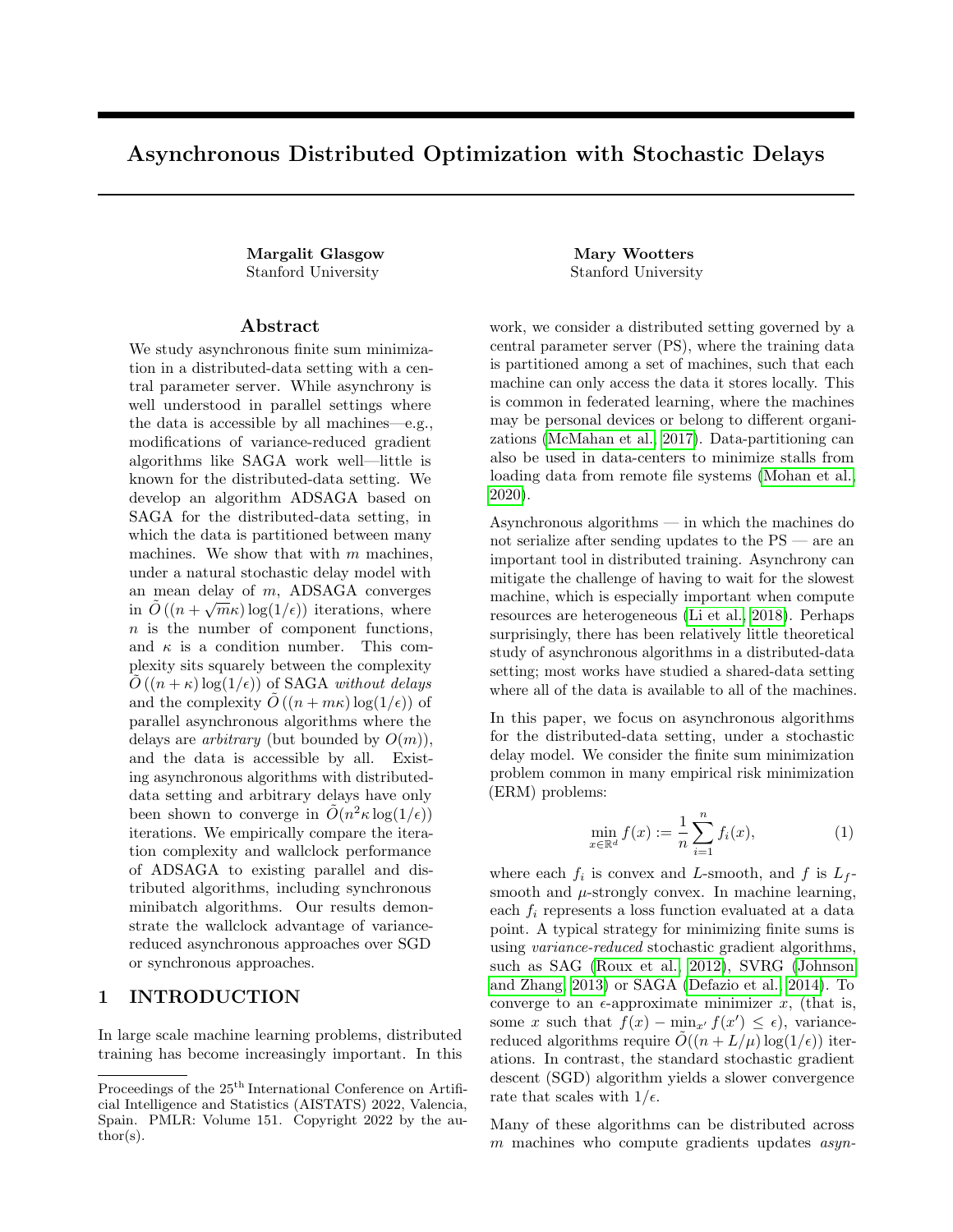Lemma B.5. (Informal)

$$
E[\begin{array}{cccc} 3(k+1) + & 4(k+1) + & 5(k+1)] & ( & 3(k) + & 4(k) + & 5(k)) & \frac{mp_{\text{min}}}{4n} & ( & 3(k) + & 4(k) + & 5(k)) \\ 0 & 2 & \frac{q}{n} & j & j\frac{2}{2} + \frac{q}{n} & j\frac{q}{2} + \frac{1}{n} & j\frac{q}{2} + j & j\frac{2}{2} + k \\ + O & \frac{1}{2} & \frac{1}{n} & j\frac{r}{2} + j & j\frac{r}{2} + k & j\frac{r}{2} + k & j\frac{r}{2} + k & j\frac{r}{2} + k & j\frac{r}{2} + k & j\frac{r}{2} + k & j\frac{r}{2} + k & j\frac{r}{2} + k & j\frac{r}{2} + k & j\frac{r}{2} + k & j\frac{r}{2} + k & j\frac{r}{2} + k & j\frac{r}{2} + k & j\frac{r}{2} + k & j\frac{r}{2} + k & j\frac{r}{2} + k & j\frac{r}{2} + k & j\frac{r}{2} + k & j\frac{r}{2} + k & j\frac{r}{2} + k & j\frac{r}{2} + k & j\frac{r}{2} + k & j\frac{r}{2} + k & j\frac{r}{2} + k & j\frac{r}{2} + k & j\frac{r}{2} + k & j\frac{r}{2} + k & j\frac{r}{2} + k & j\frac{r}{2} + k & j\frac{r}{2} + k & j\frac{r}{2} + k & j\frac{r}{2} + k & j\frac{r}{2} + k & j\frac{r}{2} + k & j\frac{r}{2} + k & j\frac{r}{2} + k & j\frac{r}{2} + k & j\frac{r}{2} + k & j\frac{r}{2} + k & j\frac{r}{2} + k & j\frac{r}{2} +
$$

Intuitively, the 1  $\frac{mp_{min}}{n}$ contraction in this lemma is possible because in each iteration, with probality at least  $\frac{mp_{min}}{n}$ , any one of then variables  $_{i_j}$  is replaced by the variableg<sub>i</sub>, which is in turn replaced by a fresh gradient r f<sub>i</sub>(x).

Finally, we use the smoothness of each i to bound  $\frac{1}{n}$ P <sub>i</sub> jr f<sub>i</sub>(x) r f<sub>i</sub>(x)j $\frac{2}{2}$  by L(x x)<sup>T</sup>r f(x) (Lemma C.9). This allows us to cancel all of the  $\frac{1}{n}$  $\frac{1}{P}$  is different in  $\frac{1}{P}$  in Fi(x) in Fi(x) is  $\frac{1}{2}$  by  $L(x - x)$  in F(x) (Lemmia C.9)<br>if  $f_1(x)$  in  $f_1(x)$  is terms with the negative  $(x - x)$  in  $f(x)$  term in Lemma B.4. We show that if  $\frac{p\frac{1}{L+1}p\frac{1}{mL+L}}{p\frac{1}{L+1}p\frac{1}{mL+L}}$ , the negative  $2m p_{min}$  (x x )<sup>T</sup> r f (x) term in Lemma B.4 dominates the positive O  $2q \frac{1}{n}$ P i ir f<sub>i</sub>(x) r f<sub>i</sub>(x)  $j_2^2$  term (Claim C.10). Using the -strong convexity of f, we show that the remaining fraction of the negative  $2np_{min}$  (x x)<sup>T</sup>r f (x) term leads to a negative 2mp<sub>min</sub> jx x j<sub>2</sub> and  $\frac{m^2 p_{min}}{n}$  (f (x) f (x )) term.

Combining Lemma B.4 and Lemma B.5 with the observations above, we obtain the following lemma:

Lemma B.6. For <sup>1</sup>  $\frac{p_1}{\ln L_f L}$  ,  $E[{ (k+1)}]$  (k)  $2p_{min}$  (lii  $(U1 + m^{-})$  $\frac{m}{2}$  0 0 1  $\mathsf{y}$  $(U1 + m^{-})$ mp<sub>min</sub>  $\frac{P_{\text{min}}}{4n}$ ( <sub>1</sub>(k) + <sub>3</sub>(k) + <sub>4</sub>(k) + <sub>5</sub>(k))

Some linear-algebraic manipulations (Lemma C.12) yield Proposition B.2.

## C Proof of ADSAGA Convergence

In this section we prove Theorem B.1, restated as Theorem A.1.

Theorem C.1. Let  $f(x) = \frac{1}{n}$  $P_{i=1}$  f<sub>i</sub>(x) be an L<sub>f</sub>-smooth and -strongly convex function. Suppose that each<sub>i</sub> 8 76+168  $\frac{\text{p} \text{max}}{\text{p} \text{min}}$   $\frac{2 \text{ m}}{\text{n}}$ 

is L-smooth and convex. Letr :=  $\frac{1}{3}$   $\frac{1}{3}$  . For any partition of the n functions to m machines, after

$$
k = mp_{min} \quad 4n + 2r \frac{L}{r} + 2 \frac{p}{r} \frac{\frac{p}{mL_f L}}{\frac{1}{r}} \log \frac{0}{\frac{m}{r} + \frac{1}{2m}} \quad \text{for } r \text{ (x)} \quad f(x) + \frac{n}{2L} \frac{1}{A}
$$

iterations of Algorithm 3 with  $=\frac{p!}{(p+q)!}$  $\frac{1}{2rL+2}p^1 \frac{1}{rmL + L}$ , we have E f (x<sup>k</sup>) f (x ) ; where  $2 = \frac{1}{n}$ P  $_{i}$  jr f<sub>i</sub>(x )j<sup>2</sup><sub>2</sub>. Remark C.2. Due to the strong convexity, we havex x  $j_2^2$   $\frac{1}{2}$  (f (x) f (x), so this theorem also implies that  $jx^k$  x  $j_2^2$  after  $\Theta$ Ĩ, n + <sup>L</sup> +  $\frac{\rho_{\frac{m}{12}}}{\rho_{\frac{m}{12}}}}$  log(1=) iterations.

We begin by establishing notation and reviewing the update performed at each step of Algorithm 3.

Recall that x is the value held at the PS, and lety denote  $x \times x$ . Let G and H be the matrices whose th column contains the vector  $g_i$  and  $h_i$  respectively. For all the variables in Algorithm 3 and discussed above, we use a superscript k to denote their value at the beginning of iteration k. When the iteration k is clear from context, we will eliminate the superscripts k. To further simplify, we will use the following de nitions:  $\frac{1}{1}$   $:=$   $\frac{1}{1}$  r  $f_1(x)$ ,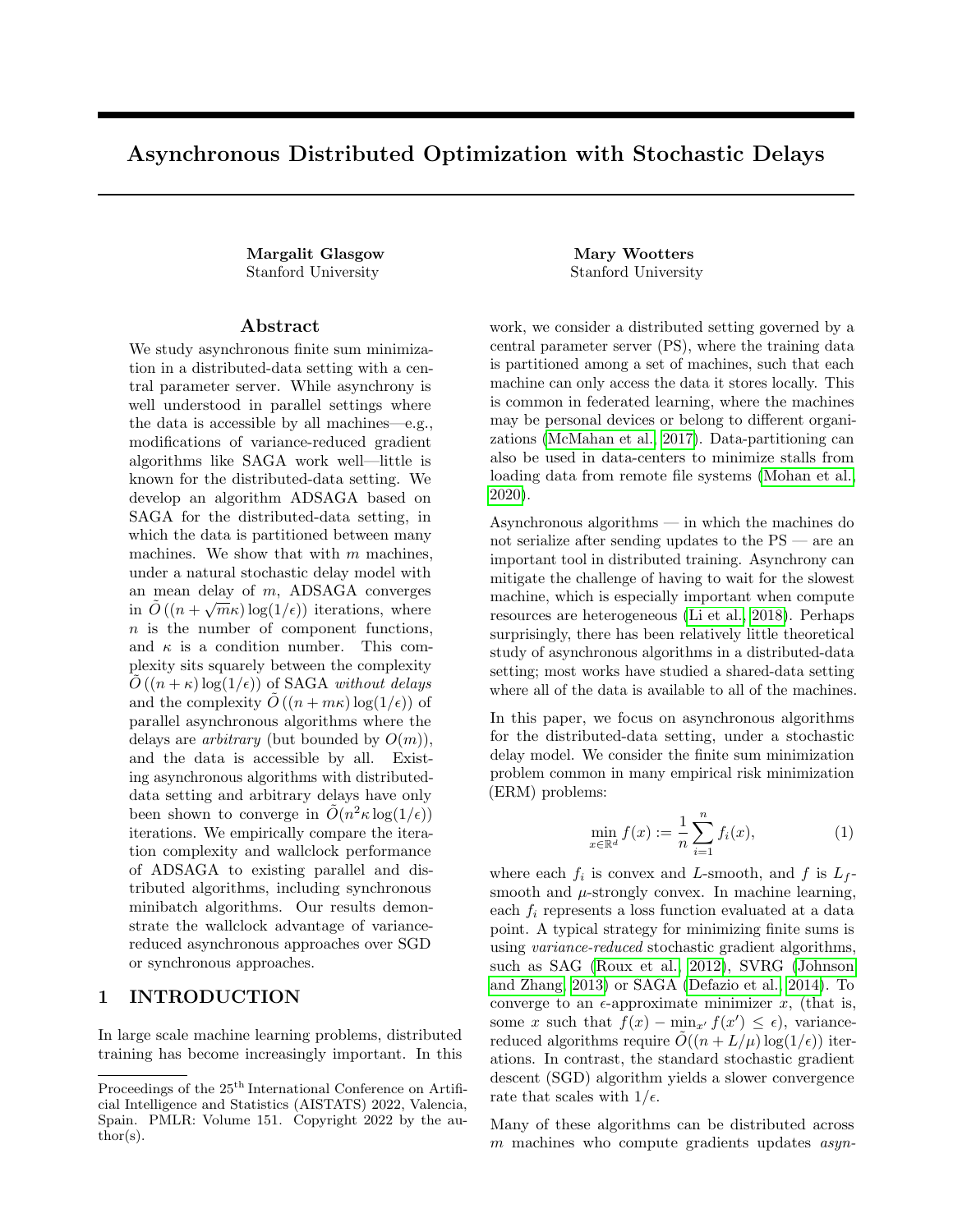$_j := j$  r f<sub>i<sub>j</sub> (x), and  $g_j := g_j$  r f<sub>ij</sub> (x), where i<sub>j</sub> is the index of the function used by machinej to compute</sub> g<sub>j</sub> and <sub>j</sub>, as indicated in Algorithm 3.

Recall that we analyze the expectation of the following potential function  $(x; G; H; U; ; )$ :

$$
(x; G; H; U; ; ) := \sum_{r=1}^{10} x^{6} (x; G; H; U; ; )
$$

where

$$
{}_{1}(x;G;H;U; ; ) := c_{1}(f(x) - f(x));
$$
\n
$$
{}_{2}(x;G;H;U; ; ) := \begin{array}{ccc} x & x & 1 & 1 & x & x \\ (U1 + m^{-}) & 1 & 2 & (U1 + m^{-}) \\ x & \frac{W}{p_{min}} & 1 & 2 & (U1 + m^{-}) \\ 0 & 0 & 1 & 1 \end{array}
$$
\n
$$
{}_{3}(x;G;H;U; ; ) := \begin{array}{ccc} 2_{C_{3}} & \frac{p_{min}}{p_{j}} & 1 & 2 \\ 0 & 1 & 1 & 1 \\ 0 & 0 & 1 & 1 \end{array}
$$
\n
$$
{}_{4}(x;G;H;U; ; ) := \begin{array}{ccc} 2_{C_{4}} & \frac{Q_{2}}{p_{4}} & \frac{p_{min}}{p_{j}} & 1 & 1 \\ 0 & 1 & 1 & 1 \end{array}
$$
\n
$$
{}_{5}(x;G;H;U; ; ) := \begin{array}{ccc} 2_{C_{5}} & \frac{W_{min}}{p_{j}} & 1 & 1 & 1 \\ 0 & 1 & 1 & 1 & 1 \end{array}
$$

Above, we abbreviate the  $2d$  2d matrix  $\begin{bmatrix} 1 & 1 & 1 \\ 1 & 2 & 1 \\ 1 & 2 & 2 \end{bmatrix}$  as  $\begin{bmatrix} 1 & 1 \\ 1 & 2 \end{bmatrix}$ . Later, we will choose theo as follows:

$$
c_{1} = 4 m ;
$$
\n
$$
c_{3} = 64 + 168 \frac{m}{n} \frac{p_{max}}{p_{min}}^{2} {c_{5}
$$
\n
$$
c_{4} = 22 + \frac{76m}{n} \frac{p_{max}}{p_{min}}^{2} {c_{5};
$$
\n
$$
c_{5} = \frac{4}{3} (4mL_{f} + 4) :
$$

The following proposition is our main technical proposition.

Proposition B.2. In Algorithm 3, for any step size  $\frac{1}{2rL+2}p^1$   $\frac{1}{rmL+f}$ ,  $E_{i,j}$   $[(k+1)]$   $(1)$   $(k)$ 

where  $=$  mp<sub>min</sub> min  $\frac{1}{4n}$ ; , and r is a constant de ned in Theorem B.1 dependent only on $\frac{p_{max}}{p_{min}}$ . Before we prove this proposition, we prove Theorem B.1, which follows from Proposition B.2.

Proof. (Theorem B.1) Upon initialization, the expected potential E[ (0)] (over the random choices ofi<sub>i</sub>) equals

$$
E[ (0)] = 4 \text{ m } (f(x^{0}) - f(x)) + jx^{0} - x j_{2}^{2} + {^{2}} (m(c_{3} - c_{4}) + 2 n c_{4}) \frac{1}{n} \int_{i}^{x} j r f_{i}(x) j_{2}^{2}
$$
  
\n
$$
4m + \frac{2}{n} + f(x^{0}) + f(x) + {^{2}} (c_{3} + c_{4}) \int_{i}^{x} j r f_{i}(x) j_{2}^{2}
$$
  
\n
$$
4m + \frac{2}{n} + f(x^{0}) + f(x) + {^{2}} n(c_{3} + c_{4}) {^{2}};
$$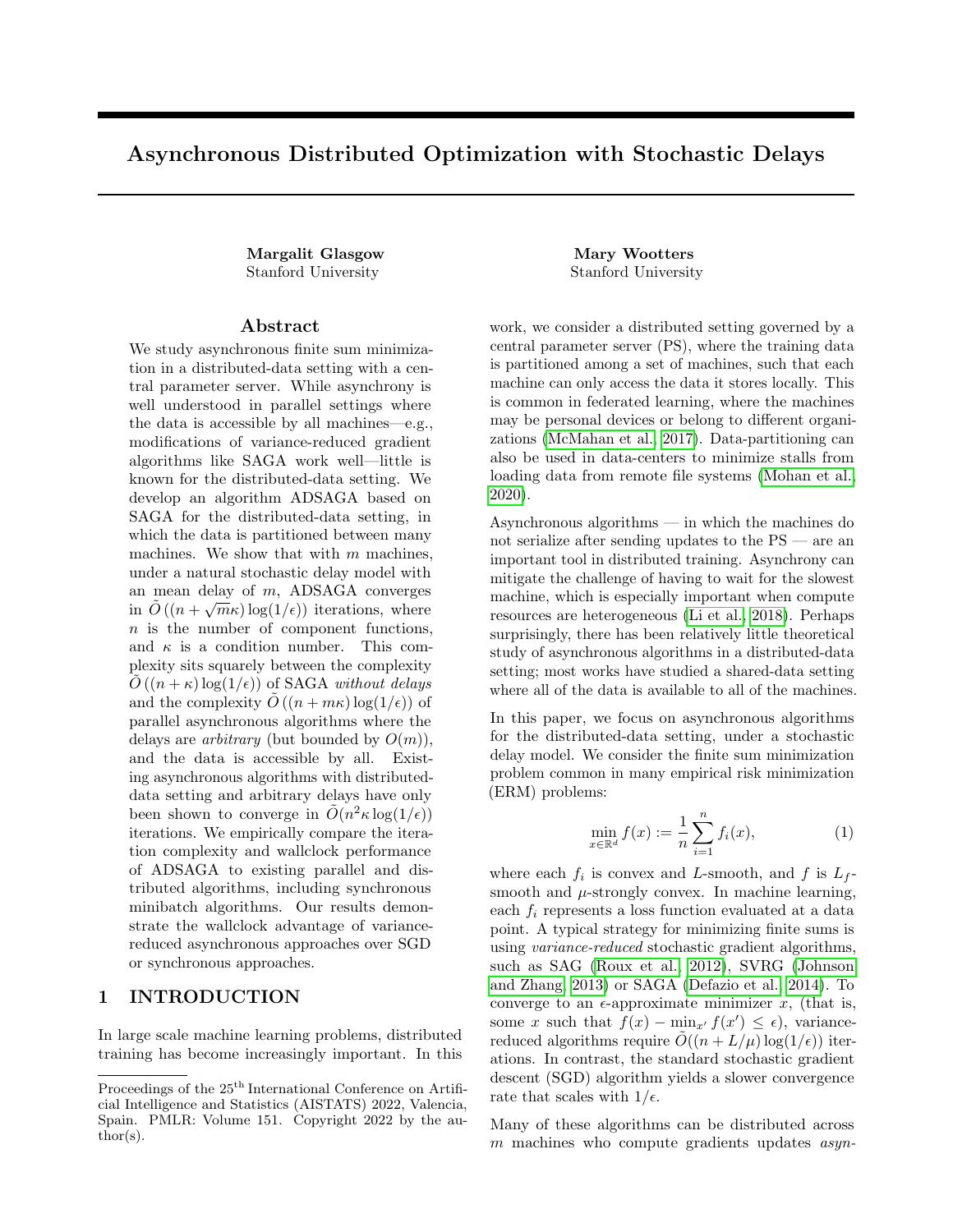where the second line uses-strong convexity, the fact that  $c_3 > c_4$  and that m n. For =  $\frac{1}{2(1+2)}$  $p^1$  $\frac{1}{2rL+2}p^1$   $\frac{1}{rmL+f}$ , we use the fact that  $\frac{1}{2rL}$  since  $\frac{c_3+c_4}{2r}$  mL<sub>f</sub> +1 m; thus

E[ (0)] 
$$
4m + \frac{2}{ } f(x^0) + f(x) + \frac{n (c_3 + c_4)}{2rL} = 2
$$
  
 $4m + \frac{2}{ } f(x^0) + f(x) + \frac{2mn}{L} = 2$ 

where we have plugged in the de nition of r.

With  $=$  mp<sub>min</sub> min  $\frac{1}{4n}$ as in Proposition B.2 and and k as in Theorem B.1, we have

$$
\begin{array}{cccc}\n0 & 1 + \frac{1}{2m} & f(x^0) & f(x) + \frac{n^2}{2L} \\
k & \log \frac{2}{m} & \frac{1}{2m} & \frac{1}{2L} \\
\end{array}
$$

and so

(1 ) k exp ( k ) exp 0 @ log 0 @ 1 + <sup>1</sup> 2m f (x 0 ) f (x ) + n <sup>2</sup> 2L 1 A 1 A

$$
\frac{4m}{4m + \frac{2}{\pi} \left(f(x^{0}) + f(x)\right) + \frac{2mn}{L}} \frac{4m}{E[(0)]}.
$$

It follows from Proposition B.2 that

$$
E[ (k)] \quad 4m
$$

Since (k) 4m (f  $(x^k)$  f  $(x)$ ), we have E[f  $(x^k)$  f  $(x)$ ] as desired.

Proof. (Proposition B.2) To abbreviate, let M =  $\begin{pmatrix} 1 & 1 \\ 1 & 2 \end{pmatrix}$ . We also abbreviater  $\frac{1}{1}$  i = r f<sub>i</sub>(x<sup>k</sup>), and let r be the matrix whose ith column is r<sub>i</sub>. All expectations are over the random choice of P and i Uniform (S<sub>j</sub>) in Algorithm 3. Because, each functioni only belongs to a single machine (i), we will sometime abbreviate the choice ofi; j in each iteration as just a choice ofi; when we do so, any otherwise unspeci ed use of should be interpreted as the machinej (i) where  $f_i$  is stored.

Recall that in each iteration, given the random choice ofj and i in that iteration, the following updates to the variables in Algorithm 3 are made, with  $j = \frac{p_{min}}{p_j}$ :

$$
x^{k+1} \t x^{k} \t j (u_{j}^{k} + {}^{-k});
$$
\n
$$
-k+1 \t -k + \frac{1}{n}h_{j}^{k};
$$
\n
$$
x^{k+1} \t y_{j}^{k};
$$
\n
$$
y_{j}^{k+1} \t r \t f_{i}(x^{k});
$$
\n
$$
x^{k+1} \t \t i \t i \t i \t i \t j;
$$
\n
$$
y_{j}^{k} \t i = i_{j};
$$
\n
$$
h_{j}^{k+1} \t y_{j}^{k+1} \t {j+1} = \begin{cases} r f_{i}(x^{k}) & k \t i \t i \t i \t j; \\ r f_{i}(x^{k}) & y_{j}^{k} \t i = i_{j}; \\ r f_{i}(x^{k}) & y_{j}^{k} \t i = i_{j}; \\ u_{j}^{k+1} \t u_{j}^{k} \t 1 & \t \frac{p_{min}}{p_{j}} + \frac{p_{min}}{p_{j}} h_{j}^{k+1} & \t \frac{m}{n} \t 1 & \t \frac{p_{min}}{p_{j}} \t h_{j}^{k} \\ i_{j}^{k+1} \t i: \end{cases}
$$
\n(?)

 $\Box$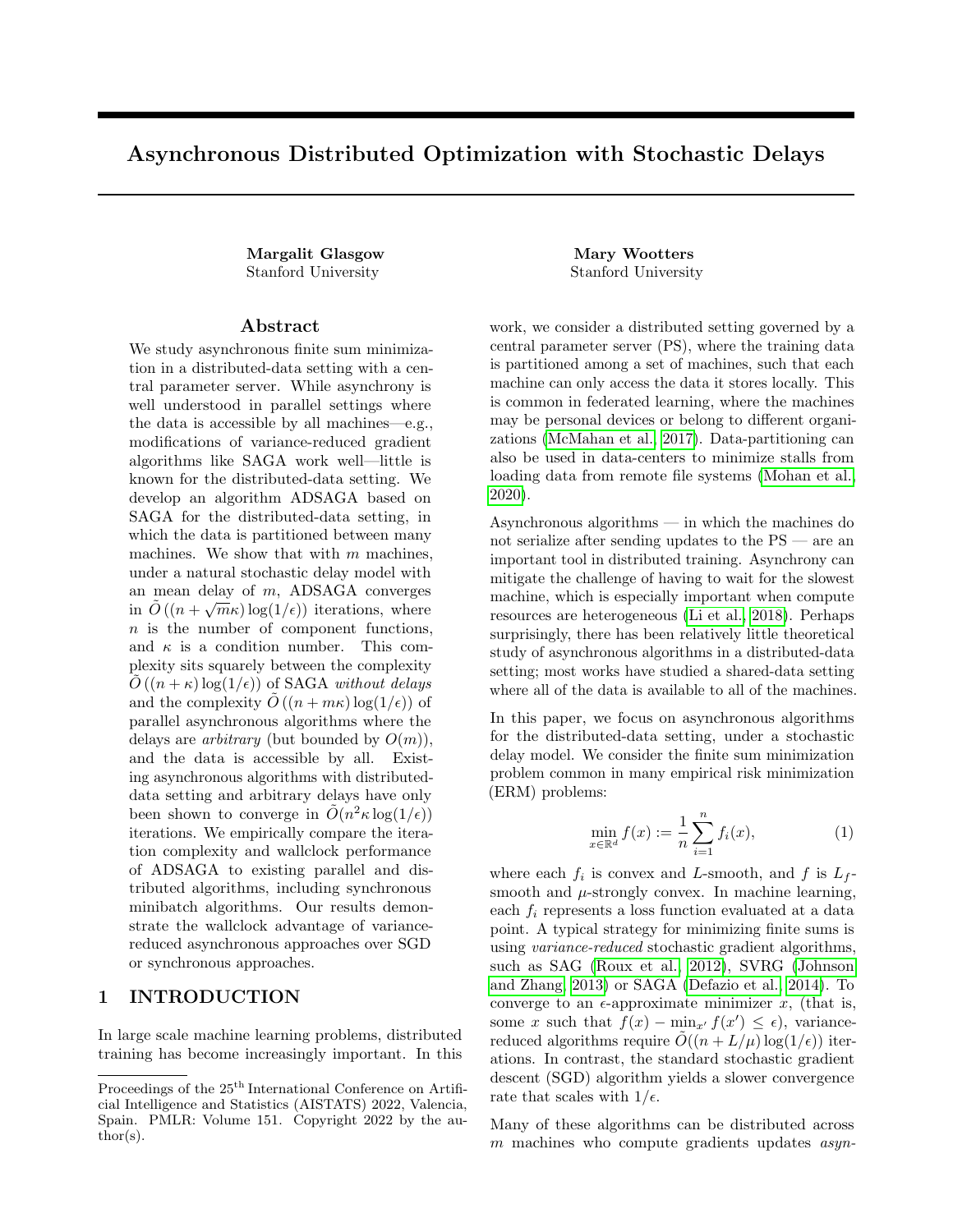Note that the update to u<sub>j</sub> contains a reference to bothh $_j^{k+1}$  and h $_j^k$ . At the end of each iteration, we maintain the invariant  $\frac{k+1}{i_j} = \frac{k+1}{j}$ , and  $\frac{k+1}{n} = \frac{1}{n}$ P i <sup>k+1</sup> because

$$
h^k_j\,=\,g^k_j\qquad \ \ \, \overset{k}{\underset{j}{:}}\,=\quad \ \ \, \overset{k+1}{\underset{j}{:}}\qquad \ \ \, \overset{k}{\underset{j}{:}}\,:
$$

Dropping the superscripts of k, let

$$
i := \begin{array}{cc} x^{k+1} & x \\ (U^{k+1} 1 + m^{-k+1}) & (U1 + m^{-1}) \end{array}
$$

be the change to the vector  $\frac{x}{\cup 1 + m}$  if function i is chosen at iteration k. We begin by computing i.

Claim C.3.

$$
i = j \t u_j + r_i \t u_i^{\top} + l(i = i_j + \frac{m}{n}) h_j
$$

:

Proof. If  $i \in i_j$ , then we have

$$
U^{k+1} \; 1 \; = \; U \; 1 \; + \; \frac{p_{min}}{p_j} \; \big( \quad u_j \; + \; r \; \; f_{i} \; (x) \qquad \, _{i} \big) \; \quad \frac{m}{n} \; \; \; 1 \; \quad \frac{p_{min}}{p_j} \; \; \; h_{j} \; .
$$

Otherwise if  $i = i_j$ , then

$$
U^{k+1} 1 = U1 + \frac{p_{min}}{p_j} (u_j + r f_i(x) - g_j) - \frac{m}{n} 1 - \frac{p_{min}}{p_j} - h_j
$$
  
= U1 +  $\frac{p_{min}}{p_j} (u_j + r f_i(x) - i g_j + j) - \frac{m}{n} 1 - \frac{p_{min}}{p_j} - h_j$   
= U1 +  $\frac{p_{min}}{p_j} (u_j + r f_i(x) - i h_j) - \frac{m}{n} 1 - \frac{p_{min}}{p_j} - h_j$ 

where the second line follows because<sub>i</sub> =  $\frac{1}{1}$  in this case. In both cases, we have

$$
m^{-k+1}\,=\,m^-+\,\frac{m}{n}h_j:
$$

Putting this all together with the update to x and the fact that  $j = \frac{p_{min}}{p_j}$  yields the claim:

$$
i = \frac{p_{\min}}{p_j} (u_j + r_i, i) + \frac{m}{n} 1 - \frac{p_{\min}}{p_j} \frac{p_{\min}}{p_j} I(i = i_j) + \frac{m}{n} h_j
$$
  
\n
$$
= \frac{p_{\min}}{p_j} u_j + r_i, i + I(i = i_j) + \frac{m}{n} h_j
$$
  
\n
$$
= \frac{j(u_j + 1)}{j(u_j + 1)} \frac{j(u_j + 1)}{j(u_j + 1)} = \frac{j(u_j + 1)}{j(u_j + 1)} \frac{j(u_j + 1)}{j(u_j + 1)} \frac{m}{j(u_j + 1)} \frac{m}{j(u_j + 1)} \frac{m}{j(u_j + 1)} \frac{m}{j(u_j + 1)} \frac{m}{j(u_j + 1)} \frac{m}{j(u_j + 1)} \frac{m}{j(u_j + 1)} \frac{m}{j(u_j + 1)} \frac{m}{j(u_j + 1)} \frac{m}{j(u_j + 1)} \frac{m}{j(u_j + 1)} \frac{m}{j(u_j + 1)} \frac{m}{j(u_j + 1)} \frac{m}{j(u_j + 1)} \frac{m}{j(u_j + 1)} \frac{m}{j(u_j + 1)} \frac{m}{j(u_j + 1)} \frac{m}{j(u_j + 1)} \frac{m}{j(u_j + 1)} \frac{m}{j(u_j + 1)} \frac{m}{j(u_j + 1)} \frac{m}{j(u_j + 1)} \frac{m}{j(u_j + 1)} \frac{m}{j(u_j + 1)} \frac{m}{j(u_j + 1)} \frac{m}{j(u_j + 1)} \frac{m}{j(u_j + 1)} \frac{m}{j(u_j + 1)} \frac{m}{j(u_j + 1)} \frac{m}{j(u_j + 1)} \frac{m}{j(u_j + 1)} \frac{m}{j(u_j + 1)} \frac{m}{j(u_j + 1)} \frac{m}{j(u_j + 1)} \frac{m}{j(u_j + 1)} \frac{m}{j(u_j + 1)} \frac{m}{j(u_j + 1)} \frac{m}{j(u_j + 1)} \frac{m}{j(u_j + 1)} \frac{m}{j(u_j + 1)} \frac{m}{j(u_j + 1)} \frac{m}{j(u_j + 1)} \frac{m}{j(u_j + 1)} \frac{m}{j(u_j + 1)} \frac{m}{j(u_j + 1)} \frac{m}{j(u_j + 1)} \frac
$$

Computing the expectation of  $\frac{1}{1}$  and plugging in  $\frac{1}{1} = \frac{p_{\text{min}}}{p_i}$  yields the Unbiased Trajectory lemma: Lemma B.3 (Unbiased Trajectory).

$$
E_{i,j} [i] = p_{min} \t U1 + m^{-} \t m_{n}^{-} 1
$$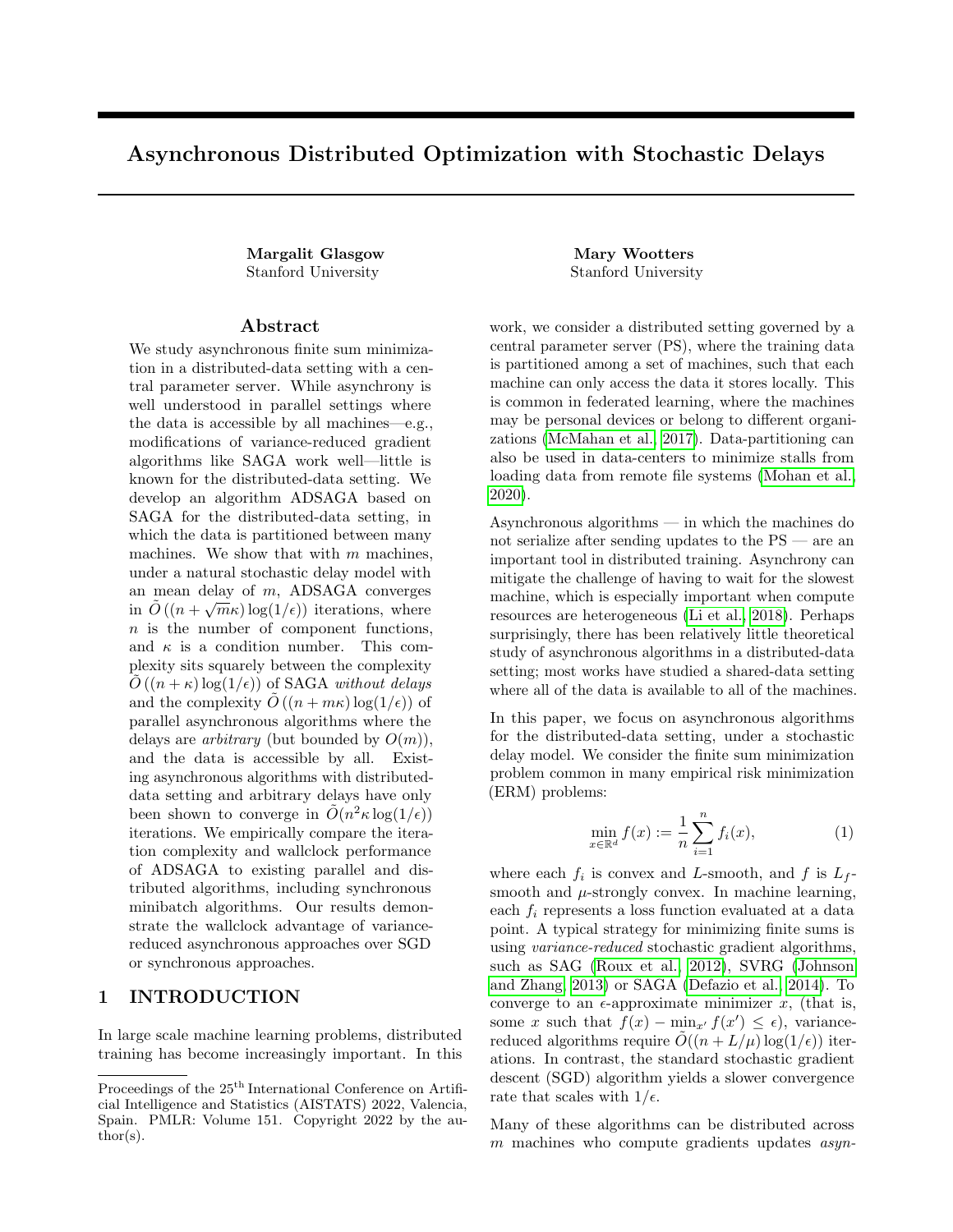Proof. First note that  $1(i = i_j)$  is independent from j, and occurs with probability  $\frac{1}{|S_j|} = \frac{m}{n}$ . Hence, from Claim C.3, we have

$$
E_{i,j} [i] = E_{i,j} j \t u_j + r_i i + l(i = i_j + \frac{m}{n}) h_j
$$
  
= 
$$
\begin{array}{ccc} X & m \t u_j & - \\ \frac{m}{j! \ 2s_j} & n p_j i & u_j + r_i & i + l(i = i_j + \frac{m}{n}) h_j \end{array}
$$
  
= 
$$
p_{min} \t U_1 + \frac{m}{n} r_1 + m -
$$
:

Now

$$
2(k+1) = \begin{array}{ccccccccc} & y & & & & 1 & & 1 & & y \\ & & y & & & 1 & & 1 & & y \\ & & & (U1+m^{-}) & & + & i & & 1 & 2 & & (U1+m^{-}) & & + & i & ; \end{array}
$$

so we can compute the di erence

E[ <sup>2</sup>(k + 1)] <sup>2</sup>(k) = 2 <sup>y</sup> (U1 + m ) T 1 1 1 2 <sup>E</sup>i;j [ <sup>i</sup> ] + Ei;j T <sup>i</sup> M <sup>i</sup> = 2p min y (U1 + m ) T 1 1 1 2 U1 + m U1 + m <sup>m</sup> n r 1 + Ei;j T <sup>i</sup> M <sup>i</sup> = 2pmin y (U1 + m ) T 0 0 0 1 y (U1 + m ) + Ei;j T <sup>i</sup> M <sup>i</sup> 2mp min n y T r 1 + 4 <sup>2</sup>mpmin n (U1 + m ) T r 1: (4)

We bound the quadratic term in the dierence E[  $_2(k)$ ]  $_2(k)$  in (4) in the following claim.

Claim C.4.

$$
E_{i;j} \hspace{0.5cm} \vec{r} \hspace{0.1cm} \vec{M} \hspace{0.1cm} i \hspace{0.1cm} \frac{4mp_{min}^{-2}}{n} \frac{0}{\omega_4} X \hspace{0.1cm} j g_j \hspace{0.1cm} j_2^2 + 4 \hspace{0.1cm} \vec{J} \hspace{0.1cm} j \hspace{0.1cm} j_2^2 + \frac{n}{m} \hspace{0.1cm} \frac{X}{j} \hspace{0.1cm} j u_j \hspace{0.1cm} j_2^2 + 2 \hspace{0.1cm} \vec{J} \hspace{0.1cm} j \hspace{0.1cm} j_2^2 + 2 \hspace{0.1cm} \vec{J} \hspace{0.1cm} j \hspace{0.1cm} \vec{J} \hspace{0.1cm} i \hspace{0.1cm} \vec{J} \hspace{0.1cm} i \hspace{0.1cm} \vec{J} \hspace{0.1cm} i \hspace{0.1cm} \vec{J} \hspace{0.1cm} i \hspace{0.1cm} \vec{J} \hspace{0.1cm} i \hspace{0.1cm} \vec{J} \hspace{0.1cm} i \hspace{0.1cm} \vec{J} \hspace{0.1cm} i \hspace{0.1cm} \vec{J} \hspace{0.1cm} i \hspace{0.1cm} \vec{J} \hspace{0.1cm} i \hspace{0.1cm} \vec{J} \hspace{0.1cm} i \hspace{0.1cm} \vec{J} \hspace{0.1cm} i \hspace{0.1cm} \vec{J} \hspace{0.1cm} i \hspace{0.1cm} \vec{J} \hspace{0.1cm} i \hspace{0.1cm} \vec{J} \hspace{0.1cm} i \hspace{0.1cm} \vec{J} \hspace{0.1cm} i \hspace{0.1cm} \vec{J} \hspace{0.1cm} i \hspace{0.1cm} \vec{J} \hspace{0.1cm} i \hspace{0.1cm} \vec{J} \hspace{0.1cm} i \hspace{0.1cm} \vec{J} \hspace{0.1cm} i \hspace{0.1cm} \vec{J} \hspace{0.1cm} i \hspace{0.1cm} \vec{J} \hspace{
$$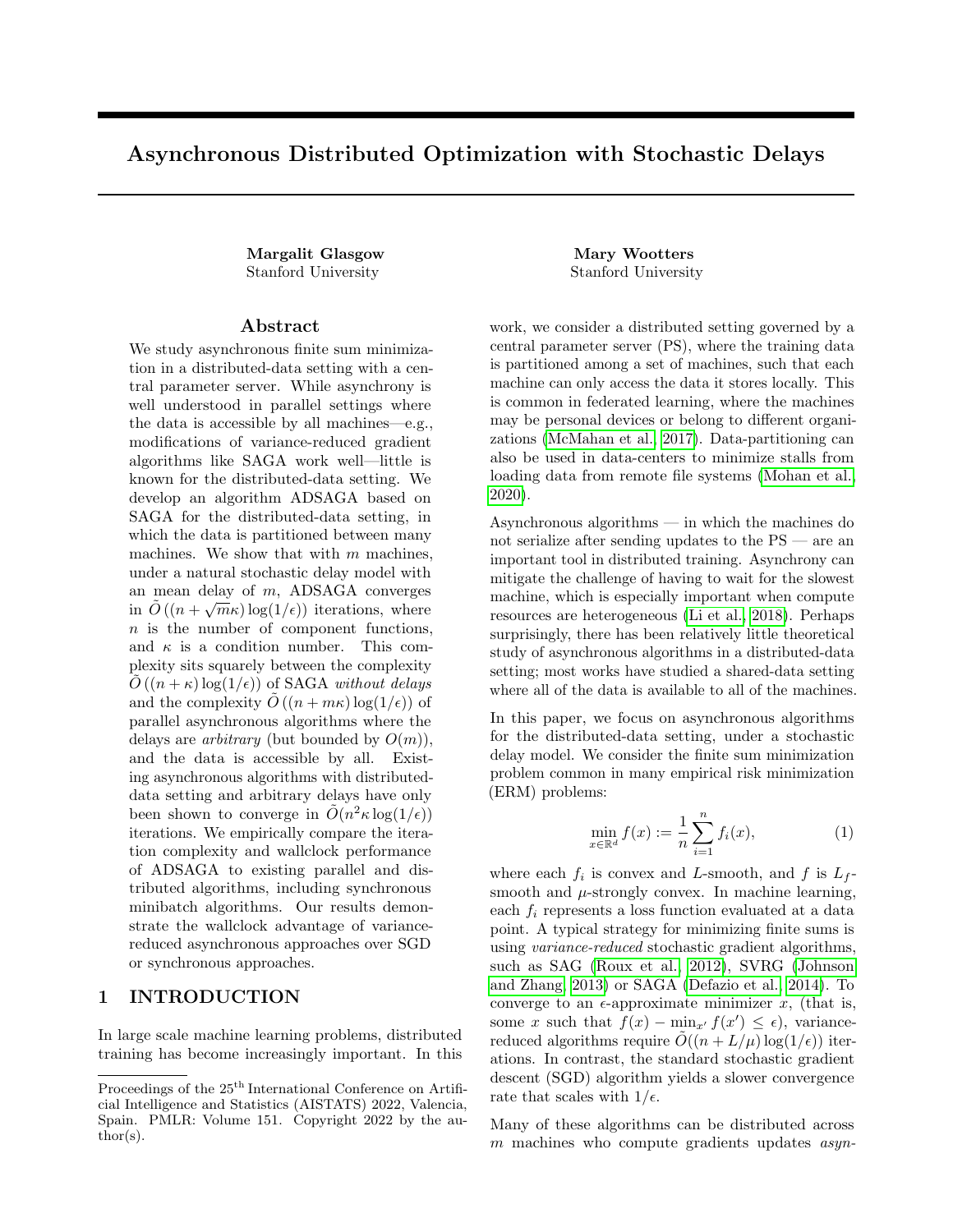Proof.

$$
\frac{1}{2}E_{i,j} \t T_{i} M_{i}
$$
\n
$$
= E_{i,j} \t \frac{2}{2} u_{j} r_{i} + \t {i + \frac{m}{n} + 1(i = i_{j}) h_{j}} M_{i} r_{i} + \t {i + \frac{m}{n} + 1(i = i_{j}) h_{j}}
$$
\n
$$
= \frac{2}{n} u_{j} r_{i} + \t {i + \frac{m}{n} + 1(i = i_{j}) h_{j}} M_{i} r_{i} + \t {i + \frac{m}{n} + 1(i = i_{j}) h_{j}}
$$
\n
$$
= \frac{4m p_{min}}{n} \times \int_{i}^{i} u_{j} r_{i} + \t {i + \frac{m}{n} + 1(i = i_{j}) h_{j}} M_{i} u_{j} r_{i} + \t {i + \frac{m}{n} + 1(i = i_{j}) h_{j}}
$$
\n
$$
+ \frac{4m p_{min}}{n} \times \int_{i}^{m} u_{j} M_{i} \t {i + \frac{m p_{min}}{n} h_{j}} M_{i} M_{j}
$$
\n
$$
+ \frac{4m p_{min}}{n} \times \int_{i}^{m} u_{j} M_{i} u_{j}
$$
\n
$$
+ \frac{4m p_{min}}{n} \times \int_{i}^{m} u_{j} r_{i} r_{i}(x) M_{i} r_{i}(x)
$$
\n
$$
+ \frac{4m p_{min}}{n} \times \int_{i}^{m} u_{j} r_{i} r_{i}(x) M_{i} r_{i} r_{i}(x)
$$
\n(5)

Here the rst inequality is by the fact the de nition  $j = \frac{p_{min}}{p_j}$ , and the second is by Jensen's inequality and the fact that the distribution of j conditioned on the indicator  $I(i = i_j)$  is equivalent to the distribution of j when i is chosen uniformly at random.

We can bound each of these terms by plugging in  $M =$  $\begin{array}{cc} 1 & 1 \\ 1 & 2 \end{array}.$ 

For the rst two terms involving  $h_j$ , we have,

0 terms involving 
$$
n_j
$$
, we have,  
\n1  $\frac{m}{n}$   $\frac{X}{m} = \frac{0}{n} \sum_{\substack{m=1 \ n \text{ odd}}}^{T} M = \frac{0}{n} \sum_{\substack{m=1 \ n \text{ odd}}}^{T} \frac{m}{n} \sum_{j=1}^{n} \frac{1}{j} \sum_{\substack{m=1 \ n \text{ odd}}}^{T} \frac{1}{j} \sum_{\substack{m=1 \ n \text{ odd}}}^{T} \frac{1}{j} \sum_{\substack{j=1 \ n \text{ odd}}}^{T} \frac{1}{j} \sum_{\substack{j=1 \ n \text{ odd}}}^{T} \frac{1}{j} \sum_{\substack{j=1 \ n \text{ odd}}}^{T} \frac{1}{j} \sum_{\substack{j=1 \ n \text{ odd}}}^{T} \frac{1}{j} \sum_{\substack{j=1 \ n \text{ odd}}}^{T} \frac{1}{j} \sum_{\substack{j=1 \ n \text{ odd}}}^{T} \frac{1}{j} \sum_{\substack{j=1 \ n \text{ odd}}}^{T} \frac{1}{j} \sum_{\substack{j=1 \ n \text{ odd}}}^{T} \frac{1}{j} \sum_{\substack{j=1 \ n \text{ odd}}}^{T} \frac{1}{j} \sum_{\substack{j=1 \ n \text{ odd}}}^{T} \frac{1}{j} \sum_{\substack{j=1 \ n \text{ odd}}}^{T} \frac{1}{j} \sum_{\substack{j=1 \ n \text{ odd}}}^{T} \frac{1}{j} \sum_{\substack{j=1 \ n \text{ odd}}}^{T} \frac{1}{j} \sum_{\substack{j=1 \ n \text{ odd}}}^{T} \frac{1}{j} \sum_{\substack{j=1 \ n \text{ odd}}}^{T} \frac{1}{j} \sum_{\substack{j=1 \ n \text{ odd}}}^{T} \frac{1}{j} \sum_{\substack{j=1 \ n \text{ odd}}}^{T} \frac{1}{j} \sum_{\substack{j=1 \ n \text{ odd}}}^{T} \frac{1}{j} \sum_{\substack{j=1 \ n \text{ odd}}}^{T} \frac{1}{j} \sum_{\substack{j=1 \ n \text{ odd}}}^{T} \frac{1}{j} \sum_{\substack{j=1 \ n \text{ odd}}}^{T} \frac{1}{j} \sum_{\substack{j=1 \ n \text{ odd}}}^{T} \frac{1}{j} \sum_{\substack{j=1 \ n \text{ odd}}}^{T} \frac$ 

"

Similarly,

X i " uj uj T  $M \quad \overset{U_j}{\cdot}$ uj # = X i  $ju_j j_2^2 = \frac{n}{r}$ m X j ju $j_2^2$ :  $(7)$ 

For the nal two terms, we have

X  
\n
$$
X = T_{1}(x) \t M_{1} - \frac{1}{2}T_{1}(x) + \frac{1}{2}T_{1}(x) + \frac{1}{2}T_{1}(x) + \frac{1}{2}T_{1}(x) + \frac{1}{2}T_{1}(x) + \frac{1}{2}T_{1}(x) + \frac{1}{2}T_{1}(x) + \frac{1}{2}T_{1}(x) + \frac{1}{2}T_{1}(x) + \frac{1}{2}T_{1}(x) + \frac{1}{2}T_{1}(x) + \frac{1}{2}T_{1}(x) + \frac{1}{2}T_{1}(x) + \frac{1}{2}T_{1}(x) + \frac{1}{2}T_{1}(x) + \frac{1}{2}T_{1}(x) + \frac{1}{2}T_{1}(x) + \frac{1}{2}T_{1}(x) + \frac{1}{2}T_{1}(x) + \frac{1}{2}T_{1}(x) + \frac{1}{2}T_{1}(x) + \frac{1}{2}T_{1}(x) + \frac{1}{2}T_{1}(x) + \frac{1}{2}T_{1}(x) + \frac{1}{2}T_{1}(x) + \frac{1}{2}T_{1}(x) + \frac{1}{2}T_{1}(x) + \frac{1}{2}T_{1}(x) + \frac{1}{2}T_{1}(x) + \frac{1}{2}T_{1}(x) + \frac{1}{2}T_{1}(x) + \frac{1}{2}T_{1}(x) + \frac{1}{2}T_{1}(x) + \frac{1}{2}T_{1}(x) + \frac{1}{2}T_{1}(x) + \frac{1}{2}T_{1}(x) + \frac{1}{2}T_{1}(x) + \frac{1}{2}T_{1}(x) + \frac{1}{2}T_{1}(x) + \frac{1}{2}T_{1}(x) + \frac{1}{2}T_{1}(x) + \frac{1}{2}T_{1}(x) + \frac{1}{2}T_{1}(x) + \frac{1}{2}T_{1}(x) + \frac{1}{2}T_{1}(x) + \frac{1}{2}T_{1}(x) + \frac{1}{2}T_{1}(x) + \frac{1}{2}T_{1}(x) + \frac{1}{2}T_{1}(x) + \frac{1}{2}T_{1}(x) + \frac{1}{2}T_{1}(x) + \frac{1}{2}T_{1}(x) + \frac{1}{2}T_{1}(x
$$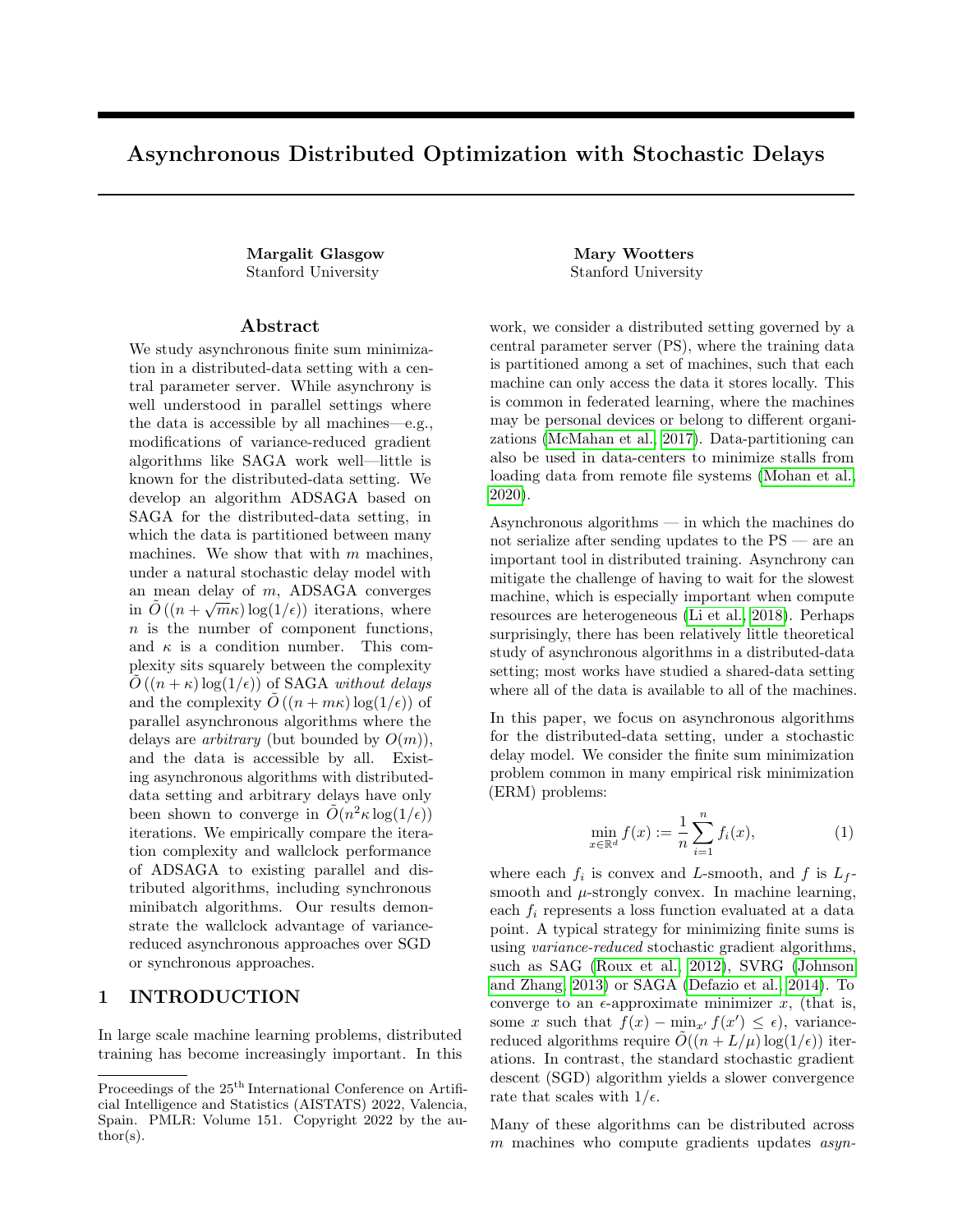Plugging these three equations into Equation 5 yields the claim.

Next we bound the expected change in  $_1$ .

Claim C.5.

$$
E[\begin{array}{cc}1(k+1)] & 1(k) & \frac{C_1 \ p_{\min}}{n} (U1 + m^{-})^T r 1 \\ & + C_1 L_f \ ^2 m p_{\min} \ & \frac{1}{m} \sum_{j=1}^{N} j u_j j_2^2 + \frac{1}{n} \quad j \ \ _j i_2^2 A \end{array}
$$

Proof. Using convexity and  $L_f$ -smoothness,

$$
E[\begin{array}{cc} 1(k+1)] & (k) = c_1 E_{i,j} \left[ f(x) - \frac{1}{n} \left( u_j + \frac{1}{n} \right) \right] & c_1 f(x) \\ c_1 E[\begin{array}{c} 1 \end{array} (u_j + \frac{1}{n})^T \frac{1}{n} + \frac{c_1 L_f}{2} E[j] \left[ u_j + \frac{1}{n} \right] & c_2 E[\begin{array}{c} 1 \end{array} \right] \\ = \frac{c_1 p_{min}}{n} \left( U_1 + m^{-1} \right) r_1 + \frac{c_1 L_f}{2} \left( \frac{V_1}{p} \right) \frac{1}{p} \left[ \frac{1}{p} \right] \left[ \frac{1}{p} \right] + \frac{1}{p} \left[ \frac{2}{p} \right] \left[ \frac{1}{p} \right] \left[ \frac{1}{p} \right] + \frac{1}{p} \left[ \frac{2}{p} \right] \left[ \frac{1}{p} \right] \left[ \frac{1}{p} \right] \\ = \frac{c_1 p_{min}}{n} \left( U_1 + m^{-1} \right) r_1 + c_1 L_f \left( \frac{V_1}{p} \right) \left[ \frac{1}{p} \right] \left[ \frac{1}{p} \right] + c_1 L_f \left( \frac{2m_{min}}{n} \right) \left[ \frac{1}{p} \right] \\ = \frac{c_1 p_{min}}{n} \left( U_1 + m^{-1} \right) r_1 + c_1 L_f \left( \frac{2m_{min}}{p} \right) \left[ \frac{1}{p} \right] \left[ \frac{1}{p} \right] + \frac{c_1 L_f \left( \frac{2m_{min}}{n} \right)}{n} \left[ \frac{1}{p} \right] \left[ \frac{1}{p} \right] \left[ \frac{1}{p} \right] \left[ \frac{1}{p} \right] \left[ \frac{1}{p} \right] \left[ \frac{1}{p} \right] \left[ \frac{1}{p} \right] \left[ \frac{1}{p} \right] \left[ \frac{1}{p} \right] \left[ \frac{1}{p} \right] \left[ \frac{1}{p} \right] \left[ \frac{1}{p} \right] \left[ \frac{1}{p} \right] \left[ \frac{1}{p} \right] \
$$

0, we havej $^{-j^2}$   $\frac{1}{n}$  $j \mid j^2$  in the third inequality.  $\Box$ 

We now combine(4), Claim C.4, and Claim C.5, plugging in our choice of $c_1 = 4$ m, which was chosen so that the  $(U1 + m^{-})^{T}$ r 1 terms cancel. This yields the following lemma.

Lemma B.4. (Formal)

$$
E[1(k+1) + 2(k+1)] \tbinom{1(k) + 2(k)}{1}
$$
  
\n
$$
2p_{min} \tbinom{y}{1 + m} 0 0 \tbinom{y}{1 + m} 2m \tbinom{2mp_{min}}{n} y^{T} r 1
$$
  
\n
$$
+ j u_{j} j_{2}^{2} 2p_{min} (4m L_{f} + 4)
$$
  
\n
$$
+ j g_{j} j_{2}^{2} \tbinom{16mp_{min}}{n} 2
$$
  
\n
$$
+ j j_{j} j_{2}^{2} \tbinom{16mp_{min}}{n} (4m L_{f} + 16)
$$
  
\n
$$
+ j j_{j} j_{2}^{2} \tbinom{2mp_{min}}{n} (4m L_{f} + 16)
$$
  
\n
$$
+ j i j_{j} j_{j}^{2} \tbinom{3mp_{min}}{n} (4m L_{f} + 16)
$$

We proceed in the following claims to bound the di erences in expectation of  $_3$  and  $_4$ . Claim C.6.  $\ddot{x}$  $\overline{V}$ 

$$
E[\,3(k+1)]\qquad 3(k) \qquad {}^{2}C_{3}p_{min} \qquad jg_{j}j_{2}^{2} + {}^{2}C_{3}p_{min}\frac{m}{n} \sum_{i}^{X}j_{i}r_{i}r_{i}(x)j_{2}^{2}.
$$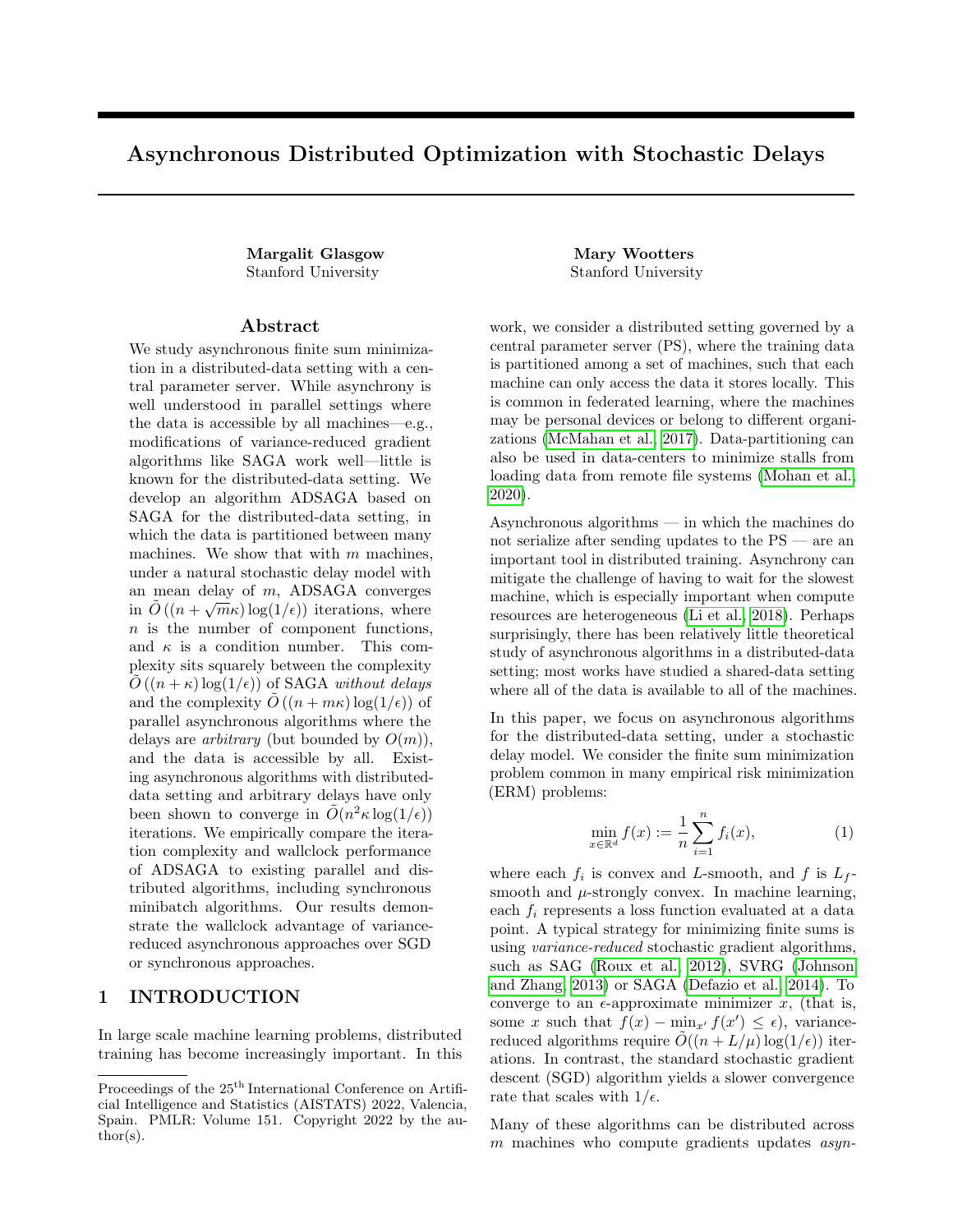Proof. If function i is chosen in iteration k, then g becomesr, so

$$
_{3}(k+1) = \frac{0}{^{2}C_{3}} \frac{X}{\omega} \frac{p_{min}}{p_{j}} j g_{j} j_{2}^{2} + \frac{p_{min}}{p_{j}} j r_{i} \quad r_{i}(x) j_{2}^{2} A :
$$

Taking the expectation over i yields the claim.

Claim C.7.

E<sub>ij</sub> [ 4(k+1)] 4(k) 
$$
\frac{p_{min} m}{4n}
$$
 4(k)  $\frac{2 \frac{m p_{min} c_4}{2n} \times j}{2n}$  j  $j\frac{2}{2}$   
+  $\frac{2 p_{min} c_4}{3n}$  k  $j$  j  $j\frac{2}{2}$   
+  $\frac{2 p_{min} c_4}{3n}$  j  $g_j$  j  $g_j$ :

Proof. If function i is chosen in thekth iteration, then

$$
{}_{4}(k+1) \qquad {}_{4}(k) = \frac{22c_{4} \frac{p_{min}}{p_{j}}}{p_{j}} jg_{j} j_{2}^{2} j_{i j} j_{2}^{2} + \frac{2c_{4} \frac{p_{min}}{p_{j}}}{p_{j}} j_{j} j_{2}^{2} j_{i} j_{2}^{2} + l(i = i_{j})(j_{i} j_{2}^{2} j g_{j} j_{2}^{2}) = \frac{2c_{4} \frac{p_{min}}{p_{j}}}{p_{j}} j_{i} j_{2}^{2} + j_{j} j_{2}^{2} + \frac{22c_{4} \frac{p_{min}}{p_{j}}}{p_{j}} j_{2} j_{2}^{2} + \frac{2c_{4} \frac{p_{min}}{p_{j}}}{p_{j}} (i = i_{j}) j_{j} j_{2}^{2} j g_{j} j_{2}^{2} ;
$$

where we have plugged in  $_{i_j}$  =  $_{-j}$  , and in the case wheni = i<sub>j</sub>, the equality  $_{-i}$  =  $_{-j}$  . Taking the expectation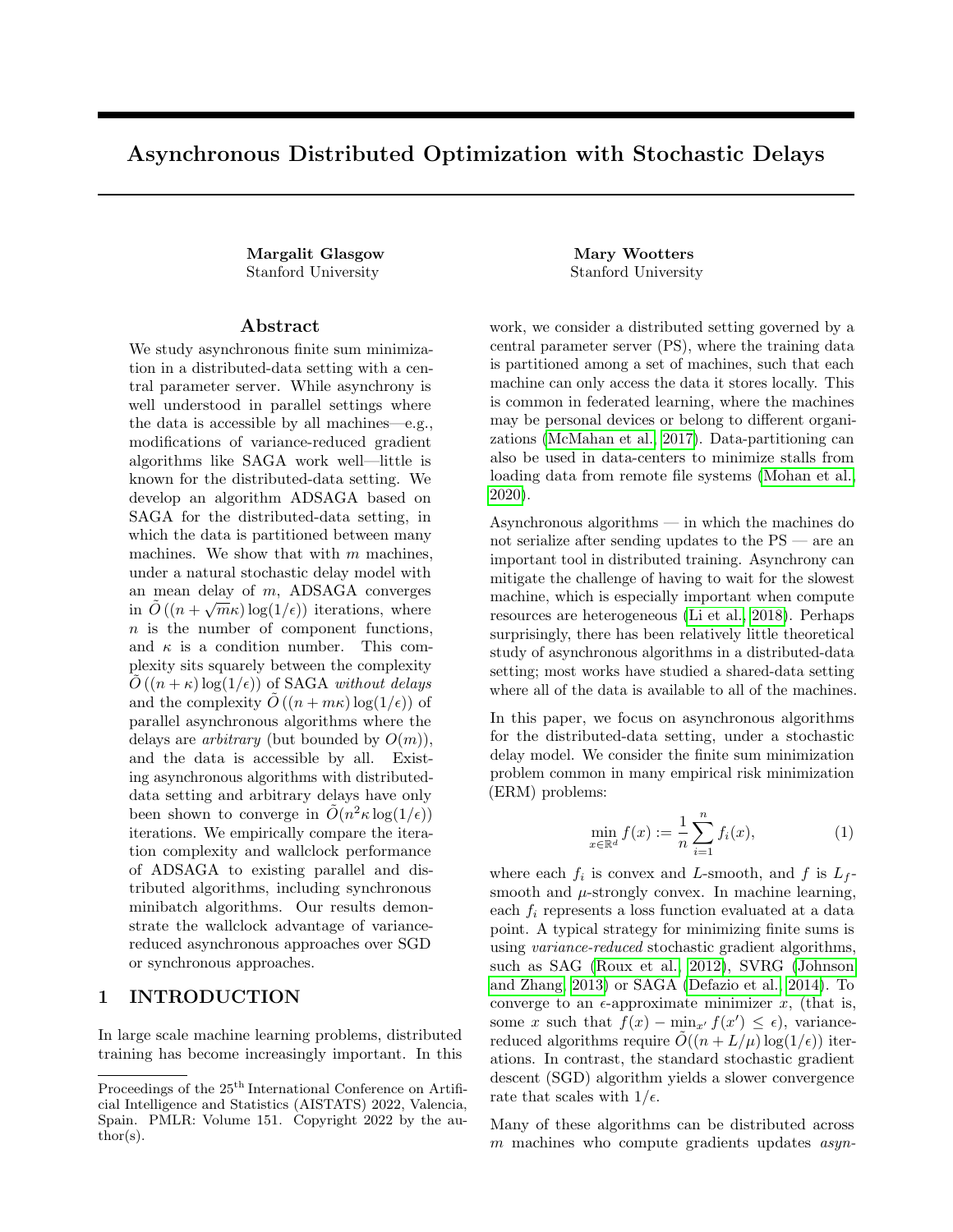over i yields

E<sub>ij</sub> [ 
$$
4(k+1)
$$
]  $4(k) = \n2_{C4}p_{min} \n\mathop{\bigoplus_{i}^{m} X} \n\begin{array}{c}\n1 \\ \n+ 2_{C4}p_{min} \n\begin{array}{c}\n\frac{1}{2} \\
\frac{1}{2} \\
\frac{1}{2} \\
\frac{1}{2} \\
\frac{1}{2} \\
\frac{1}{2} \\
\frac{1}{2} \\
\frac{1}{2} \\
\frac{1}{2} \\
\frac{1}{2} \\
\frac{1}{2} \\
\frac{1}{2} \\
\frac{1}{2} \\
\frac{1}{2} \\
\frac{1}{2} \\
\frac{1}{2} \\
\frac{1}{2} \\
\frac{1}{2} \\
\frac{1}{2} \\
\frac{1}{2} \\
\frac{1}{2} \\
\frac{1}{2} \\
\frac{1}{2} \\
\frac{1}{2} \\
\frac{1}{2} \\
\frac{1}{2} \\
\frac{1}{2} \\
\frac{1}{2} \\
\frac{1}{2} \\
\frac{1}{2} \\
\frac{1}{2} \\
\frac{1}{2} \\
\frac{1}{2} \\
\frac{1}{2} \\
\frac{1}{2} \\
\frac{1}{2} \\
\frac{1}{2} \\
\frac{1}{2} \\
\frac{1}{2} \\
\frac{1}{2} \\
\frac{1}{2} \\
\frac{1}{2} \\
\frac{1}{2} \\
\frac{1}{2} \\
\frac{1}{2} \\
\frac{1}{2} \\
\frac{1}{2} \\
\frac{1}{2} \\
\frac{1}{2} \\
\frac{1}{2} \\
\frac{1}{2} \\
\frac{1}{2} \\
\frac{1}{2} \\
\frac{1}{2} \\
\frac{1}{2} \\
\frac{1}{2} \\
\frac{1}{2} \\
\frac{1}{2} \\
\frac{1}{2} \\
\frac{1}{2} \\
\frac{1}{2} \\
\frac{1}{2} \\
\frac{1}{2} \\
\frac{1}{2} \\
\frac{1}{2} \\
\frac{1}{2} \\
\frac{1}{2} \\
\frac{1}{2} \\
\frac{1}{2} \\
\frac{1}{2} \\
\frac{1}{2} \\
\frac{1}{2} \\
\frac{1}{2} \\
\frac{1}{2} \\
\frac{1}{2} \\
\frac{1}{2} \\
\frac{1}{2} \\
\frac{1}{2} \\
\frac{1}{2} \\
\frac{1}{2} \\
\frac{1}{2} \\
\frac{1}{2} \\
\frac{1}{2} \\
\frac{1}{2} \\
\frac{1$ 

where the rst inequality follows from the fact that  $\frac{p_{min}}{p_i}$  p<sub>j</sub> for all j, and the second inequality follows from bounding 0  $\frac{m}{n}$  1.

Claim C.8.

E[ <sup>5</sup>(k+1)] <sup>5</sup>(k) c<sup>5</sup> 2 2 4 pmin X j juj j <sup>2</sup> + 4mpmin n X i jr <sup>i</sup> r <sup>i</sup> (x )j 2 <sup>2</sup> + j i j 2 <sup>2</sup> + 16m npmin X j p 2 jgj j 2 <sup>2</sup> + j j j 2 2 3 5 :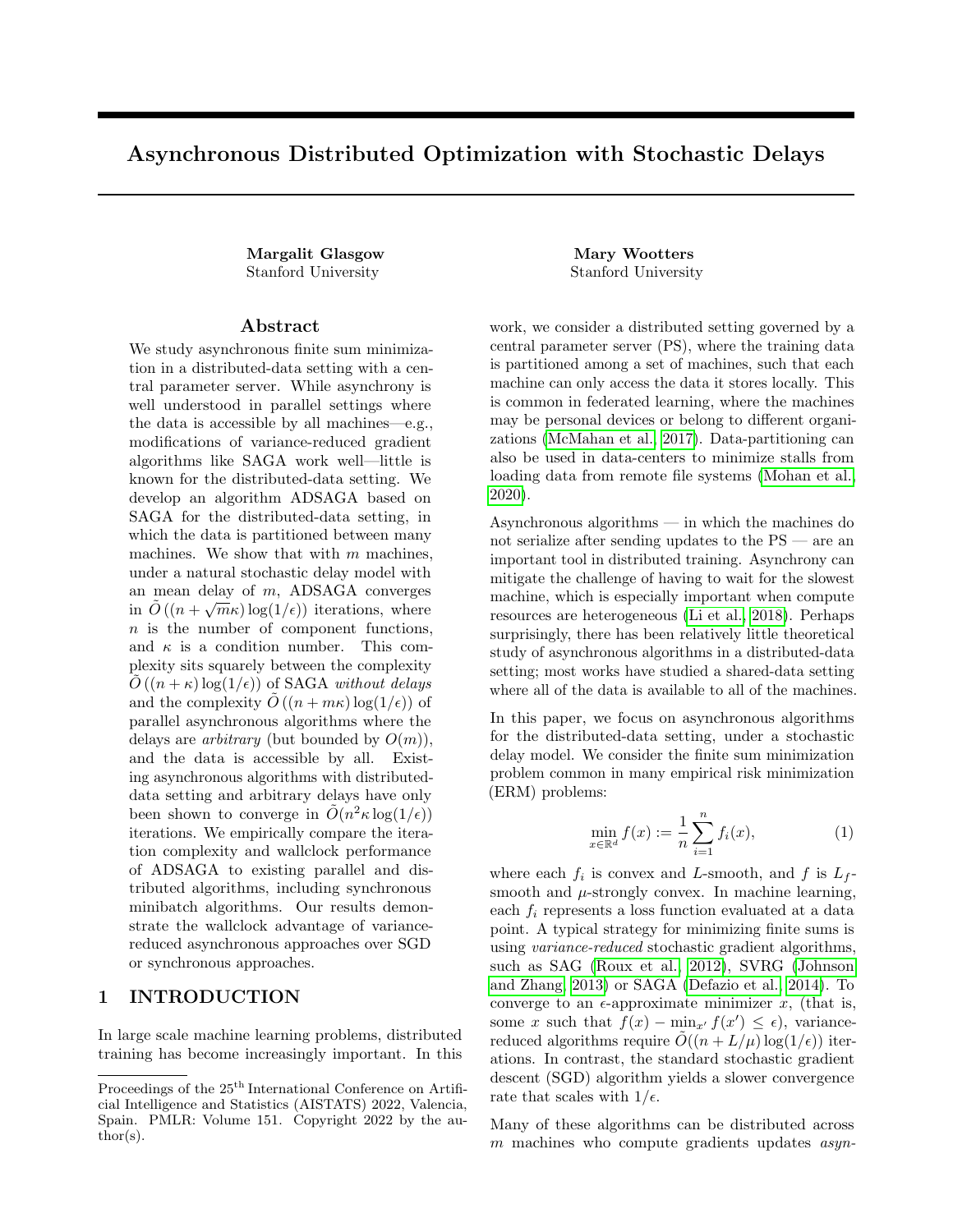Proof. If function i is chosen in iteration  $k$ , then  $u_j$  becomes

$$
u_j \t 1 \t \frac{p_{min}}{p_j} + \frac{p_{min}}{p_j}(r_{i} \t i) \t \frac{m}{n} + \frac{p_{min}}{p_j} \t 1 (i = i_j) \t \frac{m}{n} \t h_j:
$$

Hence in this case, by applying Jensen's inequality, we have

$$
5(k+1) \t 5(k) = c_{5}^{2} u_{j} \t 1 \t \frac{p_{min}}{p_{j}} + \frac{p_{min}}{p_{j}}(r_{i} \t i) \t \frac{m}{n} + \frac{p_{min}}{p_{j}} I(i = i_{j}) \t \frac{m}{n} h_{j}^{2} c_{5}^{2} j u_{j} j^{2}
$$
  

$$
c_{5}^{2} \t \frac{1}{1 - \frac{p_{min}}{p_{j}}} u_{j} \t 1 \t \frac{p_{min}}{p_{j}}^{2} + \frac{1}{\frac{p_{min}}{p_{j}}} \frac{p_{min}}{p_{j}}(r_{i} \t i) \t \frac{m}{n} + \frac{p_{min}}{p_{j}} I(i = i_{j}) \t \frac{m}{n} h_{j}^{2} j u_{j} j^{2}
$$
  

$$
= c_{5}^{2} \t \frac{p_{min}}{p_{j}} j u_{j} j^{2} + \frac{p_{j}}{p_{min}} \frac{p_{min}}{p_{j}}(r_{i} \t i) \t \frac{m}{n} + \frac{p_{min}}{p_{j}} I(i = i_{j}) \t \frac{m}{n} h_{j}^{2}
$$

Now we use Jensen's inequality and the fact that $\frac{p_{min}}{p_i}$  1 to break up the second squared term:

$$
\frac{p_{min}}{p_j} (r_{i} - i) \frac{m}{n} + \frac{p_{min}}{p_j} I(i = i_j) \frac{m}{n} h_j^2
$$
\n
$$
4 \frac{p_{min}^2}{p_j^2} jr_i r_i(x)j_2^2 + j_i j_2^2 + 2 \frac{m}{n} + \frac{p_{min}}{p_j} I(i = i_j) \frac{m}{n} i^2 j_1 j_2^2
$$
\n
$$
4 \frac{p_{min}^2}{p_j^2} jr_i r_i(x)j_2^2 + j_i j_2^2 + 2 \frac{m}{n} + \frac{p_{min}}{p_j} I(i = i_j) i_1 j_2^2
$$
\n
$$
4 \frac{p_{min}^2}{p_j^2} jr_i r_i(x)j_2^2 + j_i j_2^2 + 4 \frac{m}{n} + \frac{p_{min}}{p_j} I(i = i_j) i_2 j_2^2 + 4 \frac{m}{n} + \frac{p_{min}}{p_j} I(i = i_j) i_j j_2^2
$$
\n(9)

Observe that for a xed j,

$$
\frac{X}{i:j(i)=j} - \frac{m}{n} + \frac{p_{min}}{p_j} I(i = i_j) - \frac{2}{i:j(i)=j} - \frac{X}{n} + I(i = i_j) - \frac{2}{n} = -\frac{m}{n} + 1 - \frac{2}{n} + \frac{n}{m} - 1 - \frac{m}{n} - \frac{2}{n} - 4
$$

Finally, taking the expectation over i, we have

$$
\begin{array}{ccccccccc}\nE[ & & 5(k+1)] & & 5(k) & & & & & \\
 & & & & & & & \\
 & & & & & & & \\
 & & & & & & & \\
 & & & & & & & \\
 & & & & & & & \\
 & & & & & & & \\
 & & & & & & & \\
 & & & & & & & \\
 & & & & & & & \\
 & & & & & & & \\
 & & & & & & & & \\
 & & & & & & & & \\
 & & & & & & & & \\
 & & & & & & & & & \\
 & & & & & & & & & \\
 & & & & & & & & & \\
 & & & & & & & & & \\
 & & & & & & & & & \\
 & & & & & & & & & & \\
 & & & & & & & & & & \\
 & & & & & & & & & & \\
 & & & & & & & & & & \\
 & & & & & & & & & & \\
 & & & & & & & & & & \\
 & & & & & & & & & & \\
 & & & & & & & & & & \\
 & & & & & & & & & & \\
 & & & & & & & & & & \\
 & & & & & & & & &
$$

Combining Claim C.6, Claim C.7, and Claim C.8 yields the following lemma. Lemma B.5. (Formal)

$$
E[\,3(k+1) + \,4(k+1) + \,5(k+1)] \quad 3(k) \quad 4(k) \quad 5(k)
$$
\n
$$
\frac{p_{\text{min}} \, m}{4n} \left( \,3(k) + \,4(k) + \,5(k) \right) + \,2 \frac{m p_{\text{min}}}{n} \left( c_3 + 4 c_5 \right) \quad \text{if} \quad i \quad r \quad i(x) \, j_2^2
$$
\n
$$
\frac{2 \, m}{n} \quad \left( p_{\text{min}} \left( 4m L_f + 16 \right) \right) \, j \, j_2^2 \quad \frac{2}{n} \quad \left( 4m L_f + 4 \right) \, j u_j \, j_2^2
$$
\n
$$
\frac{2 \, N}{n} \quad \frac{16m p_{\text{min}}}{n} \quad j g_j \, j_2^2 + j \, j \, j_2^2:
$$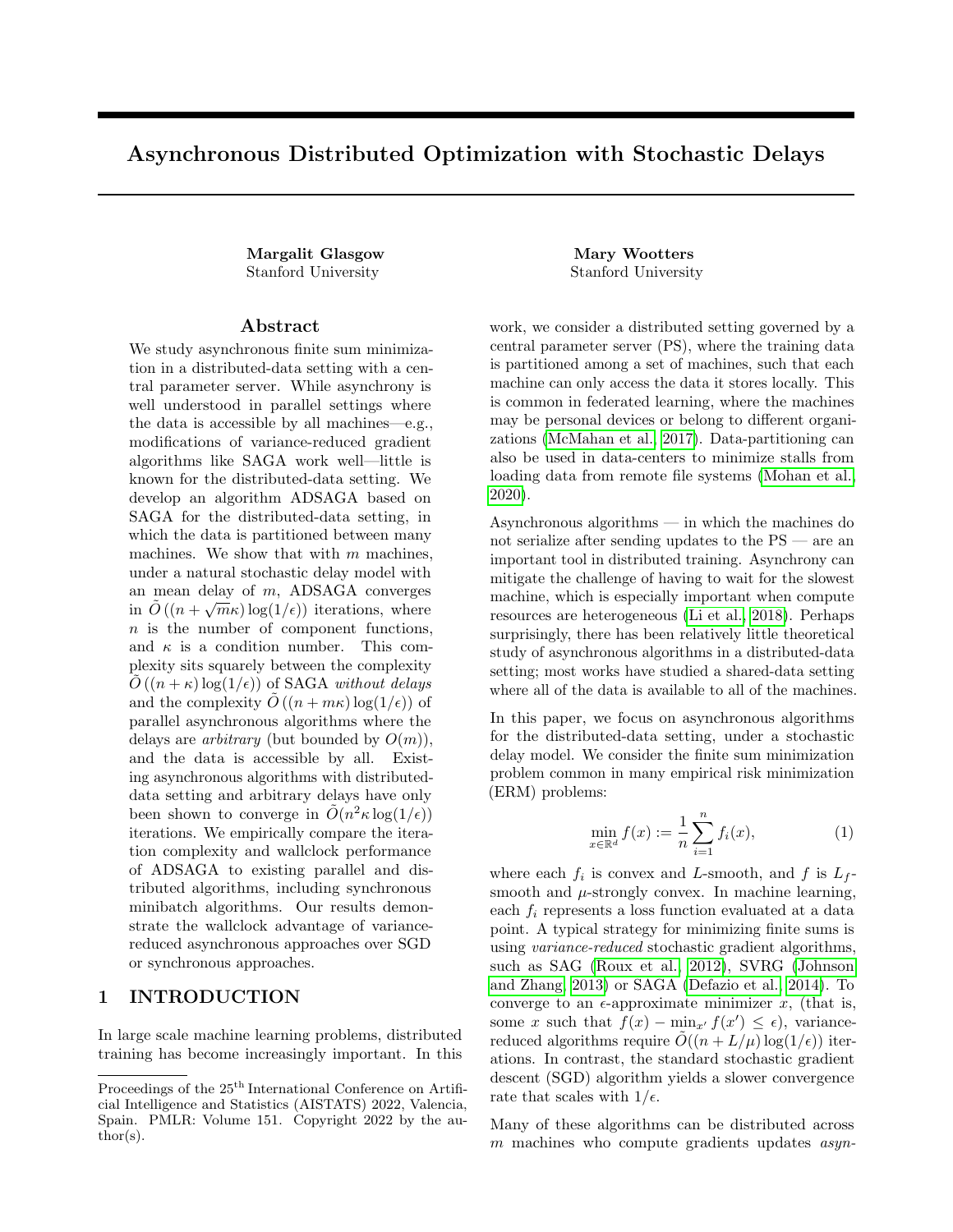Proof.

E[ <sup>3</sup>(k + 1) + <sup>4</sup>(k + 1) + <sup>5</sup>(k + 1)] <sup>3</sup>(k + 1) <sup>4</sup>(k + 1) <sup>5</sup>(k + 1) 2 c3pmin X j jgj j 2 <sup>2</sup> + 2 c3 mpmin n X i jr <sup>i</sup> r <sup>i</sup> (x )j 2 2 pmin m 4n <sup>4</sup>(k) <sup>2</sup> mpmin c<sup>4</sup> 2n X i j i j 2 2 <sup>2</sup> pmin c<sup>4</sup> 4 X j j j j 2 <sup>2</sup> + <sup>2</sup>2pmin c<sup>4</sup> X j jgj j 2 2 + c<sup>5</sup> 2 2 4 pmin X j juj j <sup>2</sup> + 4mpmin c<sup>5</sup> n X i jr <sup>i</sup> r <sup>i</sup> (x )j 2 <sup>2</sup> + j i j 2 <sup>2</sup> + X j 16mp<sup>2</sup> j npmin jgj j 2 <sup>2</sup> + j j j 2 2 3 5 = pmin m 4n <sup>4</sup>(k) + <sup>2</sup> m n X i pmin c<sup>4</sup> 2 + 4pmin c<sup>5</sup> j i j 2 2 + 2 X j pmin c<sup>3</sup> + 2pmin c<sup>4</sup> + 16mp<sup>2</sup> j c5 npmin ! jgj j 2 2 + 2 X j pmin c<sup>4</sup> 4 + 16mp<sup>2</sup> j c5 npmin ! j j j 2 2 + 2 X j ( c5pmin ) ju<sup>j</sup> j 2 2 + <sup>2</sup> mpmin n c<sup>3</sup> + 4mpmin n c5 X i jr <sup>i</sup> r <sup>i</sup> (x )j 2 2 = pmin m 4n ( <sup>3</sup>(k) + <sup>4</sup>(k) + <sup>5</sup>(k)) + <sup>2</sup> m n X i pmin c<sup>4</sup> 2 + 4pmin c<sup>5</sup> j i j 2 2 + 2 X j pmin c<sup>3</sup> + 2pmin c<sup>4</sup> + 16mp<sup>2</sup> j c5 npmin + p 2 min mc<sup>3</sup> 4np<sup>j</sup> ! jgj j 2 2 + 2 X j pmin c<sup>4</sup> 4 + 16mp<sup>2</sup> j c5 npmin ! j j j 2 2 + 2 X j c5pmin + pmin mc<sup>5</sup> 4n juj j 2 2 + <sup>2</sup> mpmin n c<sup>3</sup> + 4mpmin n c5 X i jr <sup>i</sup> r <sup>i</sup> (x )j 2 2 pmin m 4n ( <sup>3</sup>(k) + <sup>4</sup>(k) + <sup>5</sup>(k)) <sup>2</sup> m n X i (pmin (4mL <sup>f</sup> + 16)) j i j 2 2 2 X j 16mpmin n jgj j 2 2 2 X j 16mpmin n j j j 2 2 2 X j mpmin (4mL <sup>f</sup> + 4) ju<sup>j</sup> j 2 2 + <sup>2</sup> mpmin n (c<sup>3</sup> + 4c5) X jr <sup>i</sup> r <sup>i</sup> (x )j 2 2 :

i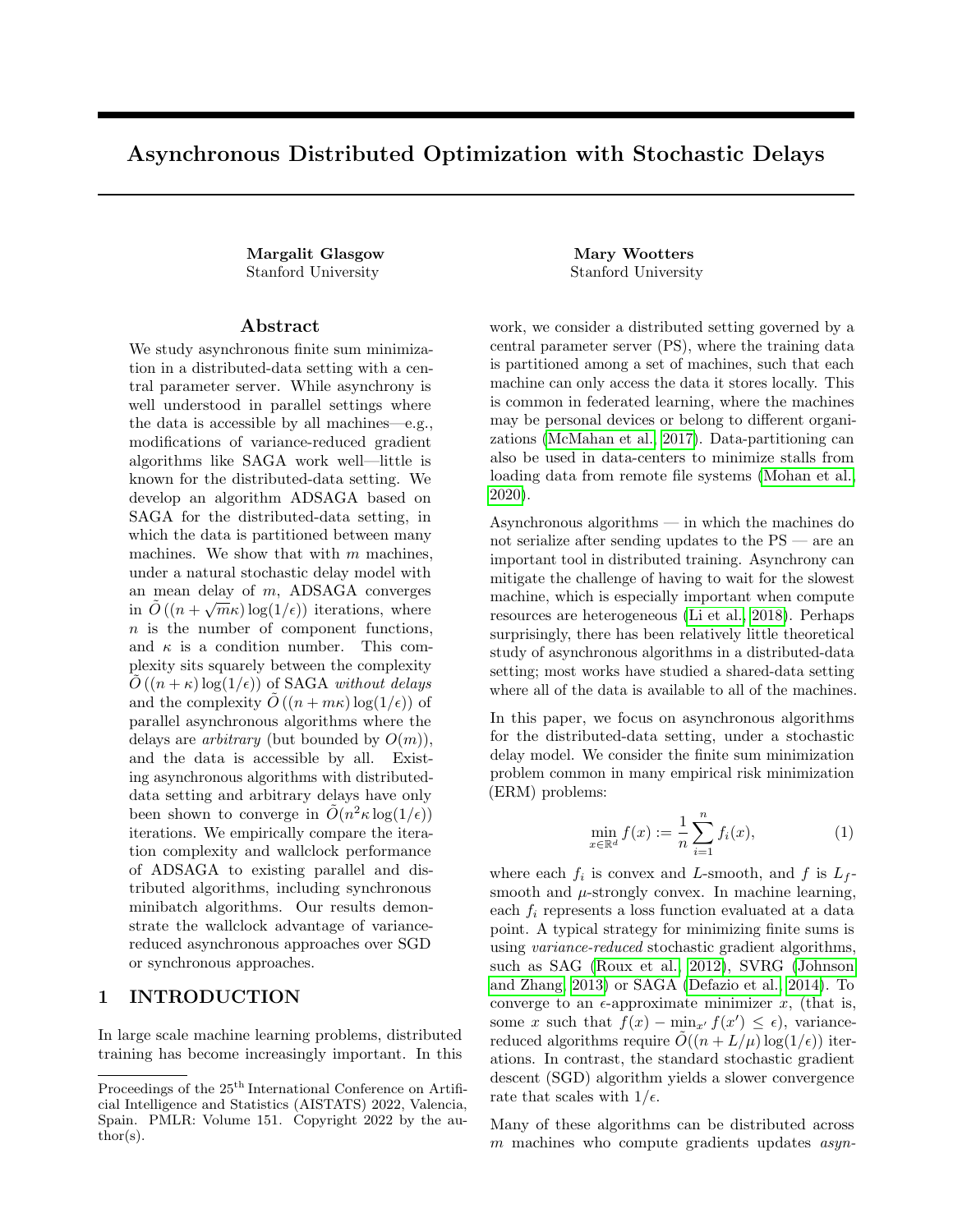Here the rst inequality follows from Claims C.6, C.7, C.8, and the last inequality follows from plugging in our choice of constants:  $c_5 = \frac{4}{3} (4mL_f + 4)$ ,  $c_4 = 22 + \frac{76m}{n}$   $\frac{p_{max}}{p_{min}}$ <sup>2</sup> c<sub>5</sub>, and c<sub>3</sub> = 64 + 168 $\frac{m}{n}$   $\frac{p_{max}}{p_{min}}$ 2 c5. We use the following lemma to bound the P  $\int_{i}$  jr  $\int_{i}$  r  $\int_{i}$  (x )j<sup>2</sup> terms, which appear in Lemmas B.4 and B.5. Lemma C.9. jr<sub>i</sub> r <sub>i</sub>(x )j $_2^2$  Ly<sup>T</sup>r 1:

Proof. By the convexity of each  $f_i$  and their L-smoothness,

$$
\begin{array}{ccc}\nX & \text{if } i \neq i \text{ (x)} \\
\text{if } i \neq j \text{ (x)} \\
\text{if } i \neq j \text{ (x)} \\
\text{if } i \neq j \text{ (x)} \\
\text{if } i \neq j \text{ (x)} \\
\text{if } i \neq j \text{ (x)} \\
\text{if } i \neq j \text{ (x)} \\
\text{if } i \neq j \text{ (x)} \\
\text{if } i \neq j \text{ (x)} \\
\text{if } i \neq j \text{ (x)} \\
\text{if } i \neq j \text{ (x)} \\
\text{if } i \neq j \text{ (x)} \\
\text{if } i \neq j \text{ (x)} \\
\text{if } i \neq j \text{ (x)} \\
\text{if } i \neq j \text{ (x)} \\
\text{if } i \neq j \text{ (x)} \\
\text{if } i \neq j \text{ (x)} \\
\text{if } i \neq j \text{ (x)} \\
\text{if } i \neq j \text{ (x)} \\
\text{if } i \neq j \text{ (x)} \\
\text{if } i \neq j \text{ (x)} \\
\text{if } i \neq j \text{ (x)} \\
\text{if } i \neq j \text{ (x)} \\
\text{if } i \neq j \text{ (x)} \\
\text{if } i \neq j \text{ (x)} \\
\text{if } i \neq j \text{ (x)} \\
\text{if } i \neq j \text{ (x)} \\
\text{if } i \neq j \text{ (x)} \\
\text{if } i \neq j \text{ (x)} \\
\text{if } i \neq j \text{ (x)} \\
\text{if } i \neq j \text{ (x)} \\
\text{if } i \neq j \text{ (x)} \\
\text{if } i \neq j \text{ (x)} \\
\text{if } i \neq j \text{ (x)} \\
\text{if } i \neq j \text{ (x)} \\
\text{if } i \neq j \text{ (x)} \\
\text{if } i \neq j \text{ (x)} \\
\text{if } i \neq j \text{ (x)} \\
\text{if } i \neq j \text{ (x)} \\
\text{if } i \neq j \text{ (x)} \\
\text{if } i \neq j \text{ (x)} \\
\text{if } i \neq j \text{ (x)} \\
\text{if } i \neq j \text{ (x)} \\
\text{if } i \neq j \text{ (x)} \\
\text
$$

Above, we used the fact that  $_{i}$  r  $_{i}$  (x ) = 0.

We now combine Lemma B.4 and Lemma B.5 to nd the total expected di erence in potential.

i

$$
E[ (k+1)] (k) = (E[( (1(k+1) + 2(k+1)))] (1(k) + 2(k)))
$$
  
+ (E[(3(k+1) + 4(k+1) + 5(k+1))] (3(k) + 4(k) + 5(k)))  

$$
2p_{min} (U1 + m^{-}) 0 1 (U1 + m^{-})
$$
  
+ 
$$
\frac{8mp_{min}}{n} \frac{2}{j} \times \frac{1}{j} [r + r + (k)]^2
$$
  
+ 
$$
\frac{mp_{min}}{4n} (3(k) + 4(k) + 5(k)) + 2 \frac{mp_{min}}{n} (c_3 + 4c_5)
$$
  
+ 
$$
\frac{y}{(11 + m^{-})} \frac{7}{n} (0 0 \frac{y}{11} - 2 \frac{y}{11} + r + (k) + 2 \frac{m_{min}}{n} (c_3 + 4c_5)
$$
  
+ 
$$
\frac{2p_{min}}{4n} (3(k) + 4(k) + 5(k))
$$
  
+ 
$$
\frac{mp_{min}}{4n} (3(k) + 4(k) + 5(k))
$$
  
+ 
$$
\frac{mp_{min}}{n} (3(k) + 4(k) + 5(k))
$$
  
+ 
$$
\frac{mp_{min}}{n} (3(k) + 4(k) + 5(k))
$$
  
+ 
$$
\frac{mp_{min}}{n} (3(k) + 4(k) + 5(k))
$$
  
+ 
$$
\frac{mp_{min}}{n} (3(k) + 4(k) + 5(k))
$$
  
+ 
$$
\frac{mp_{min}}{n} (3(k) + 4(k) + 5(k))
$$
  
+ 
$$
\frac{mp_{min}}{n} (3(k) + 4(k) + 5(k))
$$
  
+ 
$$
\frac{mp_{min}}{n} (3(k) + 4(k) + 5(k))
$$
  
+ 
$$
\frac{mp_{min}}{n} (3(k) + 4(k) + 5(k))
$$
  
+ 
$$
\frac{mp_{min}}{n} (3(k) + 4(k) + 5(k))
$$
  
+ 
$$
\frac{mp_{min}}{n} (3(k) + 4(k) + 5(k))
$$
  
+ 
$$
\frac{mp_{min}}{n} (3(k) + 4(k) + 5(k))
$$
  
+ 
$$
\frac{mp_{min}}
$$

where

 $C = 2$   ${}^{2}L (8 + c_3 + 4c_5);$ 

and in the last inequality, we have used Lemma C.9.

Now because is convex, f (x) f (x)  $y^{\frac{y^{T}r-1}{n}}$ , and so rearranging terms and plugging in the value o $t_1$ , we have

$$
E[ (k+1)] (k) \t2p_{min} y T 0 0 y m p_{min} C 3(k) + 4(k) + 5(k))
$$
  
\n
$$
\frac{C_1 mp_{min}}{4n} (f(x) f(x)) mp_{min} C \frac{C_1}{4n} y^T r 1
$$
  
\n
$$
= 2p_{min} y T 0 0 y m p_{min} C 1 (k) + 3(k) + 4(k) + 5(k))
$$
  
\n
$$
= 2p_{min} y T 0 0 y m p_{min} C \frac{C_1}{4n} y^T r 1 (k) + 3(k) + 4(k) + 5(k))
$$
  
\n
$$
= 2p_{min} C \frac{C_1}{4n} y^T r 1 (k) + 3(k) + 4(k) + 5(k))
$$
  
\n
$$
= 2p_{min} C \frac{C_1}{4n} y^T r 1 (k) + 3(k) + 4(k) + 5(k)
$$
  
\n
$$
(11)
$$

The next claim shows that for small enough , the nal term in this equation is large.

Claim C.10. For  $\frac{1}{2rL + 2}$   $\frac{p_1}{rmL + L}$ ,

$$
C \quad \frac{c_1}{4n} \quad ;
$$

 $\Box$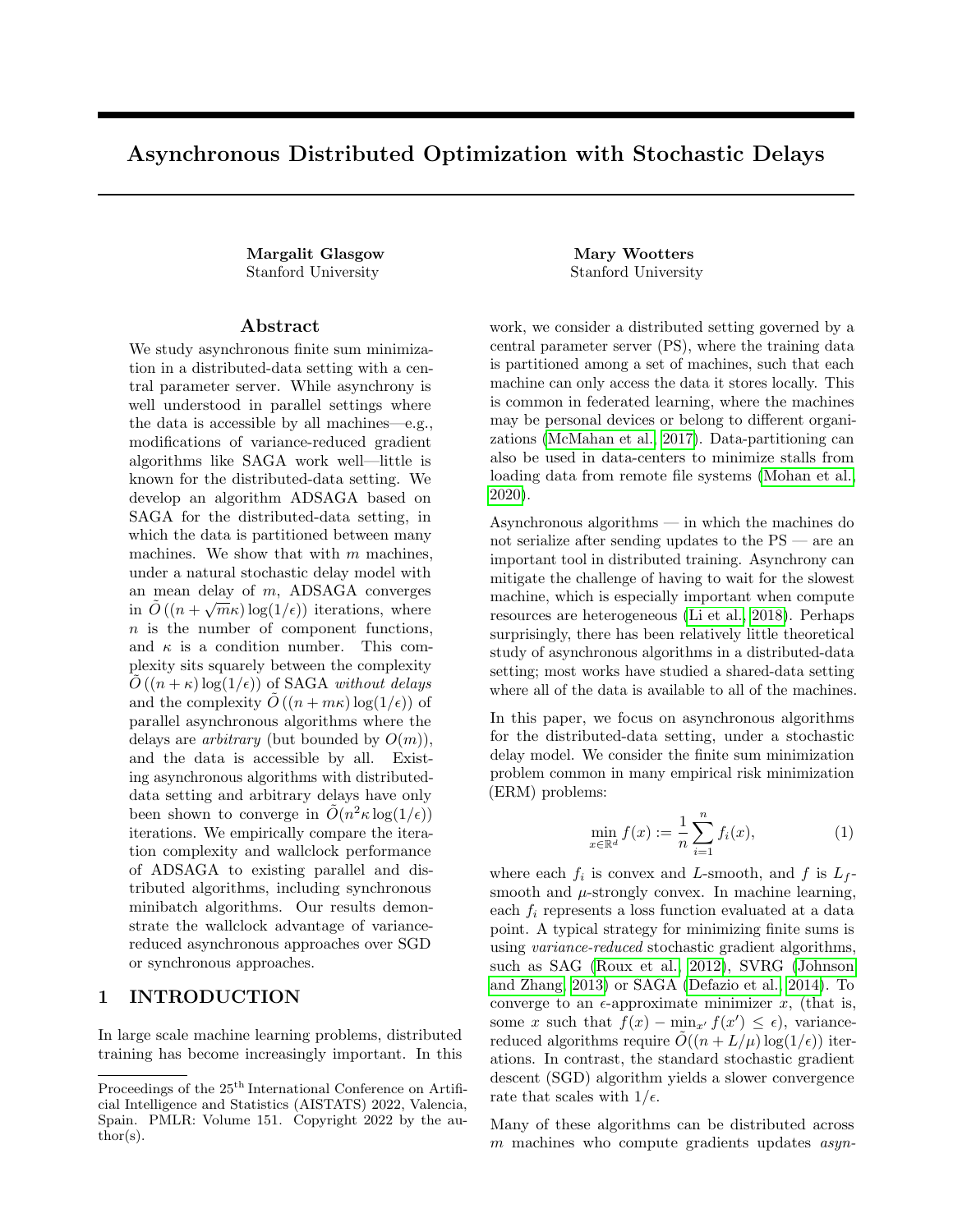where  $r =$ 8 76+168  $\frac{\text{p}_{\text{max}}}{\text{p}_{\text{min}}}$   $\frac{2}{n}$  $\frac{p_{min}}{3}$  as in Theorem B.1.

Proof. First observe that

$$
r \frac{8+68+168 \frac{p_{max}}{p_{min}}^2 \frac{2 m}{n} \frac{4}{3} (4mL_f +4)}{2(mL_f +1)} = \frac{L(8+c_3+4c_5)}{2L(mL_f +1)}.
$$

Thus

C 
$$
\frac{C_1}{4n}
$$
 2 2<sup>2</sup>r(mL<sub>f</sub> + 1)  
= 2 (1 rL <sup>2</sup>rmL<sub>f</sub> L)

for  $\frac{1}{2rL+2}p^1\frac{1}{rmL+L}$ . Here in the last line we have used the fact that  $(1 rL \frac{2rmL}{f}L)$  is increasing in, and for any a; b > 0, 1  $\frac{a}{2(a+b)}$   $\frac{b^2}{(2(a+b))}$  $\frac{b^2}{(2(a+b))^2}$   $\frac{1}{2}$  (we plugged in a = rL and  $b^2$  = rmL f L).

Using the strong convexity of f, we havey<sup>T</sup> r 1 n jyj $_2^2$ : Hence plugging Claim C.10 into(11) yields the following lemma.

Lemma B.6. For  $\lt \frac{1}{2rL+2}p^1$   $\frac{1}{rmL+L}$ ,  $E[{ (k+1)}]$  (k)  $2p_{min}$  (lii  $(U1 + m^{-})$  $\frac{m}{2}$  0 0 1  $\mathsf{y}$  $(U1 + m^{-})$ mp<sub>min</sub>  $\frac{P_{\text{min}}}{4n}$ ( <sub>1</sub>(k) + <sub>3</sub>(k) + <sub>4</sub>(k) + <sub>5</sub>(k))

Recall that our goal is to nd some

 $\frac{5\,\text{min}}{4n}$  such that

 $E[{ (k+1)}]$  (1) (k):

We will do this by nding some that satis es for all  $y; U$  and  $\overline{\phantom{a}}$ :

$$
\begin{array}{ccccccccc}\n & y & \stackrel{\top}{\cdot} & \stackrel{m}{\cdot} & 0 & y \\
 & & (U1 + m^{-}) & 0 & 1 & (U1 + m^{-}) & \\
 & & y & \stackrel{\top}{\cdot} & 1 & 1 & y & 2 \\
 & & (U1 + m^{-}) & 1 & 2 & (U1 + m^{-}) & \\
\end{array}
$$
\n(12)

or equivalently

$$
Q\quad \frac{}{p_{min}}I;
$$

where

$$
Q := \begin{array}{ccccccccc} 1 & 1 & ^{1=2} & m & 0 & 1 & 1 & ^{1=2} \\ 1 & 2 & 0 & 2 & 1 & 2 & \end{array}.
$$
 (13)

Indeed, establishing(12) will imply that  $E[ (k + 1)]$  (k)  $2(k)$   $\frac{mp_{min}}{4}(1-k) + 3(k) + 4(k) + 5(k));$ so if  $\frac{mp_{min}}{4n}$ , then E[ (k)]  $(1)$  (k).

We bound the smallest eigenvalue oQ by evaluating the trace and determinant of the product of 2 2 matrices that underlie the block matrices above in the matrix product forming Q.

Lemma C.11. For any symmetric 2 2 matrix A,  $_{min}$  (A) Det( A )  $Tr(A)$ .

$$
f_{\rm{max}}
$$

 $\Box$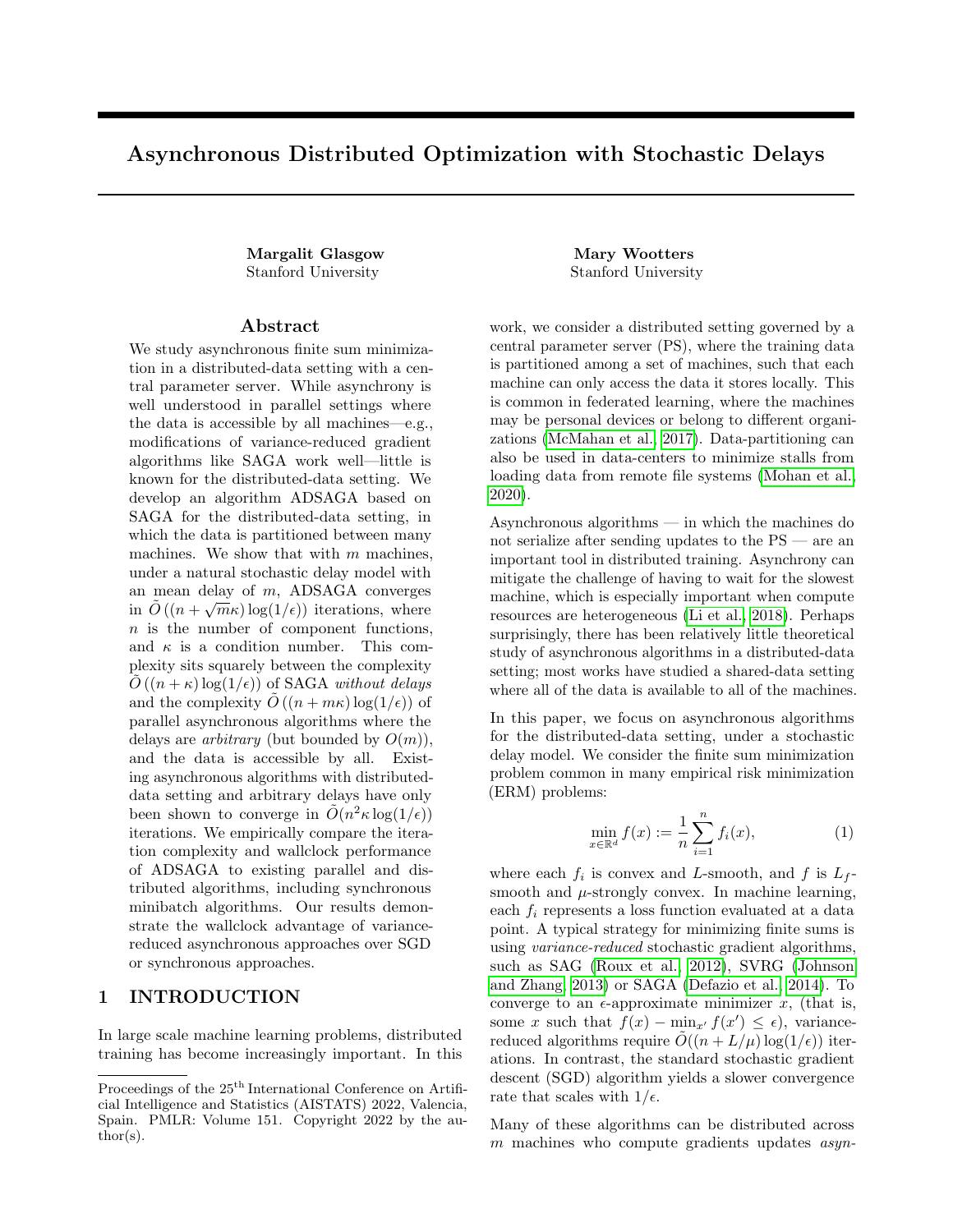

Figure 4: Comparison of ADSAGA (this work), ASAGA (Leblond et al., 2018), minibatch SAGA (Gazagnadou et al., 2019), SGD (Lian et al., 2018), and IAG (Gurbuzbalaban et al., 2017): Iteration complexity to achieve  $|x_k - x^*|^2 \leq 0.1$ , averaged over 8 runs. (b) Comparison of IAG and ADSAGA with shifted-exponential delays for 60 machines.

*Proof.* Let  $d := \text{Det}(A)$ , and  $t := \text{Tr}(A)$ . By the characteristic equation, putting

$$
\lambda_{min}(A) = \frac{t - \sqrt{t^2 - 4d}}{2} = \frac{t}{2} \left( 1 - \sqrt{1 - \frac{4d}{t^2}} \right) \ge \frac{t}{2} \left( 1 - \left( 1 - \frac{2d}{t^2} \right) \right) = \frac{d}{t}
$$

where the inequality follows from the fact that  $\sqrt{1+x} \leq 1 + \frac{x}{2}$  for  $x \geq -1$ .

Claim C.12. For  $\eta \leq \frac{1}{2rL+2\sqrt{rmL_fL}}$ ,  $\lambda_{min}(Q) > \min(1, \mu mn).$ 

*Proof.* We compute the determinant and trace of Q. Note that det  $\left( \begin{pmatrix} 1 & -1 \\ -1 & 2 \end{pmatrix} \right) = 1$ .

$$
D := \text{Det}(Q) = 2\mu m\eta
$$

Using the circular law of trace, and computing the inverse  $\begin{pmatrix} 1 & -1 \\ -1 & 2 \end{pmatrix}^{-1} = \begin{pmatrix} 2 & 1 \\ 1 & 1 \end{pmatrix}$ , we have

$$
\text{Tr}(Q) = 2\mu n\eta + 2 = D + 2.
$$

Now by Lemma C.11

$$
\lambda_{min}(Q) \ge \frac{D}{D+2} \ge \min\left(1, \frac{D}{2}\right) = \min\left(1, \mu m\eta\right),\,
$$

where the second inequality holds for any  $D > 0$ .

Recalling our bound that  $\gamma \leq \frac{mp_{\text{min}}}{4n}$ , this claim shows that we can choose  $\gamma = mp_{\text{min}} \min \left( \frac{1}{4n}, \mu \eta \right)$  as desired.

## D Extended Experiments

We conduct experiments to compare the convergence rates of ADSAGA to other state-of-the-art algorithms: SGD, IAG, ASAGA, and minibatch SAGA. In our first set of experiments, we simulate the stochastic delay model of Section 1.1. In our second set, we implement these algorithms in a distributed compute cluster. The main takeaways of our experiments are the following:

 $\Box$ 

 $\Box$ 

,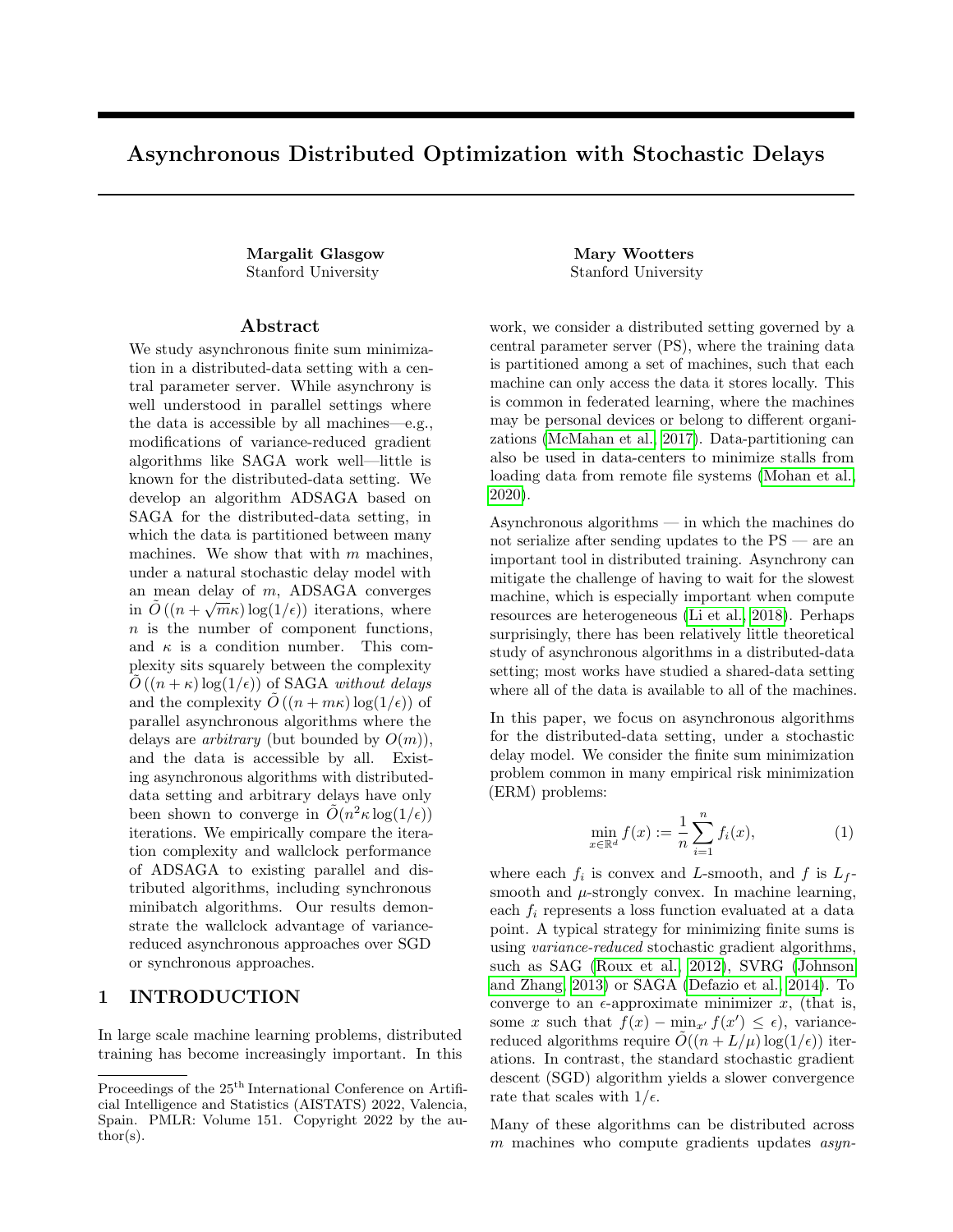$$
\rm \qquad \qquad (a)\qquad \qquad (b)
$$

Figure 5: (a) Convergence accuracy after 100 epochs. (b) Wallclock time to achieve  $|x_k - x^*|_2^2 \le 10^{-10}$ , averaged over 8 runs.

- 1. In experiments on a cluster, ADSAGA is comparable to IAG and outperforms all other algorithms in wall-clock time.
- 2. In experiments with simulated (shifted) exponential delays, ADSAGA outperforms IAG in iteration complexity.
- 3. ADSAGA performs well even without knowledge of the update rates  $\{p_i\}$ , even with significant machine heterogeneity.

Data. For all experiments, we simulate these algorithms on a randomly-generated least squares problem  $\min_{\hat{x}} |A\hat{x} - b|_2^2$ . Here  $A \in \mathbb{R}^{n \times d}$  is chosen randomly with i.i.d. rows from  $\mathcal{N}(0, \frac{1}{d}I_d)$ , and  $x \sim \mathcal{N}(0, I_d)$ . The observations b are noisy observations of the form  $b = Ax + Z$ , where  $Z \sim \mathcal{N}(0, \sigma^2 I_n)$ . In the first set of experiments with simulated delays, we choose  $n = 120$ ,  $d = 60$ , and  $\sigma = 1$ . For the the second set of experiments on the distributed cluster, we choose a larger 10GB least squares problem with  $n = 600000$  and  $d = 200000$ , and  $\sigma = 100$ .

Simulated Delays. In our first set of experiments, we empirically validate our theoretical results by comparing the iteration complexity of these algorithms in the stochastic delay model described in Section 1.1, and in a more general delay model. First we simulate ADSAGA, SGD, IAG in the distributed data setting in the delay model of Section 1.1 with all  $p_i$  equal; we simulate ASAGA in this model in the shared-data setting; and we also compare to minibatch SAGA assuming a *synchronous* implementation with a minibatch size m equal to the number of machines. We run ADSAGA, minibatch SAGA, ASAGA, SGD, and IAG on  $\hat{x}$  with m machines for  $m \in \{10, 20, 40, 60, 120\}$ . To be fair to all algorithms, for all experiments, we use a grid search to find the best step size in  $\{0.05 \times i\}_{i \in [40]}$ , ensuring that none of the best step sizes were at the boundary of this set. Second, we simulate ADSAGA and SGD in a more general delay model where the update time is a *shifted* exponential random variable. In this model, each machine takes  $T$  time to compute its update, where  $T$  is a random variable distributed according to an exponential distribution with some shift s:

$$
T \sim s + \operatorname{Exp}(1).
$$

See Remark 1.1 for why this model reduces to the delay model of Section 1.1 when the shift is zero. Shifted exponential or heavy-tailed work-time distributions are observed in practice (Dean and Barroso (2013); Lee et al.  $(2017b)$ .

In Figure 4, we plot the expected iteration complexity to achieve  $|\hat{x} - x^*|_2^2 \le 0.1$ , where  $x^* := \min_{\hat{x}} |A\hat{x} - b|_2^2$  is the empirical risk minimizer. Figure 4 demonstrates that, in the model in Section 1.1, ADSAGA outperforms the two alternative state-of-the-art algorithms for the distributed setting: SGD and IAG, especially as the number of machines m grows. SGD converges significantly more slowly, even for a small number of machines, due to the variance in gradient steps. In a more practical delay setting with shifted-exponential update times (no longer memoryless, but still heavy-tailed), with 60 machines, ADSAGA still outperforms IAG (Figure 4(b)).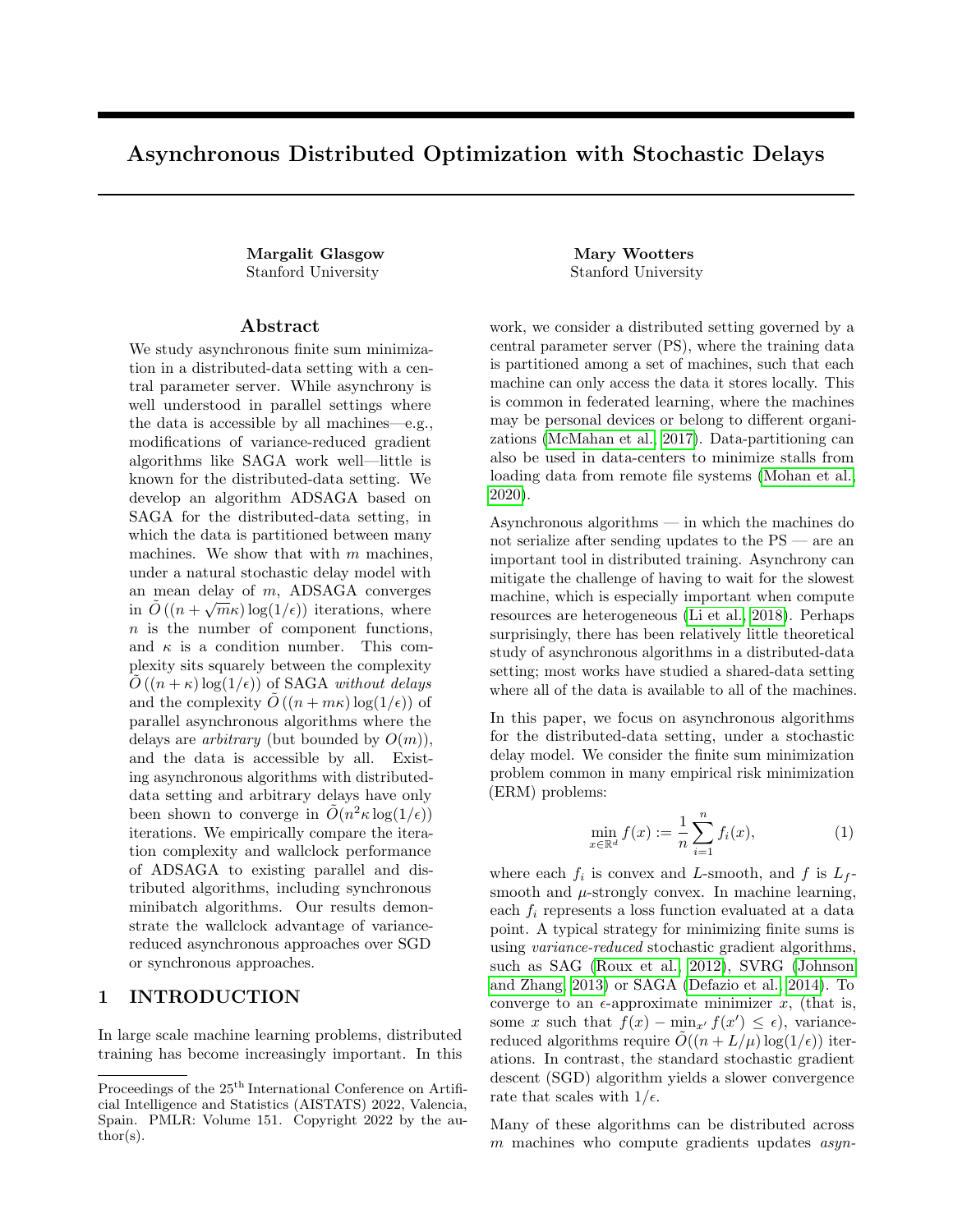Distributed Experiments. In our second set of experiments, we run the five data-distributed algorithms (ADSAGA, SGD, IAG, minibatch-SAGA, and minibatch-SGD) in the distributed compute cluster and compare their wallclock times to convergence. We do not simulate the shared-data algorithm ASAGA because the full dataset is too large to fit in RAM, and loading the data from memory is very slow. The nodes used contained any of the following four processors: Intel E5-2640v4, Intel 5118, AMD 7502, or AMD 7742. We implement the algorithms in Python using MPI4py, an open-source MPI implementation. For ADSAGA, IAG, asynchronous SGD, and minibatch SAGA, each node stores its partition of the data in RAM. In each of the three asynchronous algorithms, at each iteration, the PS waits to receive a gradient update from any node (using MPI.ANY SOURCE). The PS then sends the current parameter back to that node and performs the parameter update specified by the algorithm. In the synchronous minibatch algorithm, the PS waits until updates have been received by all nodes before performing an update and sending the new parameter to all nodes. To avoid bottlenecks at the PS, the PS node checks the convergence criterion and logs progress only once per epoch in all algorithms.

We run ADSAGA, SGD, IAG, and minibatch-SAGA on  $\hat{x}$  with one PS and m worker nodes for  $m \in$  $\{5, 10, 15, 20, 30\}$ . We implement the vanilla version of ADSAGA, which does not require the variables  $u_i$ designed for heterogeneous update rates. In practice, while we measured substantial heterogeneity in the update rates of each machine — with some machines making up to twice as many updates as others — we observed that the vanilla ADSAGA implementation worked just as well as the full implementation with the  $u_i$  variables. For all algorithms, we use a block size of 200 (as per Remark 1.2), and we perform a hyperparameter grid search over step sizes to find the hyperparameters which yield the smallest distance  $\hat{x} - x^*$  after 100 epochs.

In Figure 5, we compare the performance of these algorithms in terms of iteration complexity and wallclock time. In Figure 5(a), we plot the accuracy  $|\hat{x} - x^*|_2^2$  of each algorithm after 100 epochs, where  $x^* := \min_{\hat{x}} |A\hat{x} - b|_2^2$  is the empirical risk minimizer. We observe that the algorithms that do not use variance reduction (asynchronous SGD and minibatch-SGD) are not able to converge nearly as well as the variance-reduced algorithms. ADSAGA and IAG perform similarly, while minibatch-SAGA performs slightly better in terms of iteration complexity. In Figure 5(b), we plot the expected wallclock time to achieve to achieve  $|\hat{x} - x^*|_2^2 \le 10^{-10}$ . We only include the variance-reduced algorithms in this plot, as we were not able to get SGD to converge to this accuracy in a reasonable amount of time. Figure 5(b) demonstrates that while the synchronous minibatch-SAGA algorithm may be advantageous in terms of iteration complexity alone, due to the cost of waiting for all workers to synchronize at each iteration, the asynchronous algorithms (IAG and ADSAGA) converge in less wallclock time. Both IAG and ADSAGA perform similarly. This advantage of asynchrony increases as the number of machines increases: while with 5 machines the asynchronous algorithms are only 20% faster, with 30 machines, they are 60% faster. Our experiments confirm that ADSAGA, the natural adaptation of SAGA to the distributed setting, is both amenable to theoretical analysis and performs well practically.

## E Minibatch Rates

We prove minibatch rates for SAGA in this appendix for both the shared and distributed data setting. In the shared data setting, minibatch SAGA is an instantiation Algorithm 4 with  $S_i = [n]$  for all  $j \in [m]$ . In the distributed data setting,  $S_j$  is the set of functions held at machine j.

**Proposition E.1.** Let  $f(x) = \frac{1}{n} \sum_{i} f_i(x)$  be  $\mu$ -strongly convex and  $L_f$ -smooth. Suppose each  $f_i$  is convex and L-smooth. Let  $\sigma^2 := \mathbb{E}_{i,j} |\nabla f_i(x^*)|_2^2$ .

Consider the minibatch SAGA algorithm (Algorithm  $4$ ) with a minibatch size of m for either the shared data or distributed data setting with m machines. Then with a step size of  $\eta = \frac{1}{2mL_f + 3L}$ , after

$$
\left(\frac{3n}{m} + \frac{12L}{m\mu} + \frac{4L_f}{\mu}\right) \log \left(\frac{|x^0 - x^*|_2^2 + \frac{4n\sigma^2}{(2mL_f + 3L)^2}}{\epsilon}\right)
$$

iterations, ie.  $\tilde{O}\left(n+\frac{L}{\mu}+\frac{mL_f}{\mu}\log(1/\epsilon)\right)$  total gradient computations, we have

$$
|x^k - x^*| \le \epsilon.
$$

*Proof.* For convenience, we define  $y^k := x^k - x^*$ , and  $\nabla_i := \nabla f_i(x)$ . When the iteration k is clear from context, we omit the superscript  $k$ .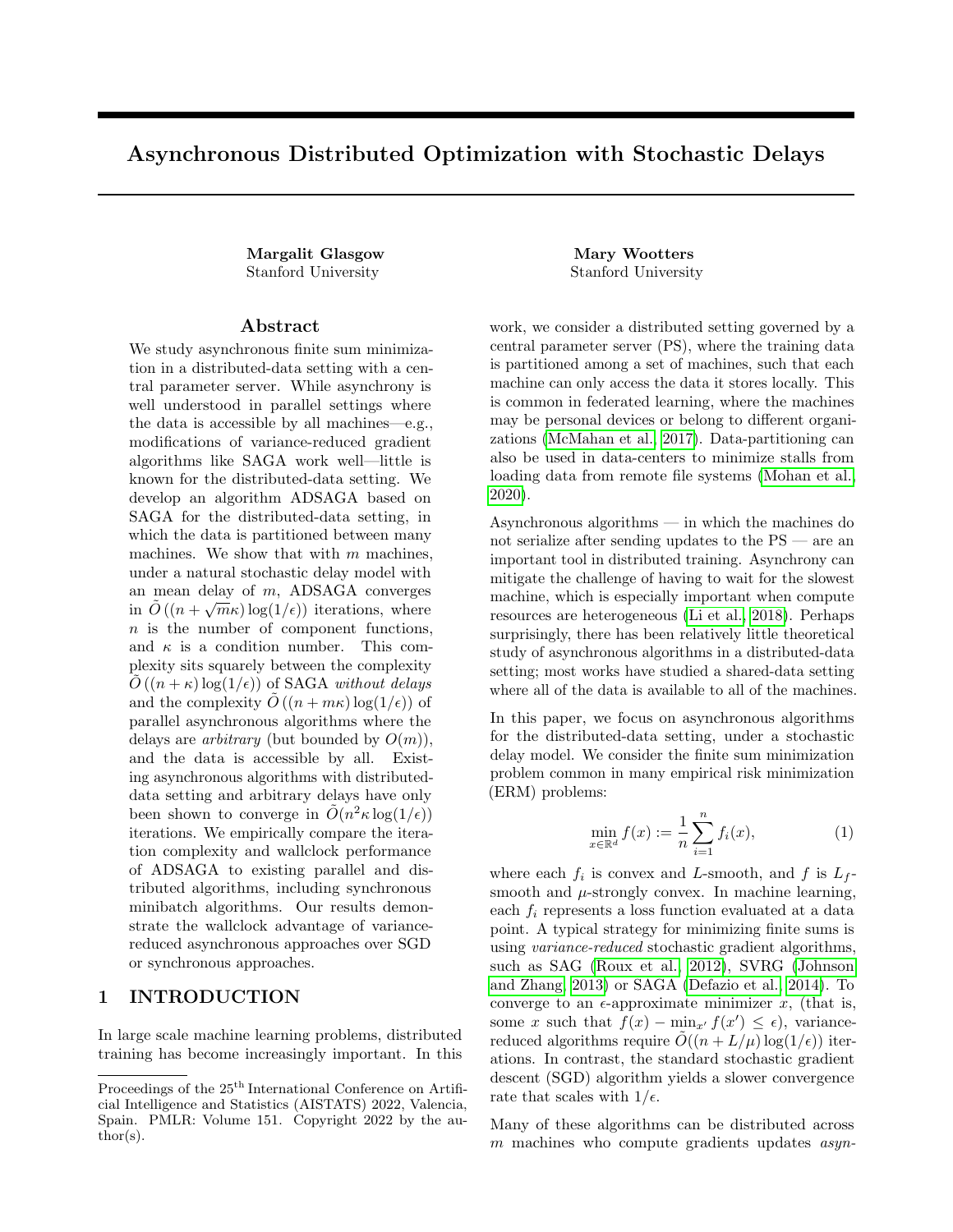Algorithm 4 Minibatch SAGA

| MinibatchSAGA $x, \eta, \{f_i\}, \{S_i\}, t$            |                                                  |
|---------------------------------------------------------|--------------------------------------------------|
| $\alpha_i = 0$ for $i \in [n]$                          | . Initialize last gradients to 0 at each machine |
| $\overline{\alpha} = 0$                                 | . Initialize last gradient averages at PS        |
| for $k=0$ to t do                                       |                                                  |
| for $j = 1$ to m do                                     |                                                  |
| $i_j \sim \text{Uniform}(S_i)$                          | . Randomly choose a function                     |
| $g \leftarrow \sum_{i} \nabla f_{i_i}(x)$               | . Compute the minibatch gradient                 |
| $\beta \leftarrow \sum_i \alpha_{i_i}(x)$               | . Compute the variance reduction term            |
| end for                                                 |                                                  |
| for $j = 1$ to m do                                     |                                                  |
| $\alpha_{i_j} \leftarrow \nabla f_{i_j}(x)$             | . Update the relevant $\mu$ variables            |
| $x \leftarrow x - \eta(q - \beta + m\overline{\alpha})$ | . Take a gradient step                           |
| $\overline{\alpha} \leftarrow E_i[\alpha_i]$            | . Update $\overline{\phantom{a}}$                |
| end for                                                 |                                                  |
| end for                                                 |                                                  |
| Return x                                                |                                                  |

Consider the following potential function

$$
\phi(x,\alpha) := \phi_1(x,\alpha) + \phi_2(x,\alpha),
$$

where

$$
\phi_1(x, \alpha) := |x - x^*|_2^2; \n\phi_2(x, \alpha) := 4n\eta^2 \mathbb{E}_{i,j} \left[ |\alpha_i - \nabla_i(x^*)|_2^2 \right].
$$

For convenience we denote  $\phi(k) := \phi(x^k, \alpha^k)$ .

Let  $B := \{i_j\}_{j \in [m]}$  be the minibatch chosen at iteration k. Let  $\mathbf{1}_B \in \mathbb{N}^n$  be the indicator vector for the multi-set B. Let  $S(B)$  be the set containing all elements of B and  $\mathbf{1}_{S(B)}$  the corresponding indicator vector. Let  $\mathbf{1}_{S_j} \in \{0,1\}^n$ be the indicator vector of  $S_j$ , the data points at machine j.

### Lemma E.2.

$$
\mathsf{E}_B[\phi_1(k+1)] - \phi_1(k) \leq -2m\eta y^T \nabla f(x) + \eta^2 m^2 |\nabla f(x)|_2^2 + 2\eta^2 m L y^T \nabla f(x) + 2\eta^2 m \mathsf{E}_{i,j} [|\alpha_i - \nabla_i(x^*)|_2^2].
$$

*Proof.* Let  $\alpha$  denote the matrix whose *i*th column is  $\alpha_i$ . We abuse notation by using  $\overline{\alpha}$  to also mean the matrix  $\mathbf{1}_n \overline{\alpha}^T$ . We have

$$
\phi_1(k+1) - \phi_1(k) = -2m\eta y^T (\nabla - \alpha + \overline{\alpha}) \mathbf{1}_B + \eta^2 \mathbf{1}_B^T (\nabla - \alpha + \overline{\alpha})^T (\nabla - \alpha + \overline{\alpha}) \mathbf{1}_B,
$$

so

$$
E_B[\phi_1(k+1)] - \phi_1(k) = -\frac{2m}{n}\eta y^T \nabla f(x) + \eta^2 E_B \left[ \mathbf{1}_B^T (\nabla - \alpha + \overline{\alpha})^T (\nabla - \alpha + \overline{\alpha}) \mathbf{1}_B \right]
$$
  

$$
= -\frac{2m}{n}\eta y^T \nabla f(x) + \eta^2 \operatorname{Tr} \left( E_B \left[ \mathbf{1}_B \mathbf{1}_B^T \right] (\nabla - \alpha + \overline{\alpha})^T (\nabla - \alpha + \overline{\alpha}) \right),
$$
 (14)

 $\Box$ 

where the second line follows from the circular law of trace.

Consider first the shared data case. Here we have

$$
\mathsf{E}_B\left[\mathbf{1}_B\mathbf{1}_B^T\right] = \frac{m(m-1)}{n(n-1)}\mathbf{1}\mathbf{1}^T + \left(\frac{m}{n} - \frac{m(m-1)}{n(n-1)}\right)I_n.
$$

In the distributed data case, we have

$$
\mathsf{E}_B\left[\mathbf{1}_B \mathbf{1}_B^T\right] = \frac{m^2}{n^2} \mathbf{1} \mathbf{1}^T - \frac{m^2}{n^2} \sum_j \mathbf{1}_{S_j} \mathbf{1}_{S_j}^T + \frac{m}{n} I_n \preceq \frac{m^2}{n^2} \mathbf{1} \mathbf{1}^T + \frac{m}{n} I_n.
$$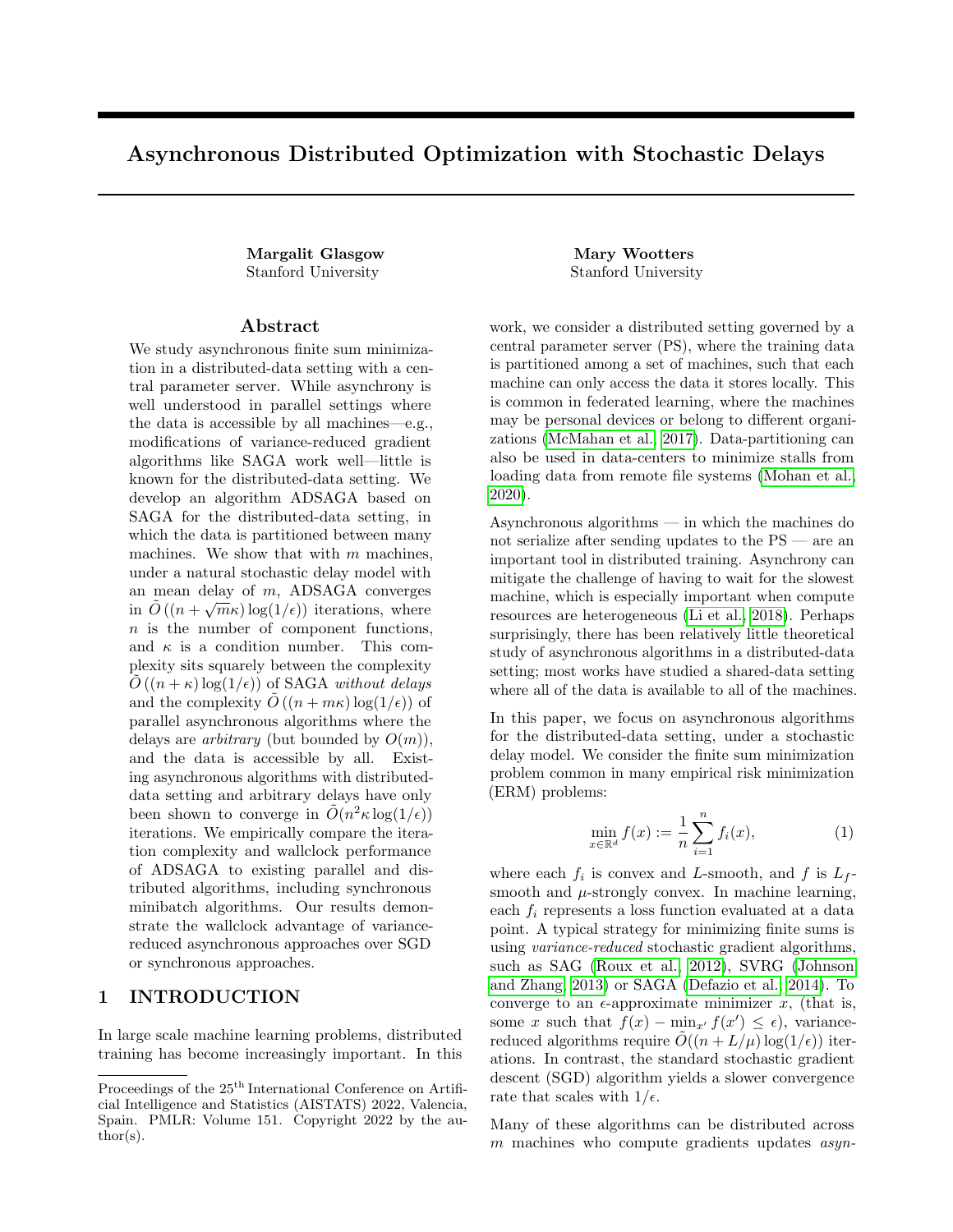Hence by linearity of the trace operator, in both cases,

$$
\begin{split}\n&\text{Tr}\left(\mathsf{E}_{B}\left[\mathbf{1}_{B}\mathbf{1}_{B}^{T}\right](\nabla-\alpha+\overline{\alpha})^{T}(\nabla-\alpha+\overline{\alpha})\right) \\
&\leq\frac{m^{2}}{n^{2}}\text{Tr}\left(\mathbf{1}\mathbf{1}^{T}(\nabla-\alpha+\overline{\alpha})^{T}(\nabla-\alpha+\overline{\alpha})\right)+\frac{m}{n}\text{Tr}\left((\nabla-\alpha+\overline{\alpha})^{T}(\nabla-\alpha+\overline{\alpha})\right) \\
&=\frac{m^{2}}{n^{2}}\mathbf{1}^{T}(\nabla-\alpha+\overline{\alpha})^{T}(\nabla-\alpha+\overline{\alpha})\mathbf{1}+\frac{m}{n}\sum_{i}|\nabla_{i}-\alpha_{i}+\overline{\alpha}|_{2}^{2} \\
&\leq m^{2}|\nabla f(x)|_{2}^{2}+2m\mathsf{E}_{i,j}\left[\nabla_{i}-\nabla_{i}(x^{*})\right]+2m\mathsf{E}_{i,j}\left[\alpha_{i}-\nabla_{i}(x^{*})+\overline{\alpha}\right] \\
&\leq m^{2}|\nabla f(x)|_{2}^{2}+2m\mathsf{E}_{i,j}\left[\nabla_{i}-\nabla_{i}(x^{*})\right]+2m\mathsf{E}_{i,j}\left[\alpha_{i}-\nabla_{i}(x^{*})\right],\n\end{split}
$$

where the third line follows from the circular law of trace, the fourth line from Jensen's inequality, and the fifth line from the positivity of variance, that is  $\mathbb{E}_{i,j}[\alpha_i - \nabla_i(x^*) + \overline{\alpha}] = \mathbb{E}_{i,j}[\alpha_i - \nabla_i(x^*)] + |\overline{\alpha}|_2^2$ .

Plugging in Lemma C.9 and combining with (14) yields the lemma.

#### Lemma E.3.

$$
\mathsf{E}_B[\phi_2(k+1)] - \phi_2(k) \le -\left(1 - \exp\left(-\frac{m}{n}\right)\right)\phi_2(k) + 4m\eta^2 Ly^T \nabla f(x)
$$

Proof.

$$
\phi_3(k+1) - \phi_3(k) = 4n\eta^2 \left( \sum_{i \in S(B)} \left( |\nabla_i - \nabla_i(x^*)|_2^2 - |\alpha_i - \nabla_i(x^*)|_2^2 \right) \right) \tag{15}
$$

.

In the shared data setting,  $E_B[\mathbf{1}_{S(B)}] = (1 - (1 - \frac{1}{n})^m) \mathbf{1}$ . In the distributed data setting,  $E_B[\mathbf{1}_{S(B)}] = \frac{m}{n} \mathbf{1}$ . Now

$$
\left(1 - \exp\left(-\frac{m}{n}\right)\right) \le \left(1 - \left(1 - \frac{1}{n}\right)^m\right) \le \frac{m}{n}
$$

Plugging these bounds into (15) with Lemma C.9 directly yields the lemma.

Combining these two lemmas, we get

$$
\mathbf{E}[\phi(k+1)] - \phi(k) \le (-2\eta m + 6m\eta^2 L)y^T \nabla f(x) + \eta^2 m^2 |\nabla f(x)|_2^2 - \left(1 - \frac{m}{2n} - \exp\left(-\frac{m}{n}\right)\right) \phi_2(k).
$$

Now for  $\eta < \frac{1}{6L}$ , we have

$$
(-2m\eta + 6m\eta^{2}L)y^{T}\nabla f(x) + \eta^{2}m^{2}|\nabla f(x)|_{2}^{2} \le -\eta my^{T}\nabla f(x) + \eta^{2}m^{2}|\nabla f(x)|_{2}^{2}.
$$

Further, if  $\eta < \frac{1}{2mL_f}$ , by the  $L_f$ -smoothness of f, we have

$$
-\eta m y^T \nabla f(x) + \eta^2 m^2 |\nabla f(x)|_2^2 \le -\frac{\eta m}{2} y^T \nabla f(x).
$$

By the  $\mu$ -strong convexity of f, we have

$$
-\frac{\eta m}{2}y^T \nabla f(x) \le -\frac{\mu\eta m}{2}|y|_2^2 = \frac{\mu\eta m}{2}\phi_1(k).
$$

Further,  $\left(1 - \frac{m}{2n} - \exp\left(-\frac{m}{n}\right)\right) \ge \frac{m}{3n}$ . It follows that for  $\eta \le \frac{1}{2mL_f + 6L}$ ,

$$
\mathbf{E}[\phi(k+1)] - \phi(k) \le \frac{\eta\mu m}{2}\phi_1(k) - \frac{m}{3n}\phi_2(k). \tag{16}
$$

Choosing  $\eta = \frac{1}{2mL_f + 6L}$ , it follows that

$$
\mathsf{E}_B[\phi(k+1)|\phi(k)] \le (1-\gamma)\,\phi(k),
$$

 $\Box$